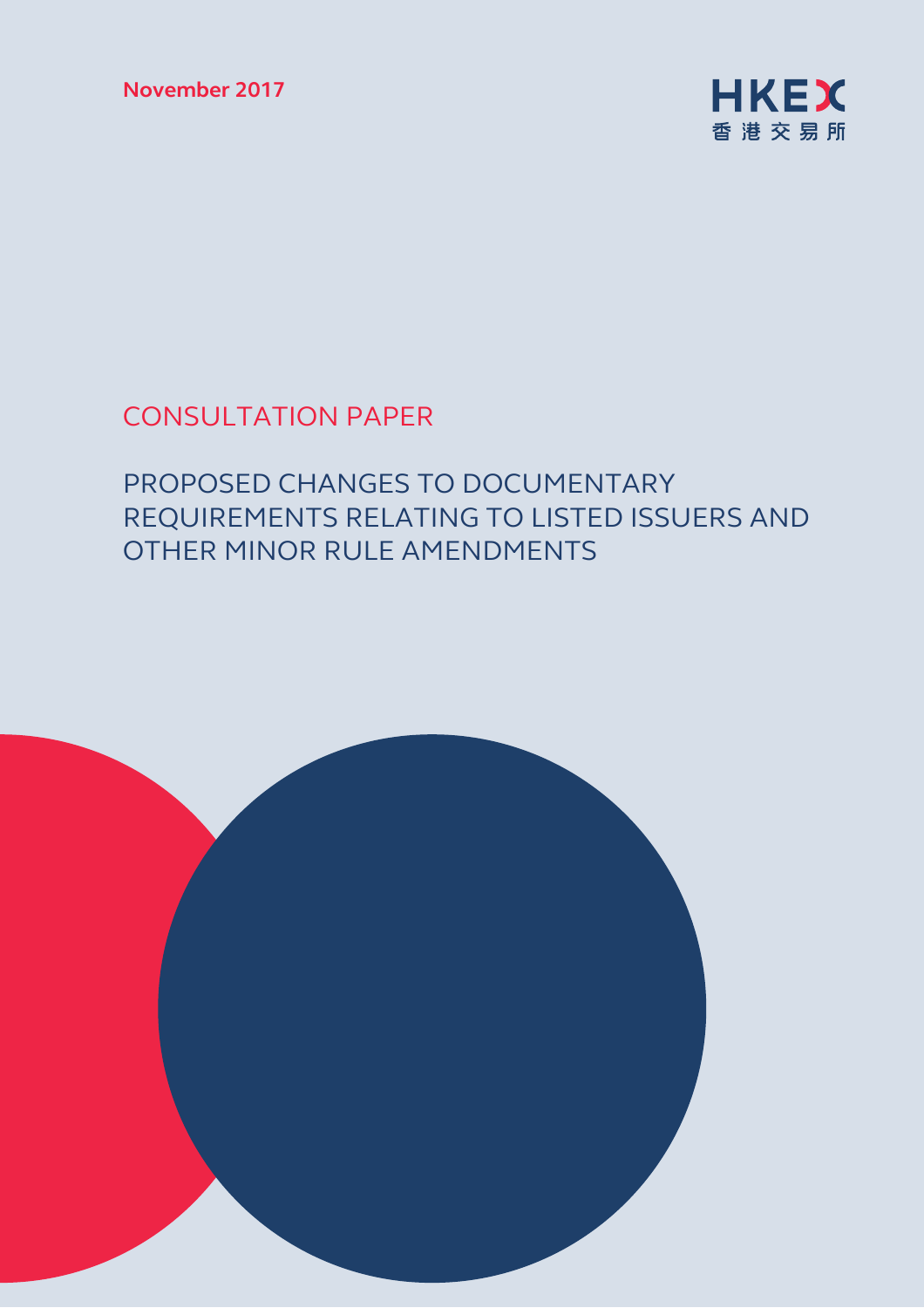# **CONTENTS**

# **Page No.**

| CHAPTER 2: PROPOSED CHANGES TO DOCUMENTARY REQUIREMENTS |  |
|---------------------------------------------------------|--|
|                                                         |  |
| CHAPTER 4: PROPOSED HOUSEKEEPING RULE AMENDMENTS  25    |  |

# **APPENDICES**

| APPENDIX I: DRAFT RULE AMENDMENTS FOR PROPOSALS DESCRIBED IN   |  |
|----------------------------------------------------------------|--|
| APPENDIX II: DRAFT RULE AMENDMENTS FOR PROPOSALS DESCRIBED IN  |  |
| APPENDIX III: DRAFT RULE AMENDMENTS FOR PROPOSALS DESCRIBED IN |  |
| APPENDIX IV: PERSONAL INFORMATION COLLECTION AND PRIVACY       |  |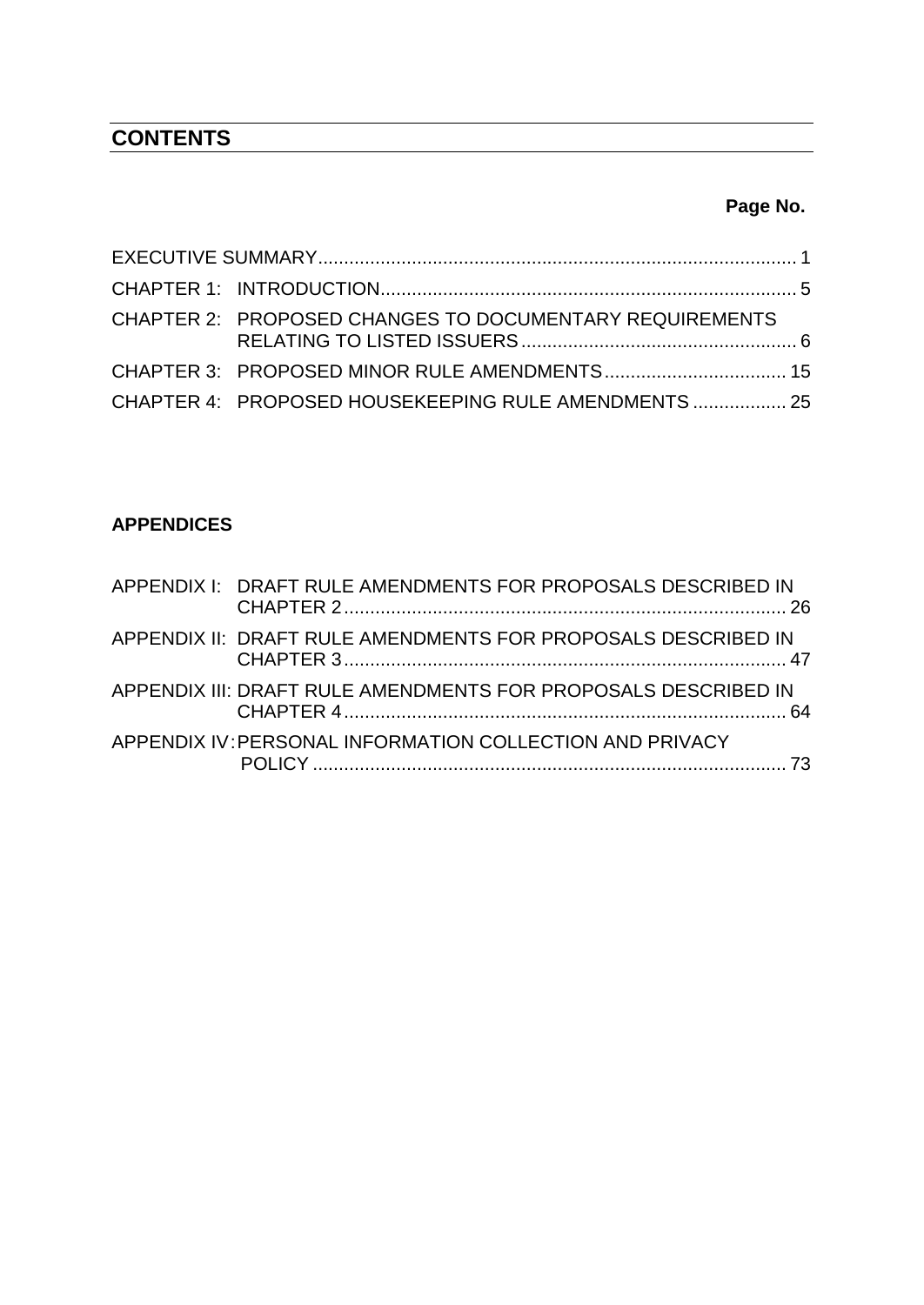## **HOW TO RESPOND TO THIS CONSULTATION PAPER**

The Stock Exchange of Hong Kong Limited (the **Exchange**), a wholly owned subsidiary of Hong Kong Exchanges and Clearing Limited (**HKEX**), invites written comments on the matters discussed in this paper, or comments on related matters that might have an impact upon the matters discussed in this paper, on or before **8 December 2017.** You may respond by completing the questionnaire which is available at:

<https://www.hkex.com.hk/eng/newsconsul/mktconsul/Documents/cp2017112q.docx>

Written comments may be sent:

| By mail or hand delivery to: | Hong Kong Exchanges and Clearing Limited<br>12th Floor, One International Finance Centre<br>1 Harbour View Street, Central<br>Hong Kong<br>Re: Consultation Paper on Proposed Changes to<br>Documentary Requirements relating to Listed<br><b>Issuers and Other Minor Rule Amendments</b> |
|------------------------------|-------------------------------------------------------------------------------------------------------------------------------------------------------------------------------------------------------------------------------------------------------------------------------------------|
| By fax to:                   | (852) 2524-0149                                                                                                                                                                                                                                                                           |
| By e-mail to:                | response@hkex.com.hk                                                                                                                                                                                                                                                                      |

Please mark in the subject line:

**Re: Consultation Paper on Proposed Changes to Documentary Requirements relating to Listed Issuers and Other Minor Rule Amendments**

Our submission enquiry number is (852) 2840-3844.

Respondents are reminded that the Exchange will publish responses on a named basis. If you do not wish your name to be disclosed to members of the public, please state so when responding to this paper. Our policy on handling personal data is set out in Appendix IV.

Submissions received during the consultation period by **8 December 2017** will be taken into account before the Exchange decides upon any appropriate further action and a consultation conclusions paper will be published in due course.

## **DISCLAIMER**

HKEX and/or its subsidiaries have endeavoured to ensure the accuracy and reliability of the information provided in this document, but do not guarantee its accuracy and reliability and accept no liability (whether in tort or contract or otherwise) for any loss or damage arising from any inaccuracy or omission or from any decision, action or non-action based on or in reliance upon information contained in this document.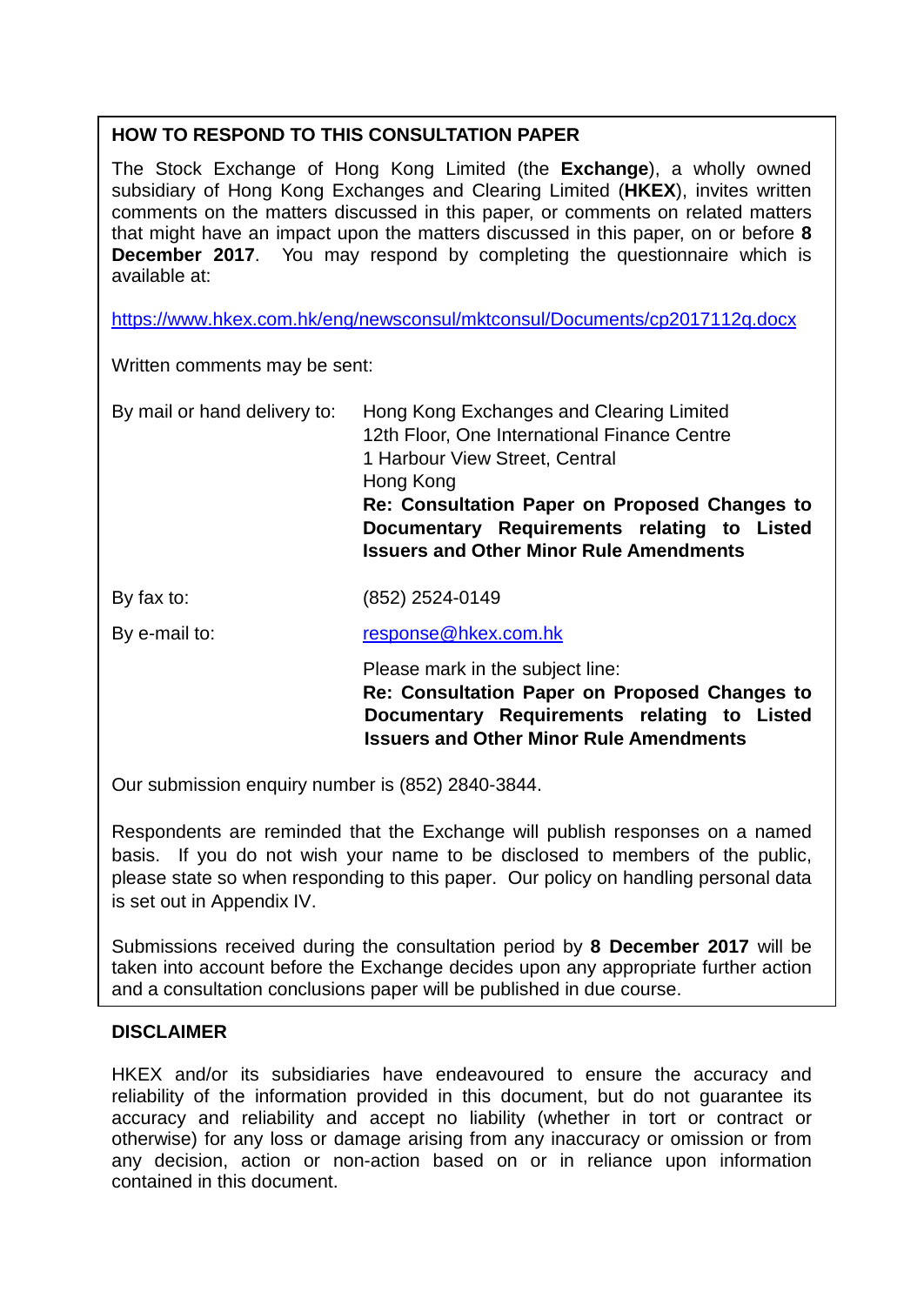# <span id="page-3-0"></span>**EXECUTIVE SUMMARY**

1. This consultation paper seeks comments on our proposed changes to the documentary requirements relating to listed issuers and other minor and housekeeping Rule amendments.

#### **Proposed changes to documentary requirements relating to listed issuers (Chapter 2)**

- 2. The proposals set out in Chapter 2 are made mainly to:
	- simplify the administrative procedures and reduce the documents that need to be submitted by listed issuers and their directors and supervisors;
	- require certain information currently disclosed to the Exchange to also be disclosed to the public; and
	- codify existing practices.
- 3. We summarise below our proposals:
	- A. Declaration and undertaking by directors and supervisors and related matters (**DU Forms**)
		- To remove the DU Forms and to streamline the procedures required relating to the submission of personal information of directors and supervisors, including:
			- incorporating the directors' and supervisors' obligations currently set out in the DU Forms (including their undertaking to comply with the Rules and other requirements) into the Rules;
			- requiring the submission of a personal details form by directors and supervisors; and
			- not requiring a solicitor's certification and a sponsor's certification (both are currently required under the DU Forms for directors);
		- To modify certain related requirements to:
			- make clear that the contact details that directors and supervisors should submit to the Exchange include telephone and mobile phone numbers, email addresses (if available), facsimile numbers (if available) and correspondence addresses;
			- require disclosure of a director's or supervisor's former name and alias (if any) in his appointment announcement (or in an IPO case, the listing document);
			- provide the Exchange with the power to gather information from supervisors and require supervisors to cooperate with the Exchange's investigation (which is the same as that currently required for directors);
			- remove inconsistencies in certain provisions in the DU Forms under the Main Board Rules and the GEM Rules;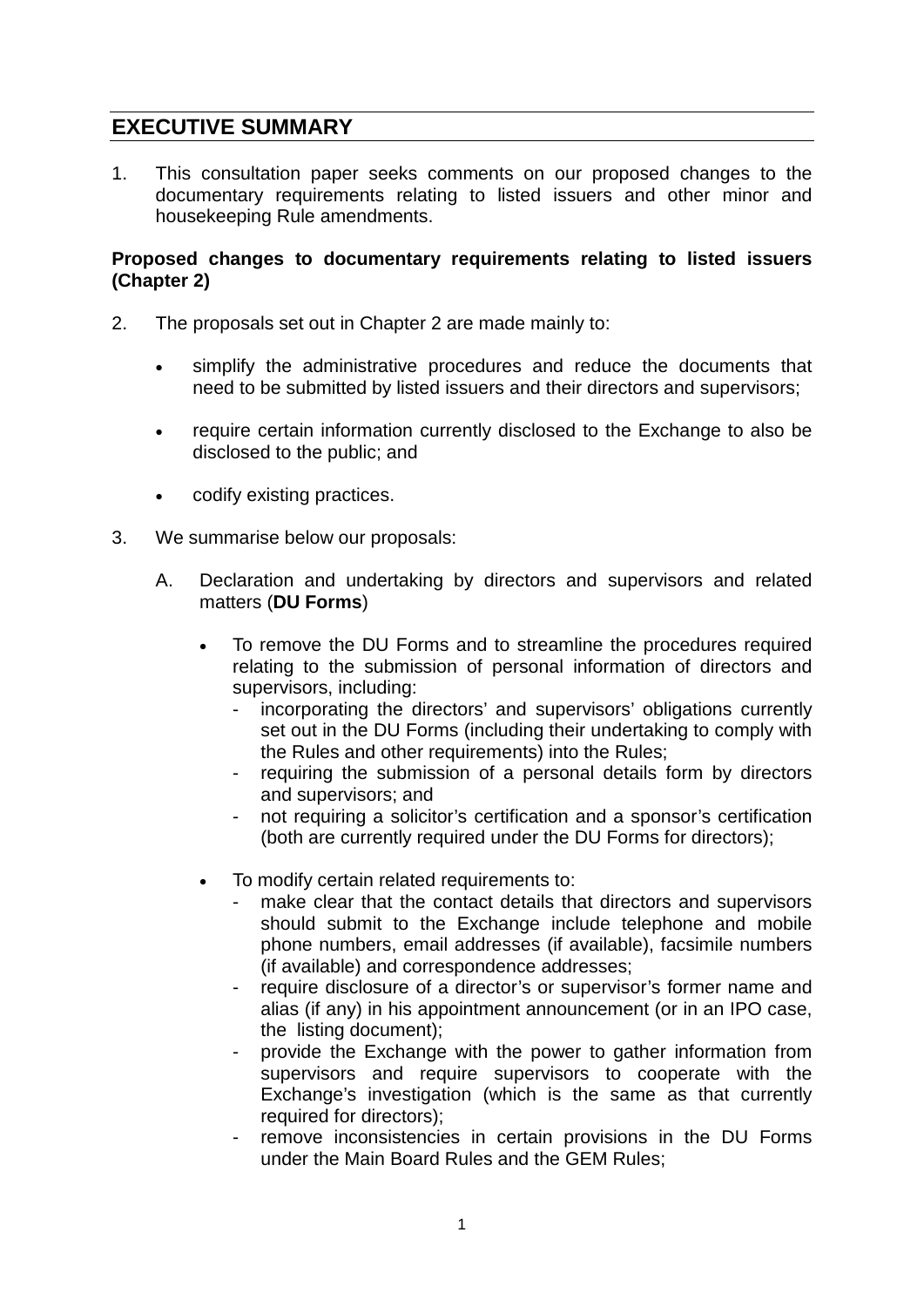- B. Listed issuer's declaration (Form F in Appendix 5 to the Rules) and board resolutions relating to issue of securities
	- To remove the requirements for a listed issuer to submit a declaration and a certified copy of its board resolutions to the Exchange each time the issuer issues new securities. Instead, the issuer would be required to make a confirmation in the relevant next day disclosure return and/or monthly return that the issue of securities has been duly authorized by the board and any pre-conditions and requirements relating to the issue of securities have been fulfilled;
- C. Other documentary requirements relating to listed issuers
	- To remove the filing requirements for (i) documents that are submitted to the Exchange for record only; and (ii) documents whose contents are already disclosed to the public, including board meeting notices, notifications relating to change in directors and executive officers or notifiable transactions, company information sheet, and certain documents relating to issue of securities.

### **Proposed minor Rule amendments (Chapter 3)**

- 4. The proposed minor Rule amendments are mainly to bring the Main Board Rules and GEM Rules in line with each other, to codify or improve certain existing practices and to clarify certain Rule applications.
- 5. We summarise below our proposals:
	- D. Rule amendments relating to new applicants
		- To clarify that even if an applicant is permitted to have a shorter trading record period, if it acquired any material businesses/subsidiaries during its trading record period, it must disclose pre-acquisition financial information on such businesses/subsidiaries for the period from the commencement of three (for Main Board) or two (for GEM) financial years immediately preceding the issue of the listing document up to the date of acquisition;
		- To require applicants to submit their Application Proof for publication on the HKEX website "on the same day" (instead of "at the same time") as they submit the listing application;
	- E. Rule amendments relating to listed issuers
		- To align the formal reporting requirements relating to profit forecasts under the GEM Rules with those of the Main Board Rules (i.e. applicable only to listing documents or an announcement or circular relating to a notifiable or connected transaction or an issue of securities);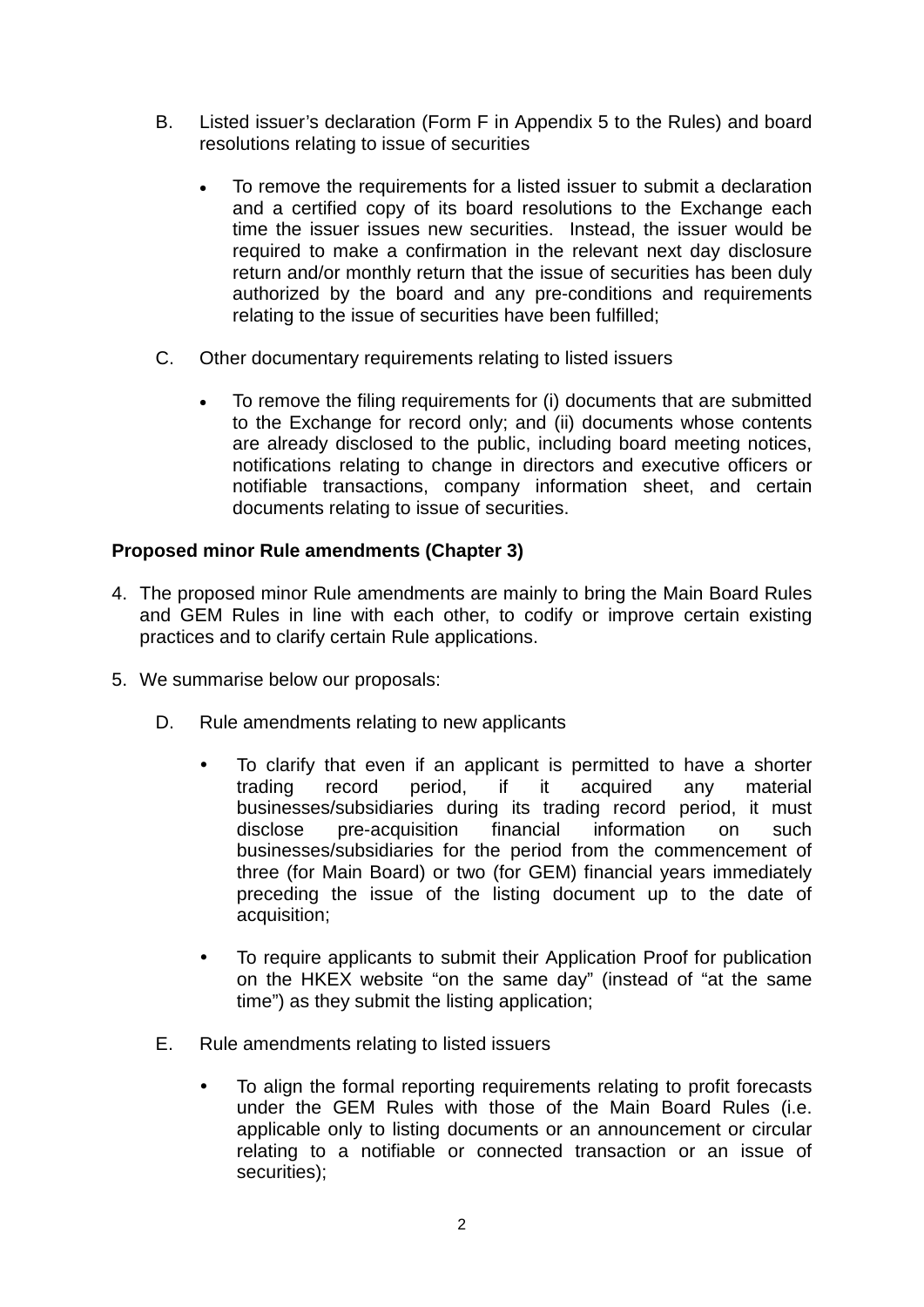- To amend the Main Board Rules to clarify that the Exchange may grant a waiver from the minimum profit requirement for the remaining business under a spin-off proposal where the issuer's failure to meet such requirement is due solely to a significant market downturn;
- To amend the Main Board Rules to require listed issuers to announce any changes to their own website addresses;
- To amend the Main Board Rules to make it clear that listed issuers are required to announce (and not only inform the Exchange) certain specific matters, including information relating to appointment of a liquidator or presentation of a winding up petition, insufficient public float, or listing of securities on any other stock exchange;
- F. Rule amendments relating to issuers of structured products (*applicable to the Main Board Rules only*)
	- To require issuers of structured products to submit their financial reports and listing documents to the Exchange in electronic form only;
	- To require issuers of structured products to provide liquidity for at least 20 (instead of ten) board lots of their structured products;
	- To allow structured products to be issued at entitlement ratios of five, 50 or 500 structured products for one share (or other security);
	- To clarify and require the inclusion of the following information of the issuer and (in case of a guaranteed issue) the guarantor (instead of the issuer or the guarantor) in a formal announcement for structured products:
		- the full name and country of incorporation or other establishment;
		- a statement whether they are regulated by a body specified in Main Board Rules 15A.13(2), (3) or (4);
		- a statement that the structured products constitute their general unsecured obligations; and
		- their credit rating;
	- To require the submission of one draft (instead of two drafts or proofs) of the listing document to the Exchange for review;
	- To clarify that reference to listing document of structured products include stand alone listing document (in addition to base listing documents, supplemental listing documents and supplementary listing documents);
- G. Rule amendments relating to debt issuers
	- To amend the Rules to state that an issuer of debt issues to professional investors must publish a formal notice before listing; and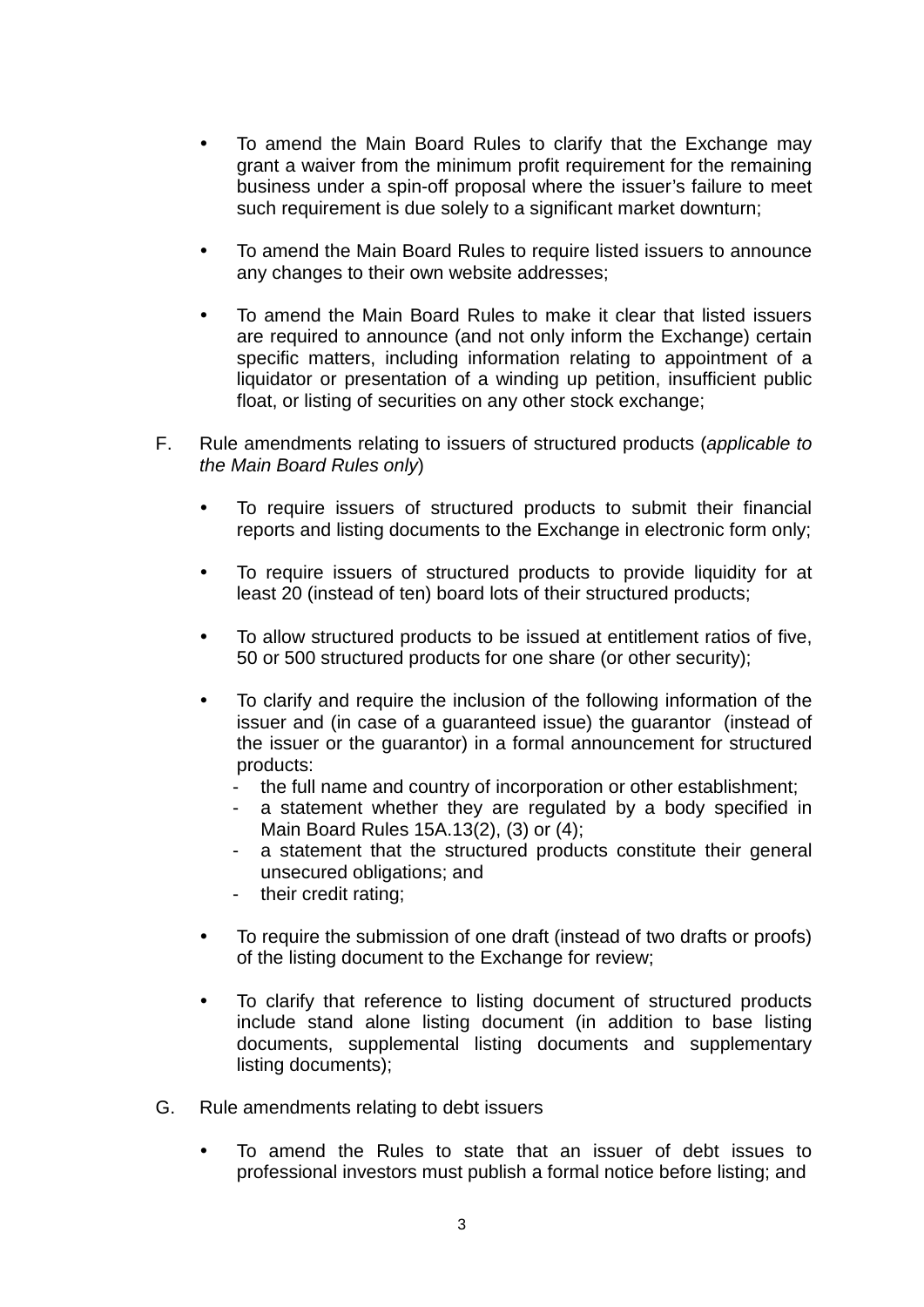- H. Rule amendments relating to accounting and auditing affairs
	- To introduce the definitions of "modified opinion" and "modified report" and related Rule amendments in order to update the audit terminology in the Rules with reference to the new and revised Auditor Reporting Standards.

### **Housekeeping amendments which involve no change in policy direction (Chapter 4)**

6. In Chapter 4, we discuss several proposed housekeeping Rule amendments that do not involve questions of policy. The Exchange simply invites comments on the draft amendments with a view to ensuring that there are no ambiguities or unintended consequences arising from the manner in which the proposed Rule amendments are drafted. The proposed housekeeping amendments are straightforward, and intend to improve the clarity of the Rules, to correct clerical errors and/or update outdated references.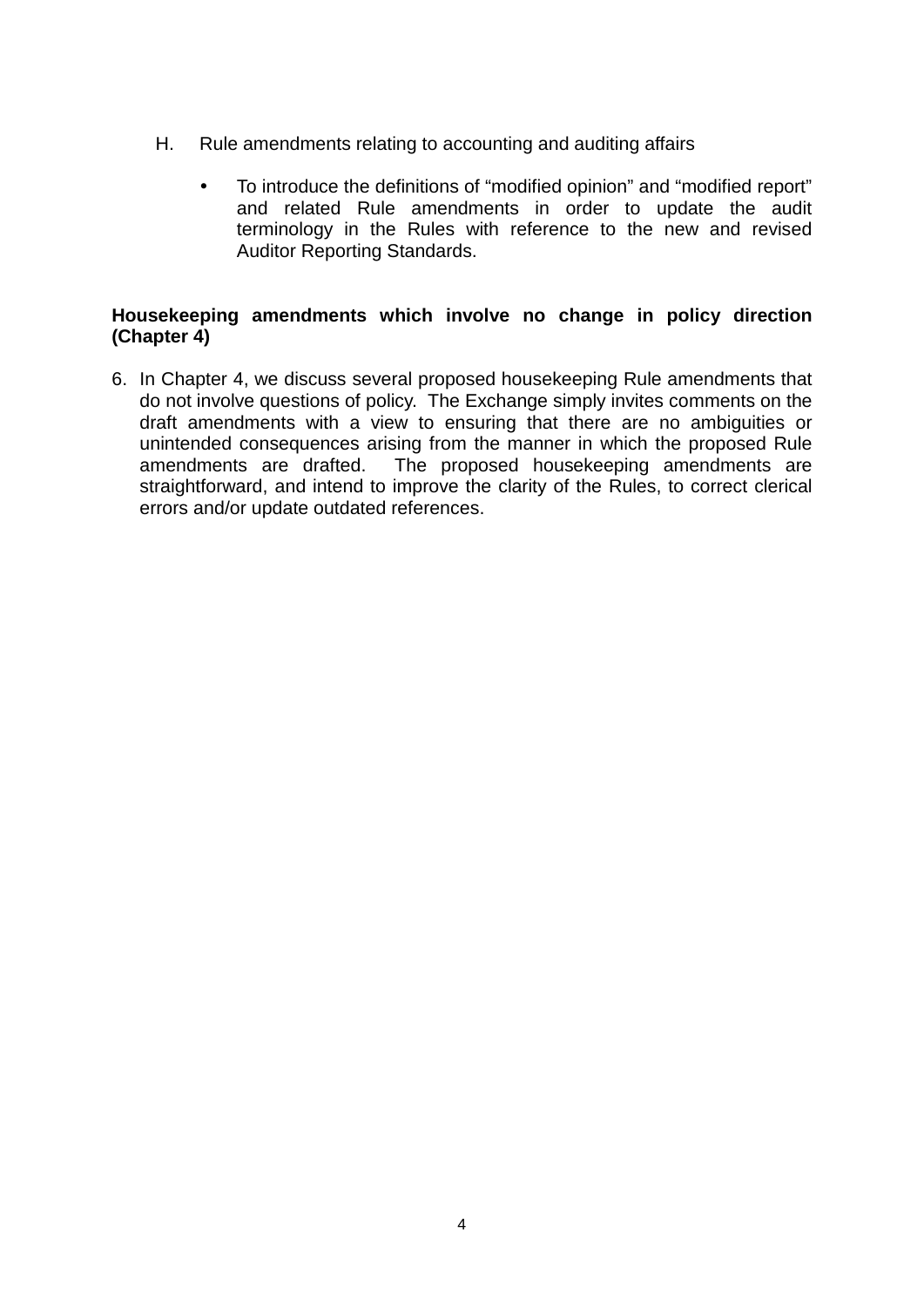# <span id="page-7-0"></span>**CHAPTER 1 : INTRODUCTION**

- 7. The Exchange reviews its Listing Rules from time to time to ensure that they address developments in the market and international best practice, and also represent acceptable standards which help promote investor confidence.
- 8. Under the Rules, listed issuers and their directors (and supervisors of PRC issuers) are required to submit various documents and information to the Exchange according to the timeframe prescribed in the Rules. As part of our continuing efforts to enhance the Rules, we have reviewed the documentary requirements for listed issuers with a view to simplifying the administrative procedures and reducing the documents submitted by listed issuers. This would reduce listed issuers' compliance burden and facilitate timely submission of information to the Exchange.
- 9. Discussion of the current Rules and our proposals on documentary requirements relating to listed issuers are set out in Chapter 2 of this paper.
- 10. Chapter 3 of this paper discusses the proposed minor Rule amendments; and Chapter 4 covers other housekeeping Rule amendments.
- 11. Unless otherwise specified, the Rules cited in this paper refer to the Main Board Rules, and the issues and proposals apply equally to the GEM Rules. Draft amendments to the Rules are set out in Appendices I to III.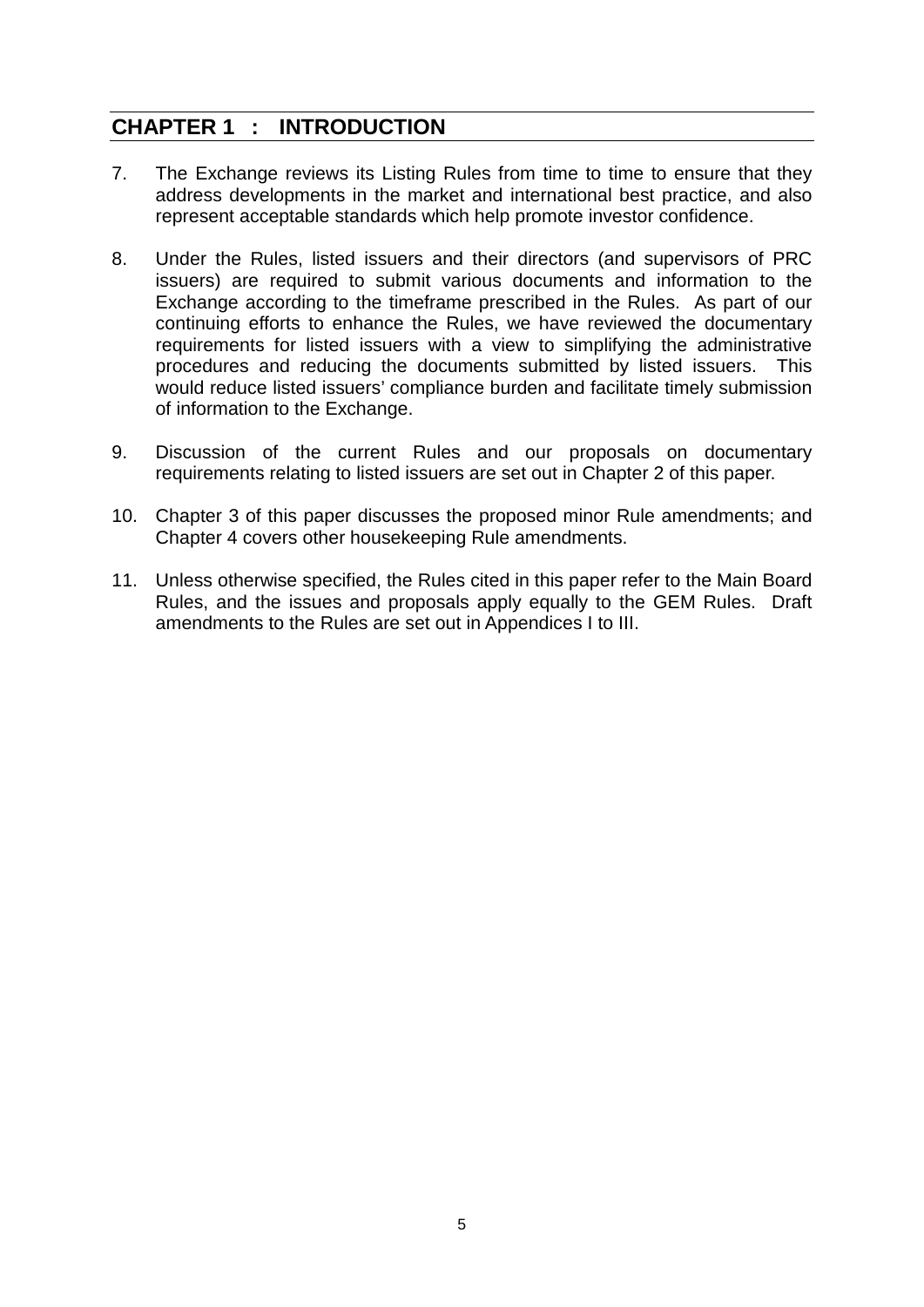## <span id="page-8-0"></span>**CHAPTER 2 : PROPOSED CHANGES TO DOCUMENTARY REQUIREMENTS RELATING TO LISTED ISSUERS**

12. In this Chapter, we review the current Rules on document submission relating to listed issuers and other related matters and set out our proposed Rule changes. The proposals also involve certain consequential changes to the requirements for new applicants.

#### **A. Declaration and undertaking by directors and supervisors and related matters**

### **Current Rules**

- 13. Under the Rules, every new director of a listed issuer (and supervisor in the case of a PRC issuer) must sign and lodge a declaration and undertaking in the form set out in Appendix 5B, 5H or 5I (**DU Form**) to the Rules as soon as practicable after his appointment<sup>[1](#page-8-1)</sup>. In an IPO case, every director or supervisor of a new applicant must submit the DU Form as soon as practicable after the new applicant's listing document is published<sup>[2](#page-8-2)</sup>.
- 14. The director or supervisor is required to:
	- provide his personal details for identification purposes (including his name, former name, alias, date of birth, document of identity, nationality and residential address) under Part 1 of the DU Form; and
	- disclose his biographical and other information (e.g. other directorships, conviction record, etc.) in the appointment announcement<sup>[3](#page-8-3)</sup>, or in an IPO case, the listing document<sup>[4](#page-8-4)</sup>.
- 15. The DU Form also includes:
	- Part 1 a **declaration** by the director or supervisor that his personal information submitted in the DU Form and disclosed in the appointment announcement (or the IPO listing document) are true, complete and accurate;
	- Part 2 an **undertaking** by the director or supervisor that he will comply with the Rules and other laws and regulations, and procure the issuer and his alternate to so comply; and

<span id="page-8-3"></span>

<span id="page-8-2"></span><span id="page-8-1"></span><sup>1</sup> See Rule 13.51(2).<br><sup>2</sup> See Rule 9.11(38).<br><sup>3</sup> Rule 13.51(2) requires that a listed issuer must announce an appointment or re-designation of a director or supervisor. The rule also sets out the biographical and other information relating to the director or supervisor that need to be disclosed in the appointment announcement.

<span id="page-8-4"></span> $4$  See Paragraph 41(1) of Appendix 1A to the Rules.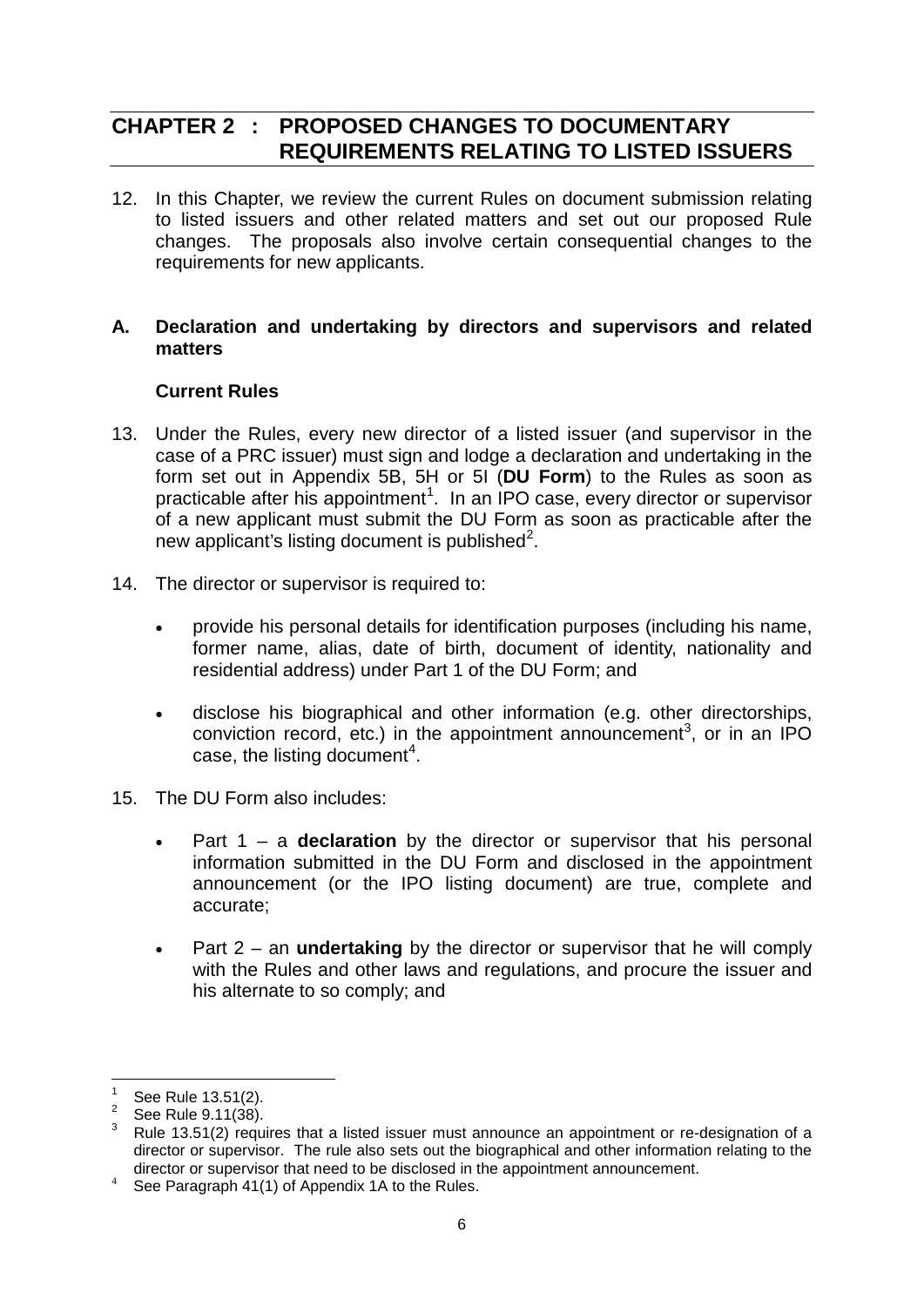• Part 3 (for directors only) – a **solicitor's certification** that they have explained to the director all applicable requirements for completing the DU Form and the possible consequences of making any false declaration or giving false information to the Exchange. In an IPO case, there is also a **sponsor's certification** that the sponsor is not aware of any information that would cause enquiries on the truthfulness, completeness or accuracy of the director's personal information submitted in the DU Form and disclosed in the IPO listing document.

### **Proposals**

16. We propose the following Rule changes to remove the DU Forms and to streamline and update certain relevant requirements. The current requirement to file the DU Forms is administratively cumbersome for issuers and their directors / supervisors. Our proposals are administrative in nature and do not change the directors' / supervisors' obligations under the Rules. Directors and supervisors would be required to submit their personal information to the Exchange using a new personal details form.

### **(1) Undertaking by directors and supervisors in Part 2 of the DU Forms**

- 17. We propose to incorporate into the Rules the directors' and supervisors' obligations currently set out in Part 2 of the DU Forms.
- 18. Under this proposal, directors and supervisors would continue to be subject to the same requirements when they are incorporated into the Rules. New directors and supervisors would no longer need to provide an undertaking.

#### *Question 1: Do you agree with the proposed Rule amendments to incorporate the directors' and supervisors' obligations set out in Part 2 of the DU Forms into the Rules? If not, why not?*

## **(2) Solicitor's certification in Part 3 of the DU Form with regard to directors**

- 19. We propose not to require a solicitor's certification.
- 20. The proposal seeks to streamline the procedures required for directors to submit their personal information to the Exchange.
- 21. It is, and will continue to be, the director's responsibility to ensure the accuracy and completeness of his information provided to the Exchange under the Rules and the Securities and Futures Ordinance (the **SFO**). A warning statement in the DU Form would be retained in the personal details form to remind the director of the liability for making a false or misleading statement under Section 384 of the SFO. Whether any legal advice on completing the personal details form is necessary is a matter for the director to decide.

#### *Question 2: Do you agree with the proposed Rule amendments to not require a solicitor's certification? If not, why not?*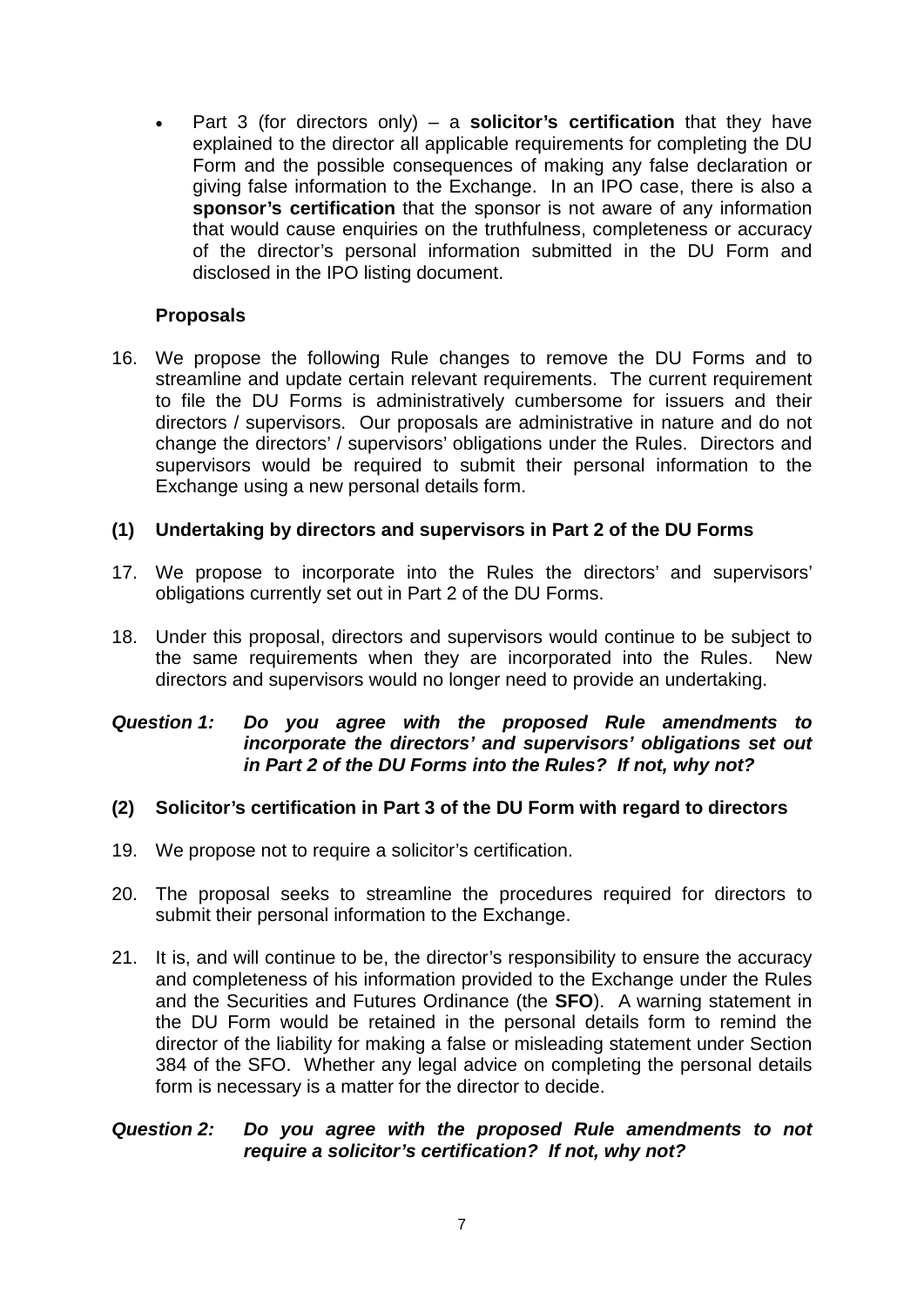### **(3) Sponsor's certification in Part 3 of the DU Form with regard to directors (for IPO cases only)**

- 22. We propose not to require a sponsor's certification.
- 23. Given that the Sponsor's Declaration in Appendix 19 to the Listing Rules already covers the information relating to the new applicant's directors (which, other than the identification document number, would be disclosed in the IPO listing document), the sponsor's certification is not necessary.

#### *Question 3: Do you agree with the proposed Rule amendments to not require a sponsor's certification? If not, why not?*

### **(4) Changes to related requirements**

24. We also propose the following modifications to the requirements relating to directors and supervisors:

## *(a) Former name and alias*

25. We propose to require disclosure of the former name and alias (if any) of a director or supervisor in the appointment announcement, or in an IPO case, the listing document. This is currently information submitted to the Exchange under the DU Form.

#### *Question 4: Do you agree with the proposed Rule amendments to require disclosure of the former name and alias (if any) of a director or supervisor? If not, why not?*

#### *(b) Contact information*

- 26. We propose that, in addition to the current requirement for providing residential addresses, directors and supervisors should also provide their contact details to the Exchange, including their telephone numbers, mobile phone numbers, facsimile numbers (if available), email addresses (if available), and correspondence addresses (if different from the residential addresses).
- 27. Currently, the Rules require issuers to inform the Exchange of any changes in the contact information, including the addresses and telephone numbers, of their directors and supervisors<sup>[5](#page-10-0)</sup>. The proposal would impose an obligation on the directors and supervisors to submit the contact information, and any changes to such information, to the Exchange.

#### *Question 5: Do you agree with the proposed Rule amendments to require directors and supervisors to provide their contact information as set out in paragraph 26 to the Exchange? If not, why not?*

<span id="page-10-0"></span> $<sup>5</sup>$  See Rule 13.77.</sup>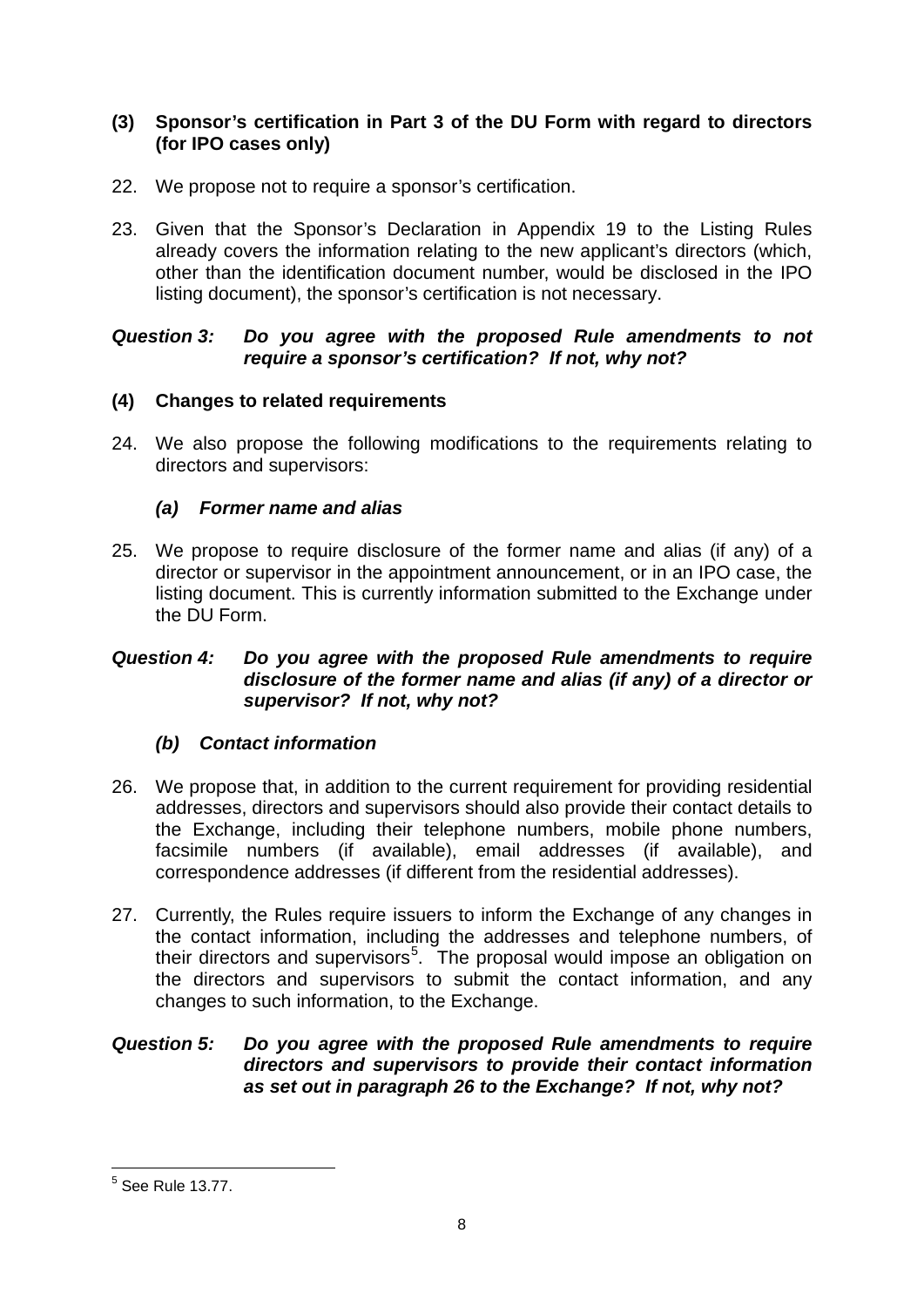## *(c) Information gathering*

- 28. Currently, there are already requirements in Rule 2.12A and/or the DU Form for issuers and their directors to:
	- (i) provide information and documents that the Exchange considers appropriate to protect investors or ensure the smooth operation of the market, and any other information and documents or explanation that the Exchange may require for the purpose of verifying compliance with the Rules;
	- (ii) cooperate in any investigation conducted by the Listing Division and/or the Listing Committee of the Exchange, including answering promptly and openly any questions addressed to the director, promptly producing the originals or copies of any relevant documents and attending before any meeting or hearing at which the director is requested to appear.
- 29. As supervisors have a role to play in listed issuers' Rule compliance and are potential targets of our disciplinary actions, they should also be subject to the same requirements.

#### *Question 6: Do you agree with the proposed Rule amendments to grant the power to the Exchange to gather information from supervisors and require supervisors to cooperate in the Exchange's investigation? If not, why not?*

#### *(d) Other changes*

- 30. We propose to amend the Rules to include in both the Main Board and GEM Rules the provisions that are currently only contained in the Main Board DU Forms or the GEM DU Forms:
	- (i) Requirement for directors and supervisors to appoint the issuers as their agents for service of notices and documents by the Exchange (currently only in the Main Board DU Forms).
	- (ii) Requirement for every supervisor to inform the Exchange of any change to his correspondence addresses for a period of 3 years after ceasing to be the supervisor of the issuer (currently only in the GEM DU Forms).
	- (iii) To include in both the Main Board and GEM provisions relating to directors' obligations to comply with other laws and regulations reference to "the Companies Ordinance, the Companies (Winding Up and Miscellaneous Provisions) Ordinance and the SFO" (currently only in the GEM DU Forms).

### *Question 7: Do you agree with the proposed Rule amendments to align the requirements of the Main Board Rules and the GEM Rules as set out in paragraphs 30(i), (ii) and (iii)? If not, why not?*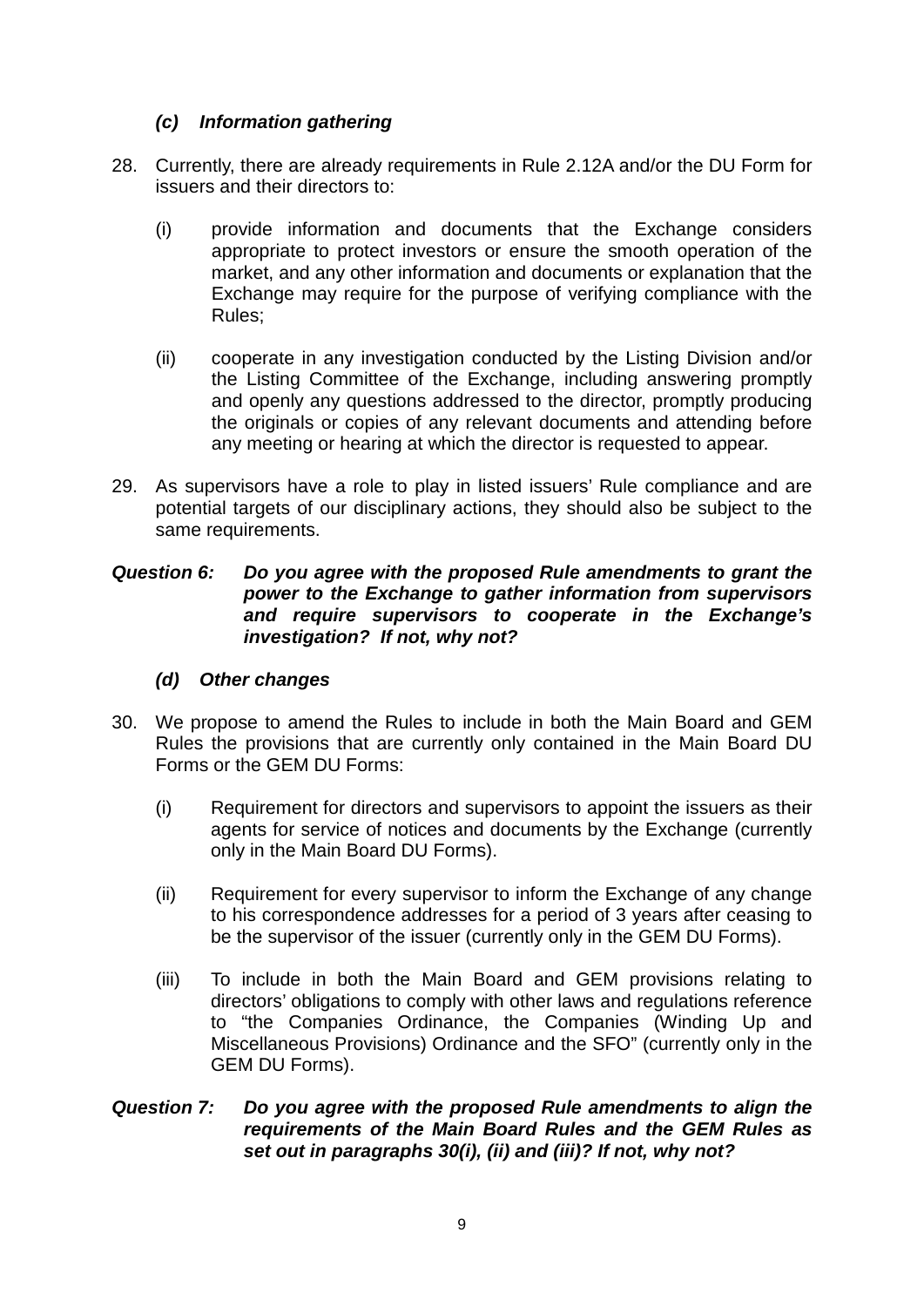#### **B. Listed issuer's declaration and board resolutions relating to issuance of securities**

### **Current Rules**

- 31. Under the Rules, where there is an application for the listing of equity securities, a listed issuer is required to submit, among others, the following documents before dealings in the securities commence:
	- a certified copy of the board resolutions (the **Board Resolutions**) authorizing the issue and allotment of such securities, the making of the listing application, the making of all necessary arrangements enabling such securities to be admitted into CCASS (if applicable), and approving and authorizing the issue of the listing document<sup>[6](#page-12-0)</sup>; and
	- a declaration substantially in the form set out in Appendix 5F, signed by one of its director and the secretary (the **Form F Declaration**) [7](#page-12-1) that all requirements and pre-conditions for listing and other applicable rules and regulations have been fulfilled.

### **Proposals**

- 32. We propose to remove the requirements for listed issuers to submit certified copies of the Board Resolutions and the Form F Declaration to the Exchange. Instead, listed issuers would be required to include a confirmation in the relevant next day disclosure returns and/or monthly returns for the issues of securities<sup>[8](#page-12-2)</sup>.
- 33. It is the responsibility of the directors of listed issuers to ensure that their issues of securities are properly authorized and all necessary requirements and conditions are fulfilled before dealings in the securities commence. The filing of a certified copy of the Board Resolutions and a Form F Declaration is for the directors to demonstrate to the Exchange that they have fulfilled their obligations and the securities issued are of good title. However, the filing requirements also create additional administrative burden when a listed issuer issues securities.
- 34. The proposal would reduce the documents filed with the Exchange relating to issuance of securities. The directors are still responsible for ensuring any issue of securities is properly authorized and all necessary requirements and conditions are fulfilled before dealings in the securities commence. Their confirmations would instead be made in the relevant next day disclosure returns and/or monthly returns.

<span id="page-12-2"></span>

<span id="page-12-1"></span><span id="page-12-0"></span><sup>&</sup>lt;sup>6</sup> See Rule 9.23(1).<br><sup>7</sup> See Rule 9.23(6).<br><sup>8</sup> Under the current Rules, a listed issuer must publish a next day disclosure return after any issue of securities as set out in Rule 13.25A. A listed issuer is also required to publish a monthly return in relation to the movements of securities during the reporting month as set out in Rule 13.25B.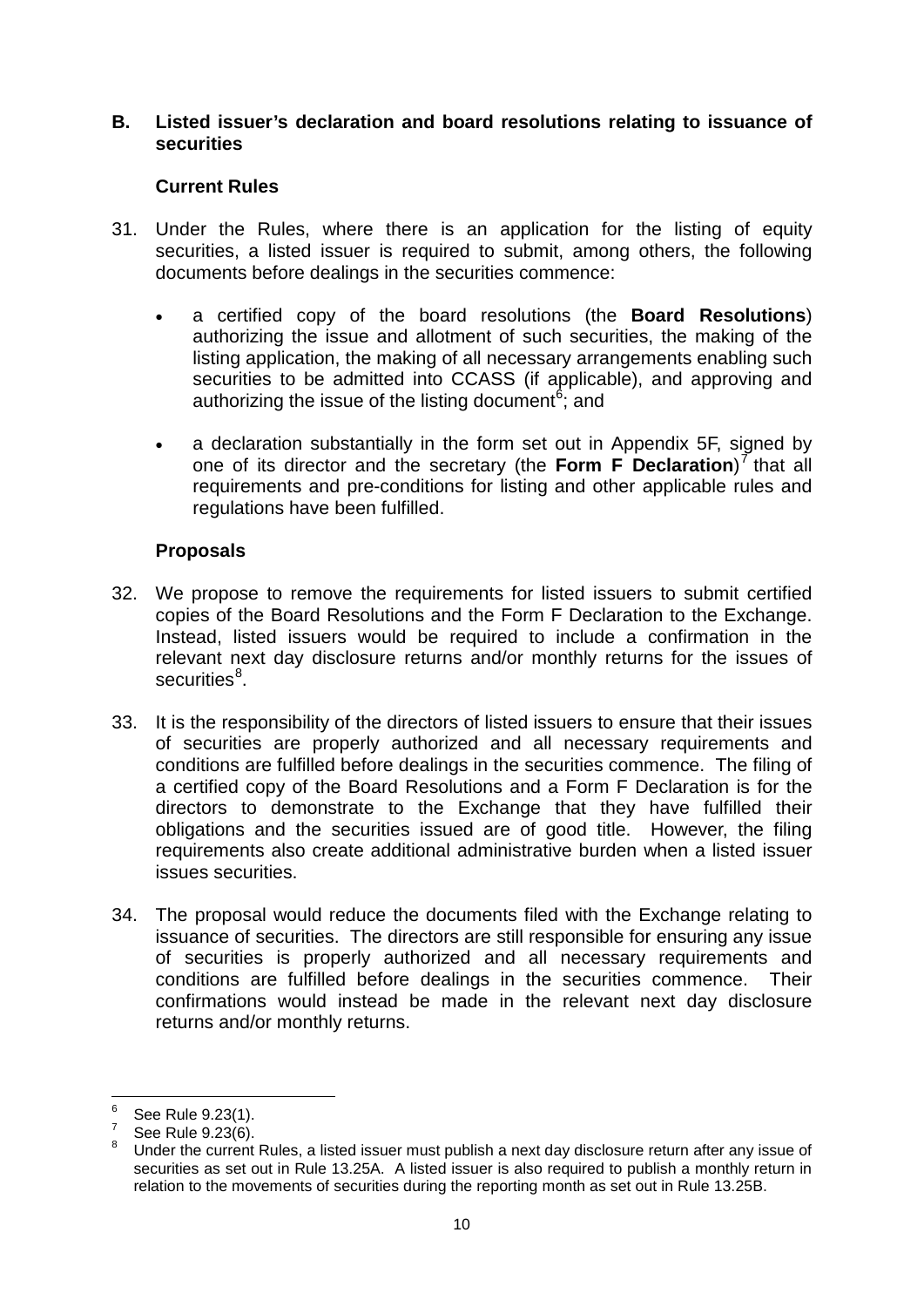|  |  |  |  | 35. The existing and proposed requirements are summarised below: |
|--|--|--|--|------------------------------------------------------------------|
|--|--|--|--|------------------------------------------------------------------|

| <b>Existing documentary requirements</b>                                                                       |                                                                                                                                                                                                                                                                                             | <b>Proposed requirements</b>                                                                                                                                                                                               |  |  |
|----------------------------------------------------------------------------------------------------------------|---------------------------------------------------------------------------------------------------------------------------------------------------------------------------------------------------------------------------------------------------------------------------------------------|----------------------------------------------------------------------------------------------------------------------------------------------------------------------------------------------------------------------------|--|--|
| To submit a certified copy of the Board<br><b>Resolutions</b><br>To submit a Form F Declaration to confirm the |                                                                                                                                                                                                                                                                                             | To include in the relevant next day disclosure<br>return and/or monthly return a confirmation<br>that:                                                                                                                     |  |  |
|                                                                                                                | matters set out below (where applicable):                                                                                                                                                                                                                                                   | the issue of securities has been duly<br>(a)<br>authorized by the issuer's board of                                                                                                                                        |  |  |
| (i)                                                                                                            | all money due to the listed issuer in respect<br>of the issue has been received by it;                                                                                                                                                                                                      | directors; and<br>(b)<br>on the matters set out in (i) to (viii) (where                                                                                                                                                    |  |  |
| (ii)                                                                                                           | all pre-conditions for listing imposed by the<br>Rules under "Qualification of listing" have<br>been fulfilled;                                                                                                                                                                             | applicable).<br>For item (viii), we propose not to retain the                                                                                                                                                              |  |  |
| (iii)                                                                                                          | all (if any) conditions contained in the<br>formal letter granting listing of and<br>permission to deal in the securities have<br>been fulfilled;                                                                                                                                           | requirement to submit a copy of the trust<br>deed/deed poll to the Exchange as we do not<br>vet these documents.                                                                                                           |  |  |
| (iv)                                                                                                           | all the securities of each class are in all<br>respects identical;                                                                                                                                                                                                                          |                                                                                                                                                                                                                            |  |  |
| (v)                                                                                                            | all documents required by the Companies<br>(Winding up and Miscellaneous Provisions)<br>Ordinance to be filed with the Registrar of<br>Companies have been duly filed and that<br>compliance has been made with all other<br>legal requirements;                                            |                                                                                                                                                                                                                            |  |  |
| (vi)                                                                                                           | all the definitive documents of title have<br>been delivered/are ready to be<br>delivered/are being prepared and will be<br>delivered in accordance with the terms of<br>issue;                                                                                                             |                                                                                                                                                                                                                            |  |  |
|                                                                                                                | (vii) completion has taken place of the purchase<br>by the issuer of all property shown in the<br>listing document to have been purchased<br>or agreed to be purchased by it and the<br>purchase consideration for all such<br>property has been duly satisfied;                            |                                                                                                                                                                                                                            |  |  |
|                                                                                                                | (viii) the trust deed/deed poll relating to the<br>debenture, loan stock, notes or bonds has<br>been completed and executed, and a copy<br>has been lodged with the Exchange and<br>that particulars thereof, if so required by<br>law, have been filed with the Registrar of<br>Companies; |                                                                                                                                                                                                                            |  |  |
| (ix)                                                                                                           | information about shares relating to<br>debentures/loan stock/notes/bonds that<br>have been subscribed/purchased for cash<br>and dully allotted issued /transferred;                                                                                                                        | We do not propose to retain these provisions<br>as details of the new shares or convertible<br>securities issued are already required to be<br>disclosed in the relevant next day disclosure<br>return and monthly return. |  |  |
| (x)                                                                                                            | information about shares relating to<br>debentures/loan stock/notes/bonds that                                                                                                                                                                                                              |                                                                                                                                                                                                                            |  |  |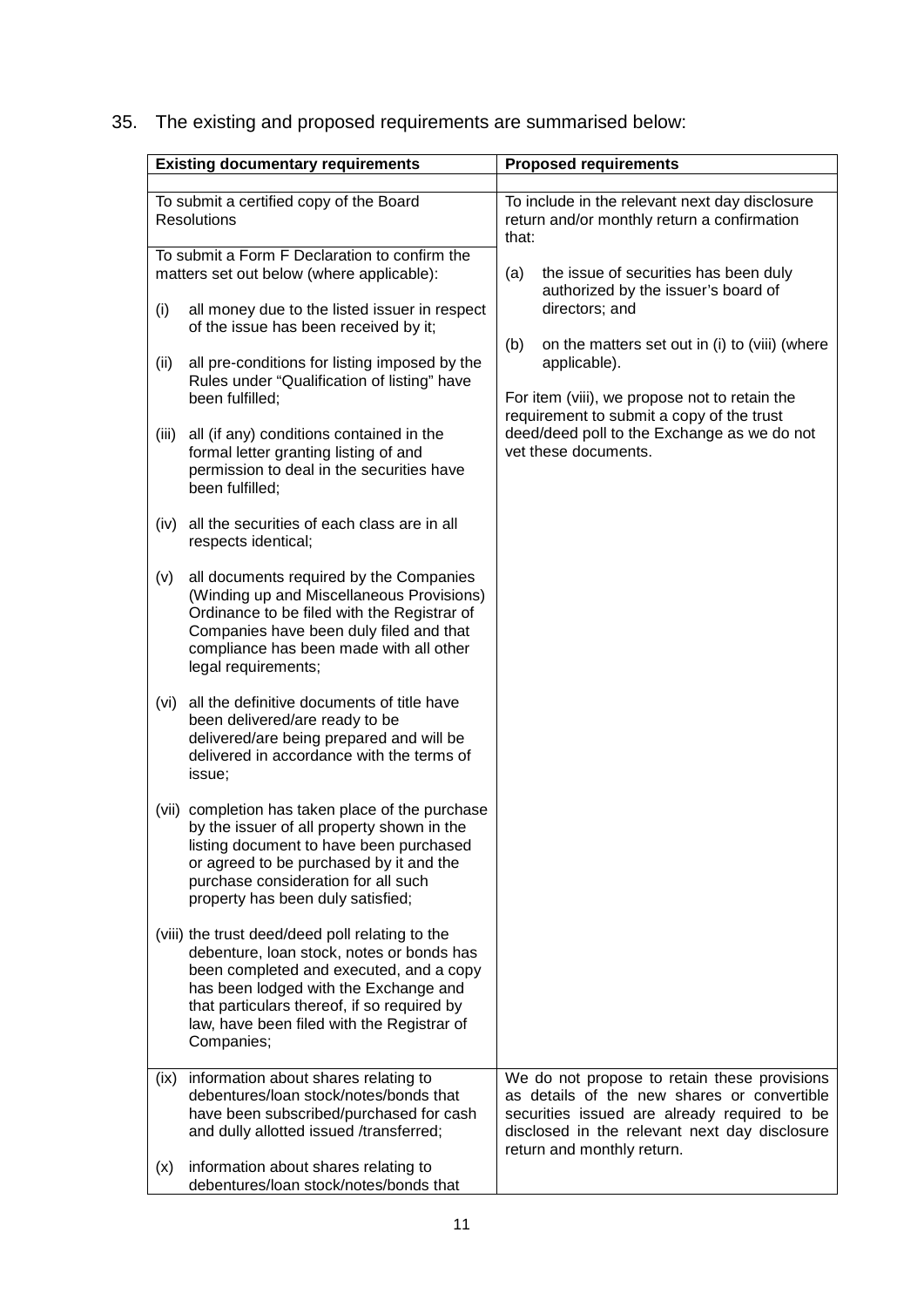|      | have been issued and credited as fully paid<br>by way of conversion/exchange/<br>consideration for property acquired/ other<br>non-cash consideration; |                                                                                                                                                                                                                                         |
|------|--------------------------------------------------------------------------------------------------------------------------------------------------------|-----------------------------------------------------------------------------------------------------------------------------------------------------------------------------------------------------------------------------------------|
| (xi) | no alteration have been made to the<br>version of the listing document which has<br>been reviewed and cleared by the<br>Exchange                       | We propose to add a separate Rule that if<br>there is any material change to a document<br>after clearance by the Exchange,<br>the<br>document should be resubmitted to<br>the<br>Exchange for further comments before it is<br>issued. |

- *Question 8: (a) Do you agree with the proposed Rule amendments to remove the requirement to submit a certified copy of the Board Resolutions and to require the issuer to confirm in the relevant next day disclosure return and/or monthly return that the issue of securities has been duly authorised by the board? If not, why not?*
	- *(b) Do you agree with the proposed Rule amendments to remove the requirement to submit a Form F Declaration and to require the issuer to confirm in the relevant next day disclosure return and/or monthly return the matters set out in items (a) and (b)(i) to (viii) in the table under paragraph 35? If not, why not?*
	- *(c) Do you agree with the proposal to add a separate Rule that if there is any material change to a document after clearance by the Exchange, the document should be resubmitted to the Exchange for further comments before it is issued? If not, why not?*

#### **C. Other documentary requirements relating to listed issuers**

- 36. We have reviewed other documentary requirements to identify documents that are filed with the Exchange for record only, or the information provided in the documents is already available to the Exchange through other sources.
- 37. We propose to remove the requirements for submission of the following documents by listed issuers to the Exchange:

| <b>Document</b> |                                                                                                                                                                                                      | <b>Current</b><br><b>Rule</b> | Reasons for proposed removal                                                                                                            |
|-----------------|------------------------------------------------------------------------------------------------------------------------------------------------------------------------------------------------------|-------------------------------|-----------------------------------------------------------------------------------------------------------------------------------------|
|                 | Documents relating to listing of additional equity securities                                                                                                                                        |                               |                                                                                                                                         |
|                 | A copy of the HKSCC written notification<br>stating the new class of securities will be<br><b>Eligible Securities</b><br>(to be submitted on or before the date of<br>issue of the listing document) | 9.21(2)                       | Information relating to the approval<br>$\bullet$<br>of the securities for admission into<br>CCASS is available on the HKSCC<br>website |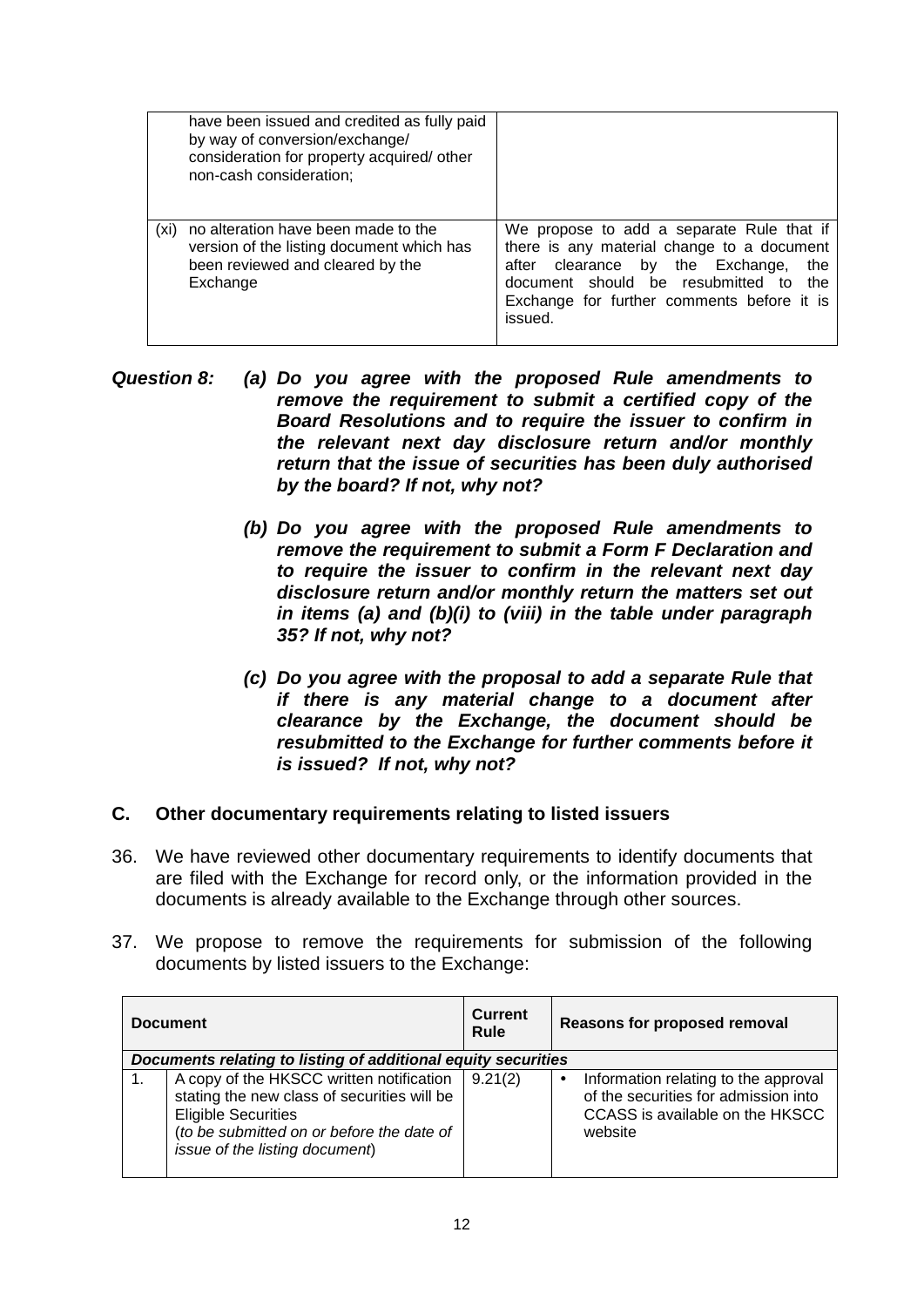| <b>Document</b>                     |                                                                                                                                                                                                                                                                 | <b>Current</b><br><b>Rule</b>                                     |           | Reasons for proposed removal                                                                                                                                                                                                                         |
|-------------------------------------|-----------------------------------------------------------------------------------------------------------------------------------------------------------------------------------------------------------------------------------------------------------------|-------------------------------------------------------------------|-----------|------------------------------------------------------------------------------------------------------------------------------------------------------------------------------------------------------------------------------------------------------|
| 2.                                  | A copy of the letter from the Registrar of<br>Companies confirming the registration of<br>the prospectus<br>(to be submitted as soon as after the<br>registration of the prospectus)                                                                            | 9.22(3)                                                           | $\bullet$ | Under Rule 2.07C(1)(b)(ii), listed<br>issuers must ensure that their<br>prospectuses are duly registered<br>before publication on the HKEX<br>website. The confirmation letter is<br>currently submitted to the<br>Exchange for record purpose only. |
| 3.                                  | A certified copy of the notice given under<br>Division 4, Part 13 of the Companies<br>Ordinance <sup>9</sup><br>(to be submitted before dealings<br>commence)                                                                                                   | 9.23(3)                                                           | $\bullet$ | It is the issuer's responsibility to<br>ensure that other legal<br>requirements are met. The<br>documents are currently filed with<br>the Exchange for record purpose<br>only. We do not vet these                                                   |
| 4.                                  | A certified copy of the court order and of<br>any certificate of registration for capital<br>reduction, scheme of arrangement or<br>other similar proposal<br>(to be submitted before dealings<br>commence)                                                     | 9.23(4)                                                           |           | documents.                                                                                                                                                                                                                                           |
| 5.                                  | For PRC issuers only, a certified copy of<br>the document from the State Council<br>Securities Policy Committee (or other<br>PRC authority) approving the issue of<br>securities<br>(to be submitted on or before the date of<br>issue of the listing document) | 19A.22B                                                           |           |                                                                                                                                                                                                                                                      |
|                                     | <b>Company Information Sheet (for GEM issuers only)</b>                                                                                                                                                                                                         |                                                                   |           |                                                                                                                                                                                                                                                      |
| 6.                                  | <b>Company Information Sheet</b>                                                                                                                                                                                                                                | <b>GEM</b><br>Rule<br>$12.27(9)$ /<br><b>GEM</b><br>Rule<br>17.52 | $\bullet$ | The document is published on<br>HKEX website. A separate<br>submission of the same document<br>to the Exchange is not necessary.                                                                                                                     |
| <b>Notification to the Exchange</b> |                                                                                                                                                                                                                                                                 |                                                                   |           |                                                                                                                                                                                                                                                      |
| 7.                                  | Board meeting notice<br>(7 clear business days in advance of<br>the date of board meeting)                                                                                                                                                                      | 13.43                                                             | ٠         | Listed issuers are required to<br>publish announcements relating to<br>these matters on the HKEX<br>website. A separate notification to                                                                                                              |
| 8.                                  | Any important change in the holding of<br>an executive office                                                                                                                                                                                                   | 13.51(2)                                                          |           | the Exchange is not necessary.                                                                                                                                                                                                                       |
| 9.                                  | Any change in information required to<br>be disclosed under Rule 13.51(2)(h) to<br>(v) during the term of a director,<br>supervisor or chief executive                                                                                                          | 13.51B(2)                                                         |           |                                                                                                                                                                                                                                                      |

<span id="page-15-0"></span><sup>&</sup>lt;sup>9</sup> Under Division 4, Part 13 of the Companies Ordinance ("Compulsory Acquisition after Takeover Offer"), the offeror is required to give a notice to the minority shareholders on (i) the Right of Offeror to Buy out Minority Shareholders; and (ii) the Right of Minority Shareholder to be Bought out by Offeror. The offeror has to use a prescribed from in sending the relevant notice to the minority shareholder (by personal delivery, registered post or any manner as directed by the Registrar of Companies).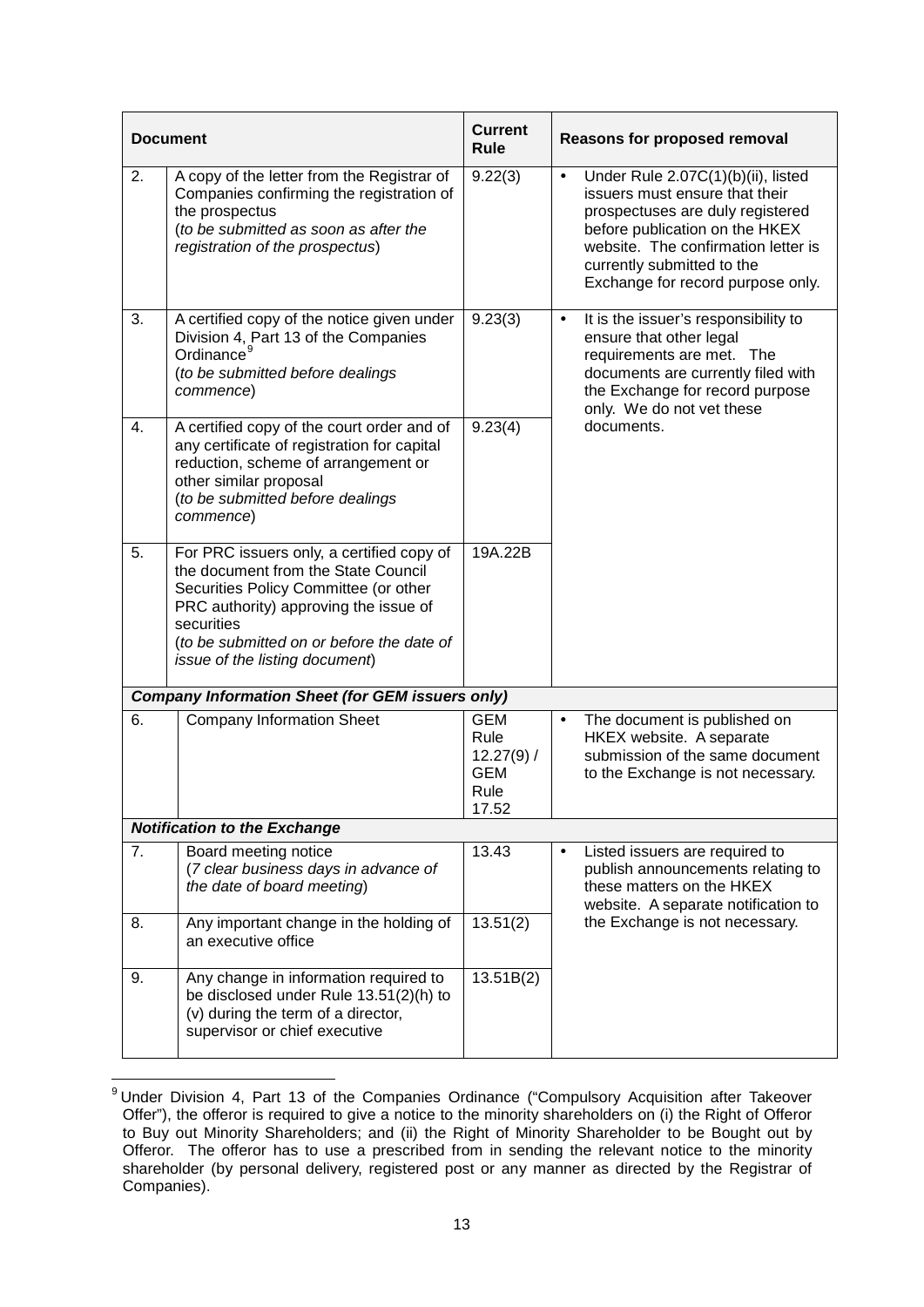| <b>Document</b> |                            | <b>Current</b><br><b>Rule</b> | Reasons for proposed removal |
|-----------------|----------------------------|-------------------------------|------------------------------|
| 10.             | Any notifiable transaction | 14.34(1)                      |                              |

#### *Question 9: Do you agree with the proposed Rule amendments to remove each of the documentary requirements set out in items 1 to 10 in the table above? If not, why not?*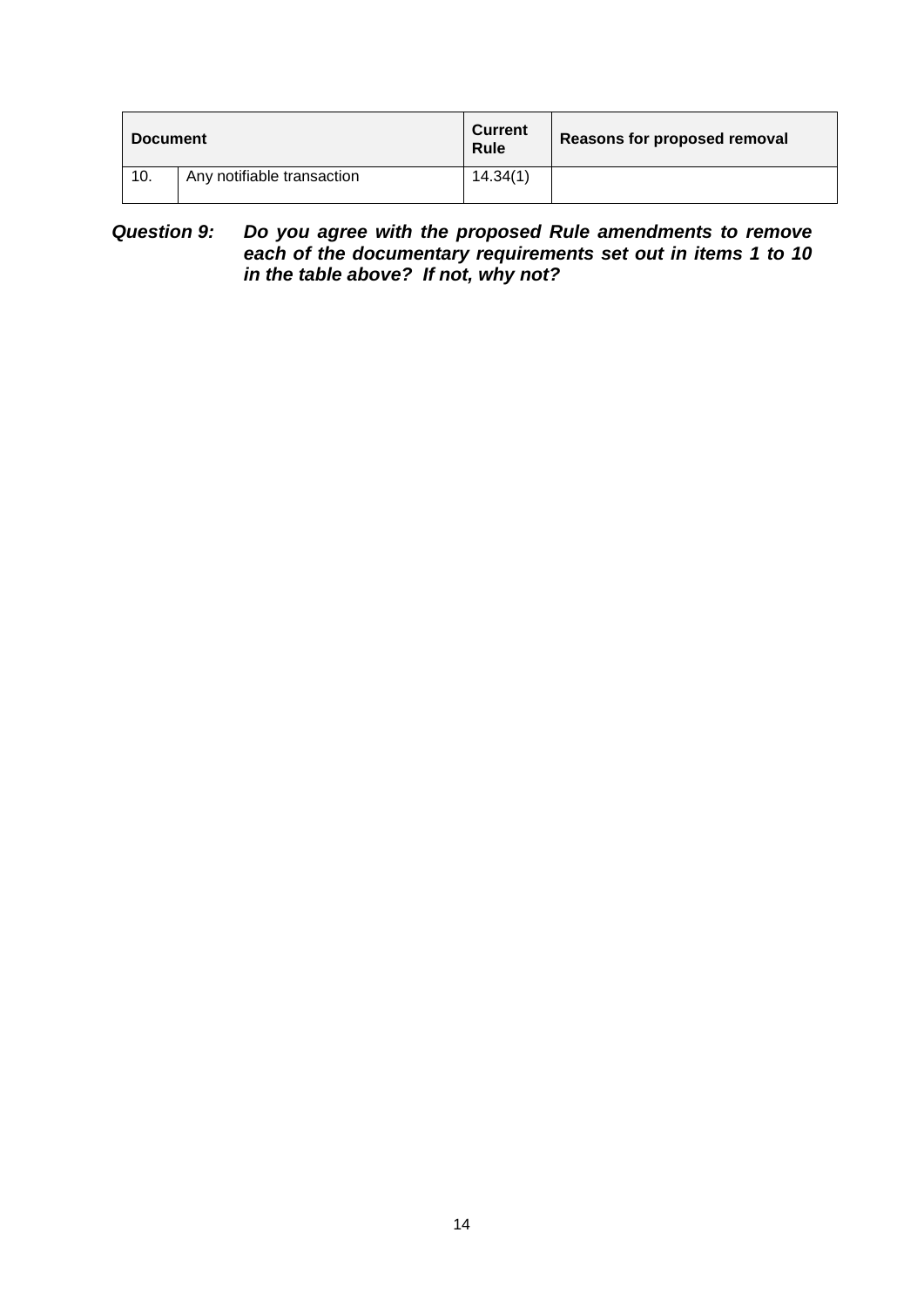## <span id="page-17-0"></span>**CHAPTER 3 : PROPOSED MINOR RULE AMENDMENTS**

38. This Chapter sets out the proposed minor Rule amendments which are mainly to bring the Main Board Rules and GEM Rules in line with each other, to codify or improve certain existing practices and to clarify certain Rule applications.

### **D. Rule amendments relating to new applicants**

#### **(1) Period of disclosure of pre-acquisition financial information on material businesses/subsidiaries acquired by a new applicant**

- 39. Main Board Rule 4.05A/ GEM Rule 7.04A is unclear on the extent of the disclosure of pre-acquisition financial information on material businesses/ subsidiaries which is acquired by a new applicant accepted by the Exchange to have a trading record period shorter than three (for Main Board) or two (for GEM) years.
- 40. To enhance investors' assessment of the performance of the acquired business/ subsidiaries, it is reasonable to require the disclosure of financial information on the acquired business/ subsidiaries for the period from the commencement of the three-year (for Main Board)/ two-year (for GEM) trading record period up to the date of acquisition.
- 41. We propose to add a Note to clarify that disclosure of pre-acquisition financial information on material businesses/subsidiaries acquired by a new applicant must be for the period from the three (for Main Board) or two (for GEM) financial years immediately preceding the issue of the listing document up to the date of acquisition.

### *Question 10: Do you agree with the proposal to add a Note to clarify the period of disclosure of pre-acquisition financial information on material businesses/subsidiaries acquired by a new applicant as described in paragraph 41?*

#### **(2) Time of submission of Application Proof for publication on the HKEX website**

- 42. The Rules require an applicant to submit the Application Proof (which must be in English and Chinese) for publication on the HKEX website "at the same time" it files a listing application which includes copies of the English version of the Application Proof.
- 43. In practice, we allow an applicant to submit the Application Proof for publication on the HKEX website within the same day as it files its listing application. This is to give time allowance for the submission of the Chinese version of the Application Proof which may not be available when the English version of the Application Proof is submitted to the Exchange.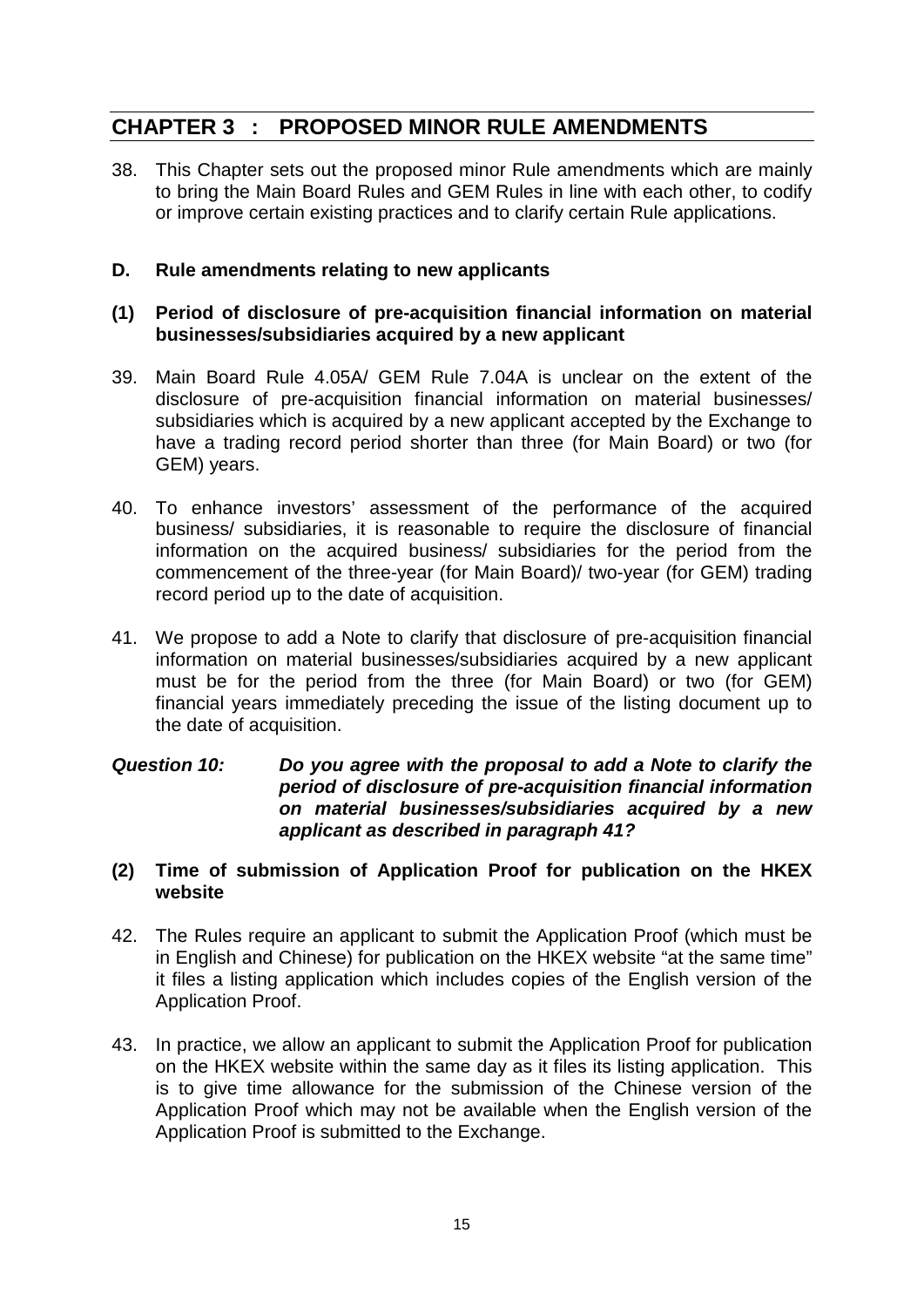- 44. We propose to amend paragraphs 9(a) and (b) of Main Board Rules Practice Note 22 and paragraph 8 of GEM Rules Practice Note 5 to state that applicants must submit the Application Proof for publication on the HKEX website "on the same day" (instead of "at the same time") they submit the listing application.
- *Question 11: Do you agree with the proposal to amend paragraphs 9(a) and (b) of Main Board Rules Practice Note 22 and paragraph 8 of GEM Rules Practice Note 5 to state that applicants must submit the Application Proof for publication on the HKEX website "on the same day" (instead of "at the same time") they submit the listing application?*

#### **E. Rule amendments relating to listed issuers**

#### **(1) Amendments to align the GEM Rules in respect of profit forecasts with the Main Board Rules**

- 45. Under the Main Board Rules, where a profit forecast is included in a listing document or an announcement or circular relating to a notifiable or connected transaction or an issue of securities, the profit forecast must be reviewed by a reporting accountant or auditor (the **formal reporting requirement**). The formal reporting requirement serves to provide a higher level of assurance for profit forecasts that are made in connection with material corporate actions of issuers. For other announcements (e.g. profit warnings or alerts), the formal reporting requirement does not apply as issuers' directors are responsible for ensuring that the information disclosed is accurate and complete in all material respects and not misleading or deceptive. This facilitates issuers to timely release updated financial information that may affect investors' interests in the issuers.
- 46. The GEM Rules have similar requirements for formal reporting of profit forecasts that are included in listing documents, announcements or circulars relating to notifiable or connected transactions or an issue of securities. However, GEM Rule 17.55 also applies this requirement to any announcement, advertisement or other document that contains a profit forecast, which is more onerous than the Main Board requirements. We propose to remove GEM Rule 17.55 to align the requirements for formal reporting of profit forecasts with those in the Main Board Rules. This is also in line with the current practice for profit warnings/alerts announcements issued by GEM issuers.
- 47. We propose to remove GEM Rule 17.55 and align the formal reporting requirements for profit forecasts in the GEM Rules with those in the Main Board Rules.
- *Question 12: Do you agree with the proposal to remove GEM Rule 17.55 and align the formal reporting requirements for profit forecasts in the GEM Rules with those in the Main Board Rules?*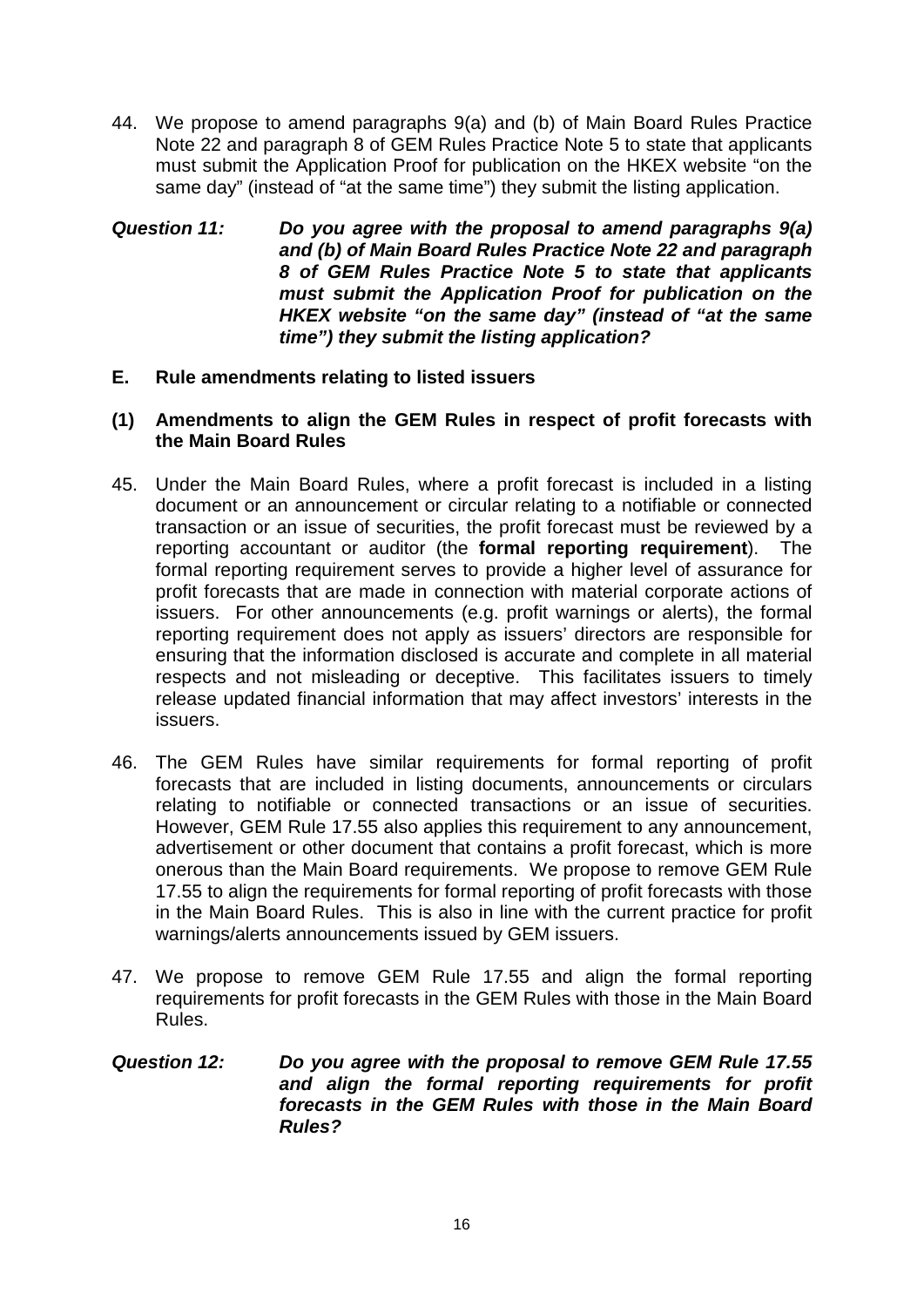#### **(2) Amendments relating to possible waiver from the minimum profit requirement for remaining businesses under spin-off proposals**

48. Under paragraph 3(c) of Practice Note 15 (**PN15**) to the Main Board Rules, the existing issuer (**Parent**) must retain sufficient assets and operations of its own, excluding its interest in the entity to be spun-off (**Newco**), to satisfy independently the requirements of Chapter 8 of the Rules. Paragraph 3(c) of PN15 also provides that:

*"Where the Parent, excluding its interest in Newco, cannot meet the minimum profit requirement of Rule 8.05, the Exchange may grant a waiver to the Parent if the Parent is able to demonstrate that it, excluding its interests in Newco, fails to meet the minimum profit requirement of Rule 8.05 due solely to an exceptional factor or a significant market downturn. The Parent must also demonstrate that such factor was temporary in nature and is not likely to continue or recur in the future or that appropriate measures have been taken by the issuer to negate the impact on its profit of the market downturn …"* (the **Waiver**)

- 49. The Waiver was introduced into the Main Board Rules in 2000 following a financial crisis that had adversely affected the economy. This is intended to apply only in circumstances where the results of a Parent's remaining business have been temporarily and adversely affected by a global market downturn.
- 50. However, some issuers sought a Waiver based on factors particular to their businesses that they considered to be exceptional (such as a delay in the regulatory approval of new products or impairment losses of assets due to a change in business plans) but were unrelated to market downturn. We do not consider that these cases fall within the scope of the Waiver as intended.
- 51. To better reflect the policy intent of the Waiver, we propose to make it clear that the Exchange may grant the Waiver to the Parent if it fails to meet the minimum profit requirement due solely to a significant market downturn. The reference to an exceptional factor would be removed from paragraph 3(c) of PN15.
- 52. We propose to amend paragraph 3(c) of PN 15 to clarify that the Exchange may grant a Waiver if the issuer fails to meet the minimum profit requirement under Rule 8.05 due solely to a significant market downturn.

*Question 13: Do you agree with the proposal to amend paragraph 3(c) of PN15 to clarify that the Exchange may grant a Waiver if the Parent fails to meet the minimum profit requirement under Rule 8.05 due solely to a significant market downturn?*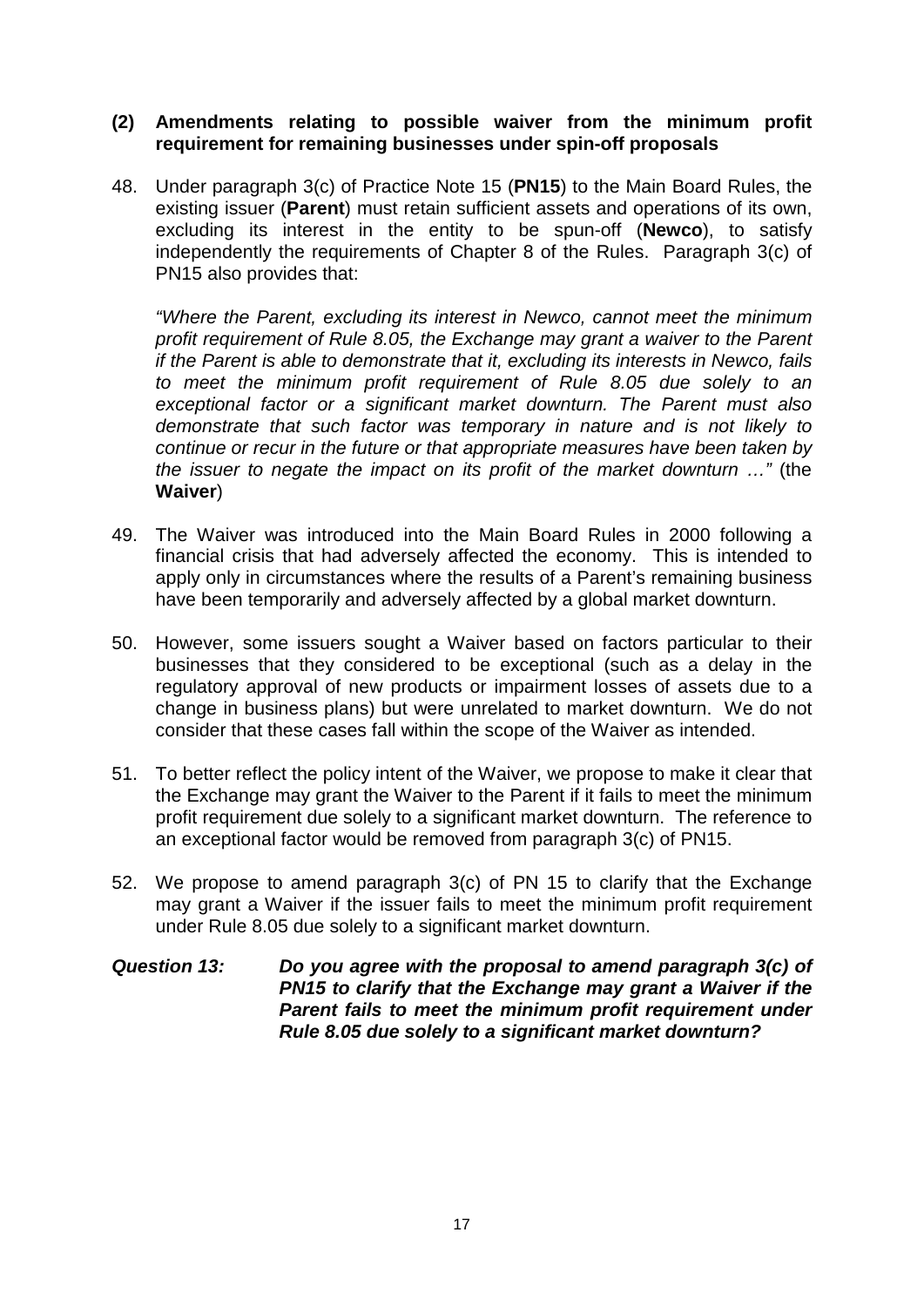#### **(3) Issuer's website**

- 53. Currently, a GEM listed issuer is required to announce any change to its website addresses by publishing an updated company information sheet. There is no similar disclosure requirement in the Main Board Rules.
- 54. We propose to amend the Main Board Rules to require listed issuers to announce any changes to their website addresses.

#### *Question 14: Do you agree with the proposed amendments to the Main Board Rules to require listed issuers to announce any changes to their website addresses? If not, why not?*

#### **(4) Other changes**

- 55. Currently the GEM Rules require issuers to make announcements for the matters set out below, but the Main Board Rules state that issuers shall inform the Exchange:
	- (a) of the appointment of a receiver or a manager; presentation of a winding up petition; passing of a resolution for voluntary winding up and other events as described under Main Board Rule 13.25(1);
	- (b) where the issuer fails to meet the public float requirement (Main Board Rule 13.32(1)(a)); and
	- (c) where any of the issuer's securities become listed or dealt in on any other stock exchange (Main Board Rule 13.32(1)(b)).
- 56. In practice, Main Board issuers would announce the above matters and not just inform the Exchange. As these matters are likely to be material information that may affect the interests of investors, we propose to amend the Main Board Rules to explicitly require issuers to make announcements in these circumstances.
- *Question 15: Do you agree with the proposed amendments to the Main Board Rules to codify the practices that listed issuers should announce the matters set out in paragraphs 55(a) to (c)? If not, why not?*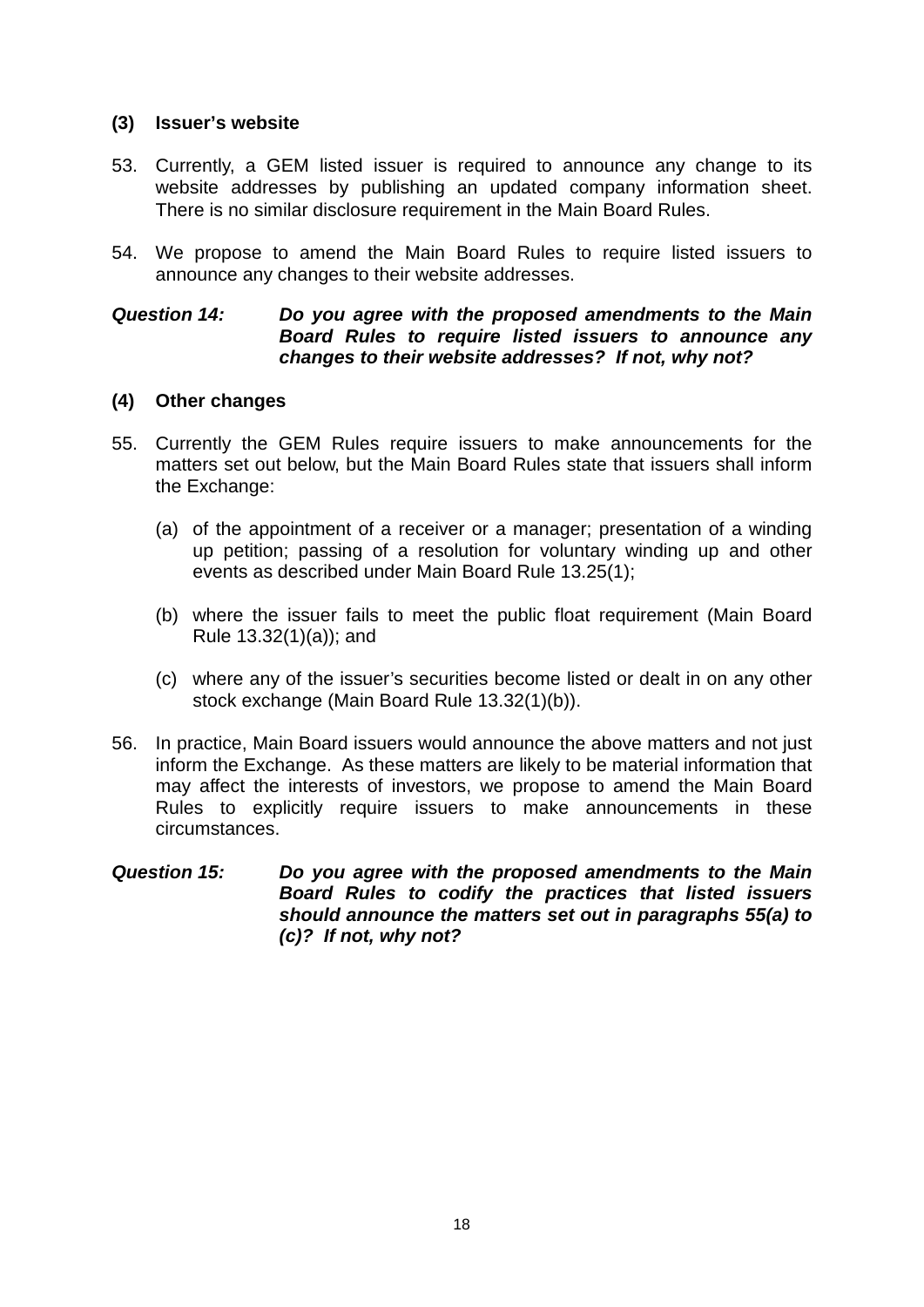#### **F. Rule amendments relating to issuers of structured products** *(applicable to the Main Board Rules only)*

#### **(1) Form of submission of financial reports and listing documents of structured products**

- 57. Currently, the Main Board Rules require an issuer of structured products to submit financial reports, supplemental or stand alone listing documents in printed and/or softcopy form.
- 58. We consider that the submission of financial reports, supplemental or stand alone listing documents in printed form unnecessary, and we could remove this requirement and make the listing process more environmental friendly.
- 59. We propose to amend Main Board Rules 15A.21(1) and 15A.64(3) to require issuers of structured products to submit their financial reports, supplemental or standalone listing documents to the Exchange in electronic form only.

#### *Question 16: Do you agree with the proposal to amend Main Board Rules 15A.21(1) and 15A.64(3) to require issuers of structured products to submit their financial reports, supplemental or standalone listing documents to the Exchange in electronic form only?*

#### **(2) Liquidity provision for structured products**

- 60. Under the Main Board Rules, an issuer of structured products is required to provide liquidity for at least ten board lots of the structured product.
- 61. In practice, all issuers of structured products provide liquidity for at least 20 board lots of the structured product.
- 62. We propose to amend Note 4 to Main Board Rule 15A.22 to require issuers of structured products to provide liquidity for at least 20 (instead of ten) board lots of their structured product. We also propose to make consequential changes to the note to paragraph 17(15) of Appendix 1D to the Main Board Rules.

#### *Question 17: Do you agree with our proposal to amend Note 4 to Main Board Rule 15A.22 to require issuers of structured products to provide liquidity for at least 20 (instead of ten) board lots of their structured products and to make consequential changes to the note to paragraph 17(15) of Appendix 1D to the Main Board Rules?*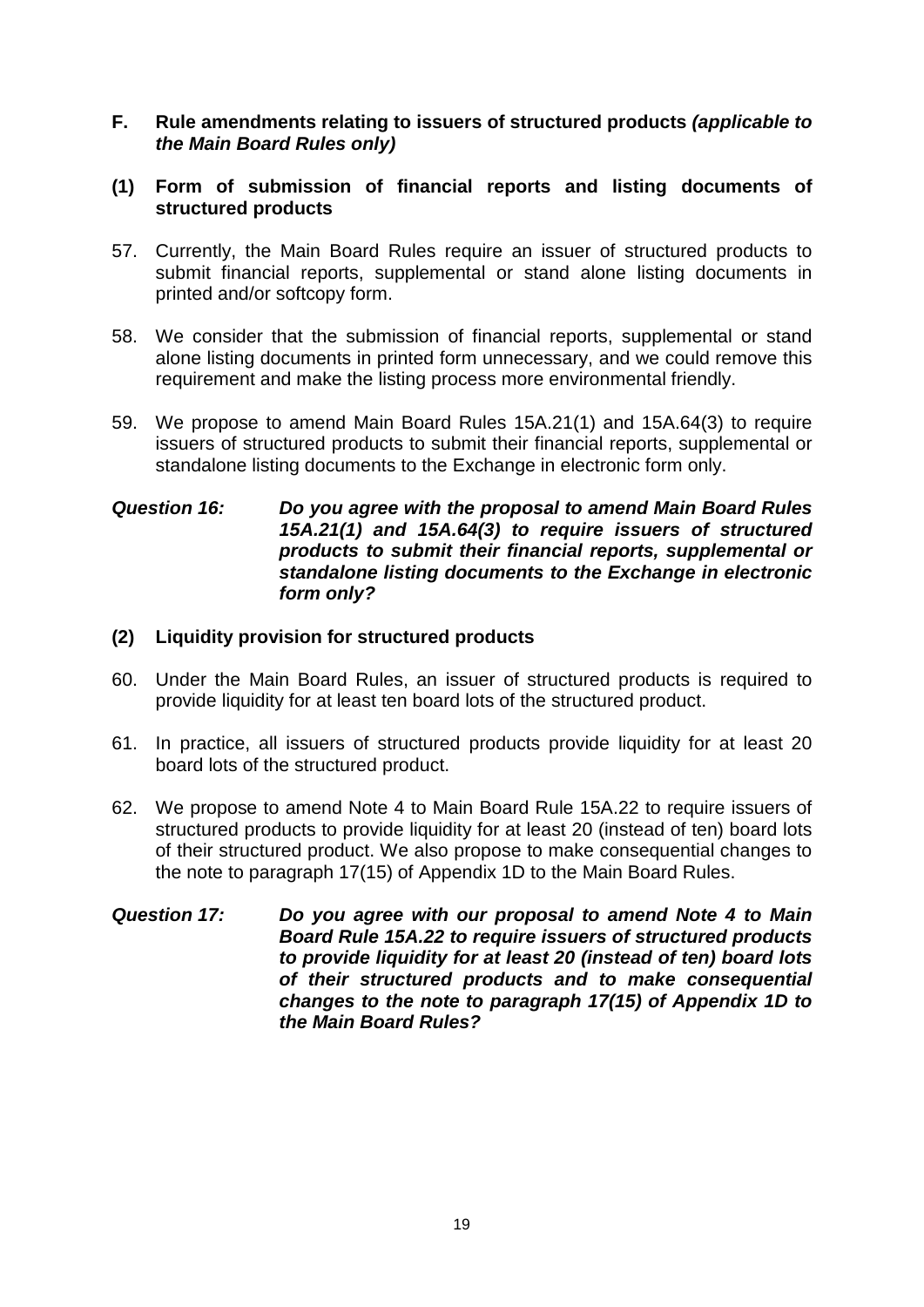## **(3) Entitlement ratio for structured products**

63. Under the Main Board Rules, structured products using shares (or other securities) as underlying assets are normally issued in the ratio of (i) one, ten or 100 structured products for one share; or (ii) one, ten or 100 shares for one structured product<sup>[10](#page-22-0)</sup>. In respect of structured products other than derivative warrants, the Exchange may permit other ratios, provided that the number of structured products for one share shall be an integral power of ten. After listing, the entitlement ratio may be adjusted to a ratio other than those mentioned above as a result of corporate actions of the issuer of the underlying asset.

#### Entitlement ratio of multiple structured products for one share

- 64. The current entitlement ratios of one, ten and 100 structured products for one share may be too restrictive under certain market conditions, resulting in products being issued with high risk (e.g. products issued deeply out-of-money) or with a higher premium (e.g. longer time to maturity). Structured products in respect of underlying stocks with higher prices may also require higher entitlement ratios.
- 65. By allowing greater flexibility in the entitlement ratio of multiple structured products for one share (e.g. five, 50 or 500 structured products for one share), it will facilitate the issuance of products with different strike price and time to maturity, which in turn provide investors with a wider choice of products.

#### Entitlement ratio of multiple shares for one structured product

- 66. Given that there are currently no structured products issued with entitlement ratios of ten or 100 shares for one structured product, there is no market need for making any changes to entitlement ratios of multiple shares for one structured product.
- 67. We propose to include entitlement ratios of five, 50 and 500 structured products for one share (or other security) in Main Board Rule 15A.40.

#### *Question 18: Do you agree with our proposal to include entitlement ratios of five, 50 and 500 structured products for one share (or other security) in Main Board Rule 15A.40?*

#### **(4) Contents of formal announcement for structured products**

- 68. Currently, a formal announcement for structured products should contain the following information of the issuer and/or the guarantor:
	- (a) their full name and country of incorporation or other establishment;
	- (b) a statement whether they are regulated by a body specified in Main Board Rules 15A.13(2), (3) or (4);

<span id="page-22-0"></span>The Main Board Rules do not specify the ratio for structured products using index as an underlying asset. Accordingly, various ratios are used for these structured products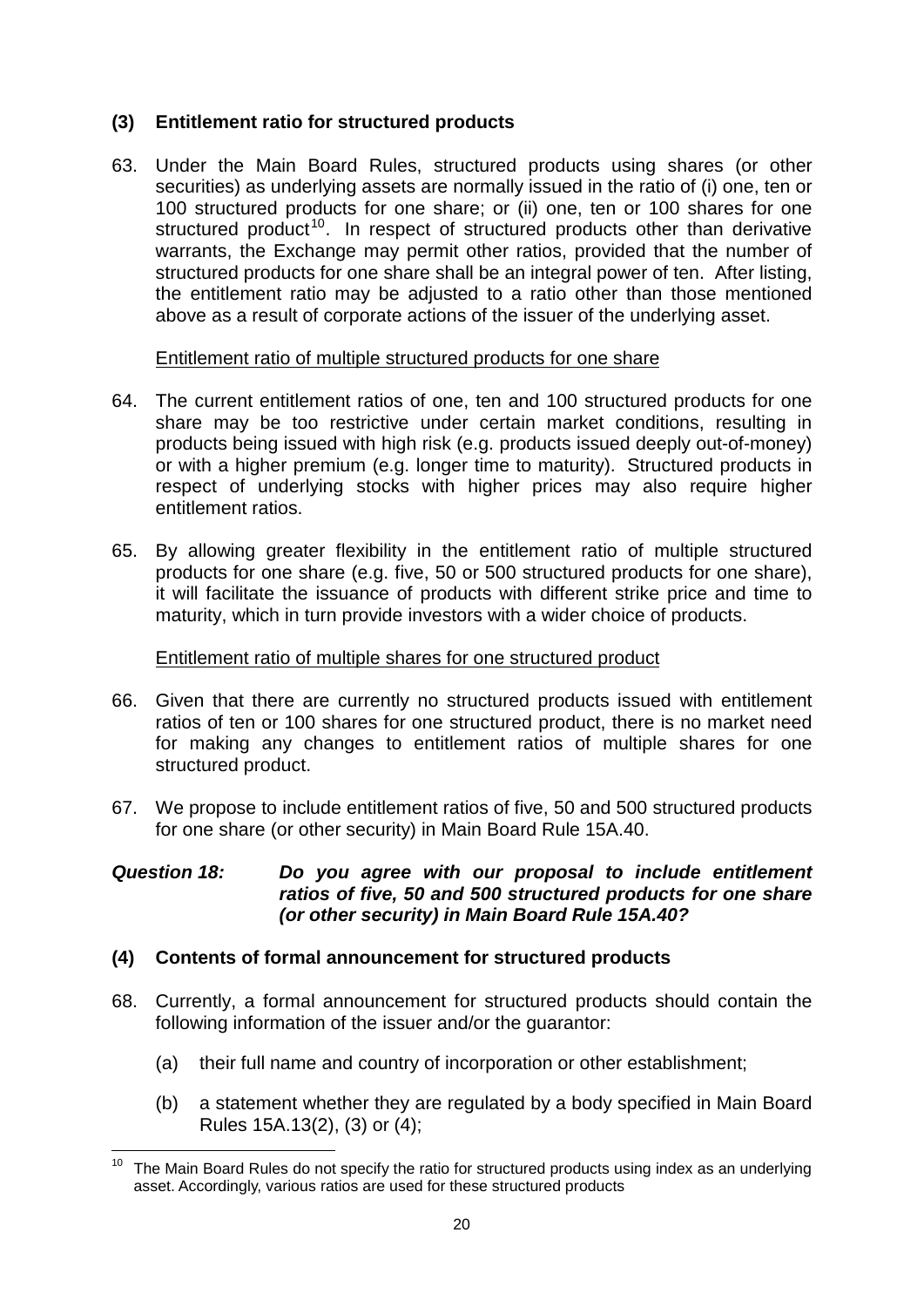- (c) a statement that the structured products constitute their general unsecured obligations; and
- (d) their credit rating.
- 69. In practice, in the case of a guaranteed issue, the above information is required in respect of both the issuer and the guarantor, instead of either the issuer or the guarantor.
- 70. We propose to amend Main Board Rule 15A.59 to clarify that in case of a guaranteed issue, the information (where available) as described in paragraph 68 of both the issuer and the guarantor are required to be included in the formal announcement for structured products.

#### *Question 19: Do you agree with our proposal to amend Main Board Rule 15A.59 to clarify that information (where available) as described in paragraph 68 of both the issuer and the guarantor are required to be included in the formal announcement for structured products?*

### **(5) Number of draft listing documents to be submitted to Exchange**

- 71. Main Board Rule 15A.63 requires issuers to lodge two drafts or proofs of the supplemental or stand alone listing document for review and clearance by the Exchange.
- 72. We consider that the submission of one draft of a supplemental or stand alone listing document would be sufficient for review, and it would also make the process more environmental friendly.
- 73. We propose to amend Main Board Rule 15A.63(1) to require the submission of one draft (instead of two drafts or proofs) of the listing document to the Exchange for review.
- *Question 20: Do you agree with our proposal to amend Main Board Rule 15A.63(1) to require the submission of one draft (instead of two drafts or proofs) of the listing document to the Exchange for review?*

#### **(6) Applicability of Main Board Rules 15A.71-15A.74, and 15A.76 to standalone listing documents of structured products**

- 74. Currently, the Main Board Rules require a listing of structured products to be supported by a listing document, which may take form of a stand alone listing document, a base listing document, a supplemental listing document or a supplementary listing document.
- 75. However, none of Main Board Rules 15A.71, 15A.72, 15A.73, 15A.74, and 15A.76 make reference to a stand alone listing document.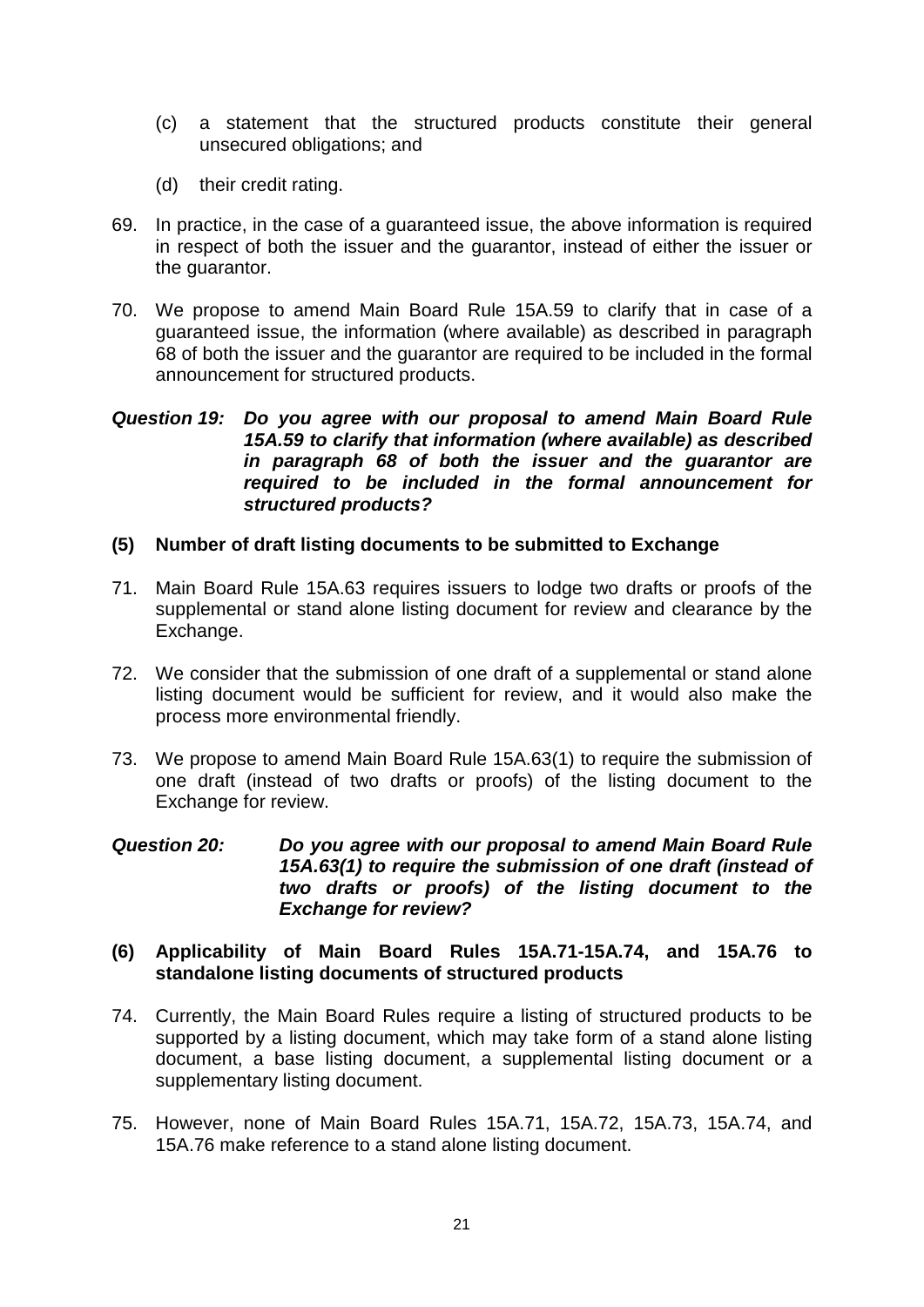76. We propose to amend Main Board Rules 15A.71, 15A.72, 15A.73, 15A.74, and 15A.76 to clarify that these Rules apply to stand alone listing documents (in addition to base listing documents, supplemental listing documents and supplementary listing documents).

#### *Question 21: Do you agree with our proposal to amend Main Board Rules 15A.71, 15A.72, 15A.73, 15A.74, and 15A.76 to clarify that these Rules apply to stand alone listing documents (in addition to base listing documents, supplemental listing documents and supplementary listing documents)?*

#### **G. Rule amendments relating to debt issuers – publication of formal notice for debt issues to professional investors**

- 77. Currently, the Rules require an issuer of debt issues to professional investors only (i.e. debt securities listed under Chapter 37 of the Main Board Rules or Chapter 30 of the GEM Rules) to publish a formal notice on listing.
- 78. In practice, in relation to debt issues to professional investors, an issuer must publish a formal notice before listing.
- 79. We propose to amend Main Board Rule 37.39 and GEM Rule 30.32 to require an issuer of debt issues to professional investors only to publish a formal notice "before" listing.

#### *Question 22: Do you agree with our proposal to amend Main Board Rule 37.39 and GEM Rule 30.32 to state that an issuer must publish a formal notice before listing?*

#### **H. Rule amendments relating to accounting and auditing affairs – to update audit terminology with reference to the new and revised Auditor Reporting Standards**

80. Currently, the audit terminology used in the Rules is out of date<sup>[11](#page-24-0)</sup> and is based on the pronouncements previously issued by the Hong Kong Institute of Certified Public Accountants (the **HKICPA**). Therefore, we consider that the audit terminology in the Rules should be updated with reference to the new and revised Hong Kong Standards on Auditing (**HKSA**) on auditor reporting (the **Auditor Reporting Standards**), which are issued by the HKICPA on 31 August 2015 and became effective for audits of financial statements for periods ended on or after 15 December 2016.

<span id="page-24-0"></span>We published the FAQ No. 001-2017 on 6 January 2017 to alert issuers to the new and revised Auditor Reporting Standards, and different terminologies used in the current Rules and HKSA. We indicated that we intend to consult the market on the proposed Rule amendments in due course.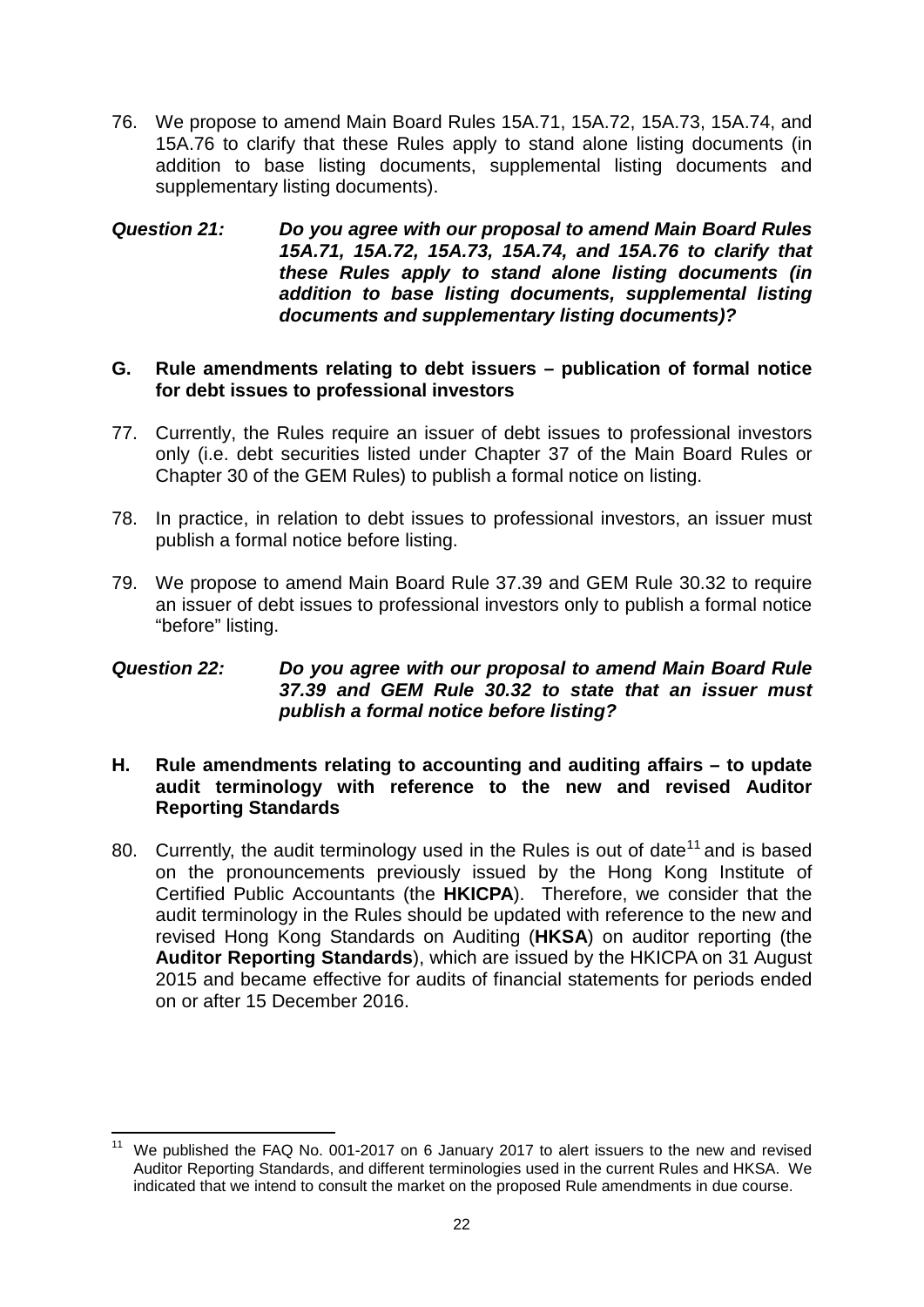81. The table below summarises the terminologies used in the current Rules and HKSA:

|                                                                                                                                                                                        | <b>Terminology used</b>      |                                     |                                                             |  |
|----------------------------------------------------------------------------------------------------------------------------------------------------------------------------------------|------------------------------|-------------------------------------|-------------------------------------------------------------|--|
| <b>Meanings</b>                                                                                                                                                                        | <b>Current Rules</b>         | <b>HKSA</b>                         | Our proposal<br>(see paragraphs 82)<br>to 84 below)         |  |
| Matters that do affect the<br>audit opinion:<br>qualified opinion<br>adverse opinion<br>$\overline{\phantom{a}}$<br>disclaimer of opinion<br>$\overline{\phantom{a}}$                  | Qualified /<br>Qualification | "Modified<br>opinion" <sup>12</sup> | Introduce<br>the HKSA defined<br>term<br>"Modified opinion" |  |
| Matters that do affect the<br>audit opinion:<br>qualified opinion<br>adverse opinion<br>$\overline{\phantom{a}}$<br>disclaimer of opinion<br>$\overline{\phantom{a}}$<br><b>AND/OR</b> | Modified /<br>Modification   | No specific<br>equivalent term      | Introduce<br>a newly defined<br>term                        |  |
| Matters that do not affect the<br>audit opinion:<br>emphasis of matter<br>material uncertainty<br>$\overline{a}$<br>related to going concern                                           |                              |                                     | "Modified report"                                           |  |

- 82. We propose to introduce a newly defined term "modified report" in the Rules to accommodate the new and revised Auditor Reporting Standards to cover:
	- (a) matters that do affect the audit opinion; and
	- (b) matters that do not affect the audit opinion but are modifications to the audit report.
- 83. To improve the clarity on the scope of the current application, we propose to introduce the HKSA defined term "modified opinion" into the Rules. This will distinguish the term "modified report" from "modified opinion" and clarify the difference between the two terms.

<span id="page-25-0"></span><sup>&</sup>lt;sup>12</sup> This is the audit terminology as set out in HKSA 705 (Revised) "Modifications to the Opinion in the Independent Auditor's Report" issued by the HKICPA on 31 August 2015.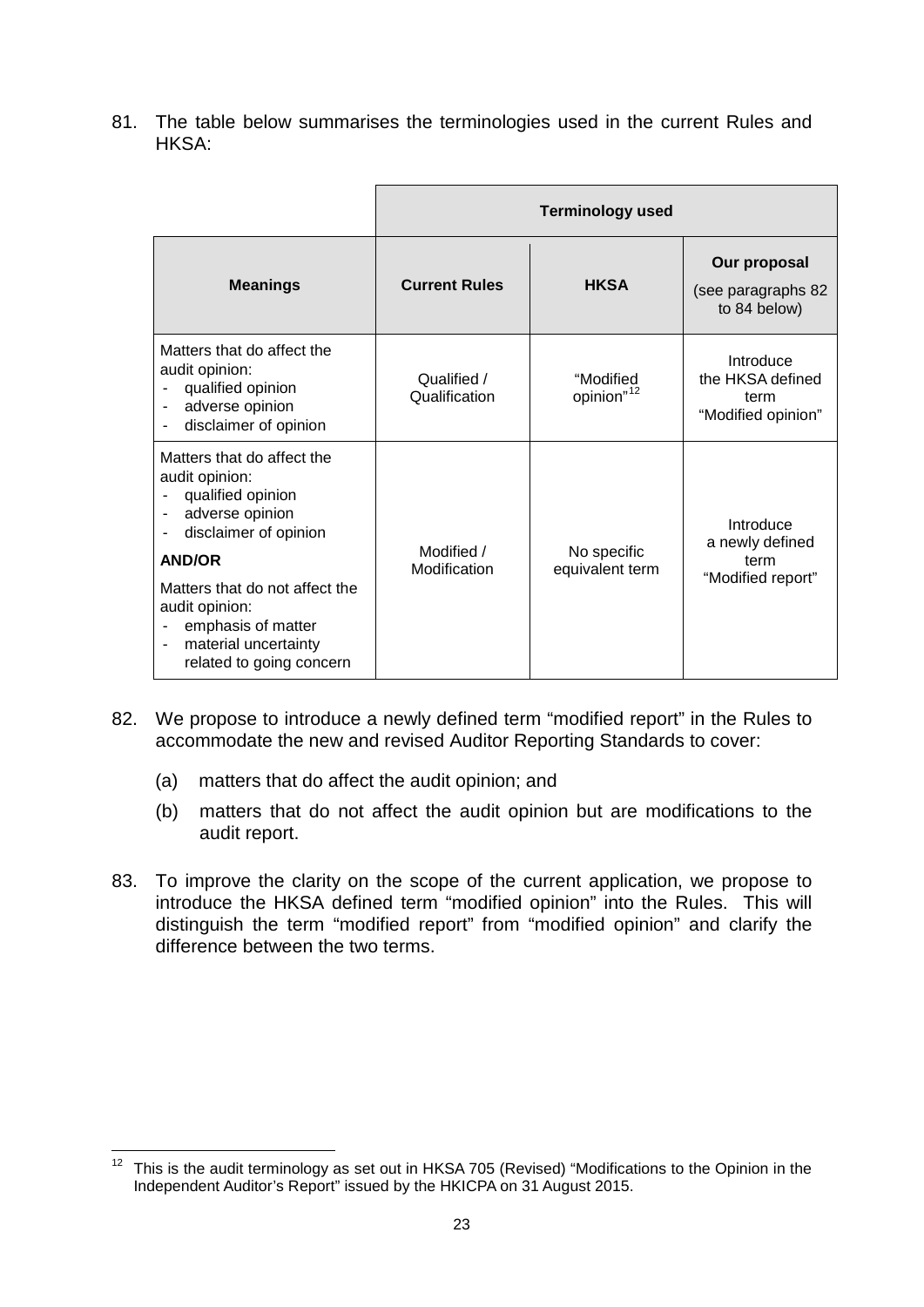- 84. We also propose consequential changes to individual Rules where "qualified"/"modified" auditors' reports and "qualification"/"modification" are referred to, and replace them with the proposed new terms, "modified opinion" and "modified report", where appropriate.
- *Question 23: Do you agree with the proposal to introduce the definitions of "modified opinion" and "modified report" and the proposed consequential amendments in Appendix II in order to update the audit terminology in the Rules with reference to the new and revised Auditor Reporting Standards issued by the HKICPA?*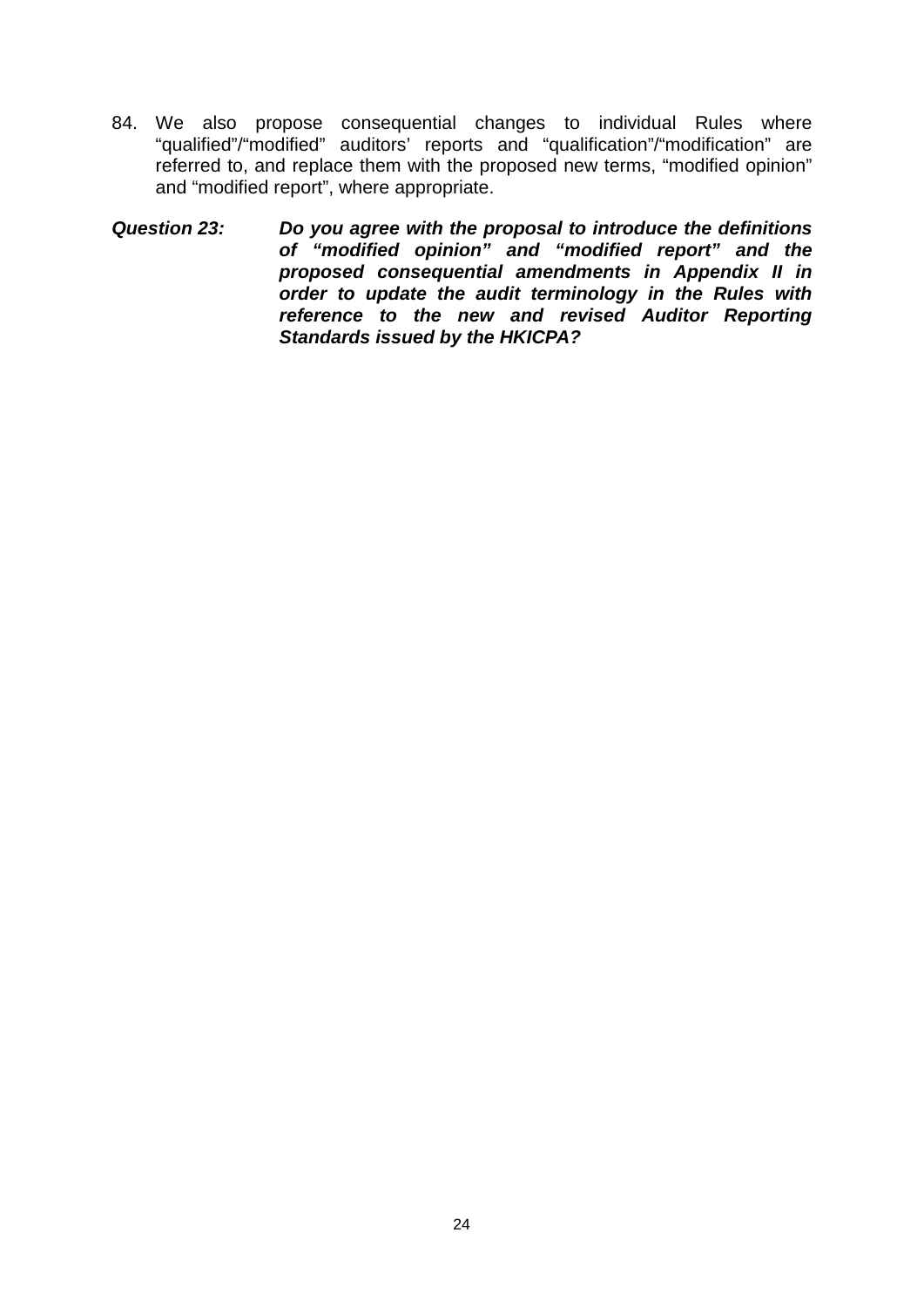## <span id="page-27-0"></span>**CHAPTER 4 : PROPOSED HOUSEKEEPING RULE AMENDMENTS**

#### **DISCUSSION OF HOUSEKEEPING AMENDMENTS**

- 85. We propose to make various housekeeping amendments to the Rules. Set out below is a summary of the intended objective of certain Rule amendments. The remaining amendments that are not discussed below are essentially to improve the clarity of the Rules, to correct clerical errors and/or update outdated references.
- 86. All housekeeping Rule amendments will become effective on a date to be announced, subject to the necessary regulatory approvals. In the meantime, we welcome comments regarding whether the manner in which the proposed Rule amendments are drafted will give rise to any ambiguities or unintended consequences.

#### **Amendments to outdated references to the standard on the preparation of accountants' reports**

87. HKICPA's Auditing Guideline 3.340 "Prospectuses and the Reporting Accountant" (Statement 3.340) has been replaced by Hong Kong Standard on Investment Circular Reporting Engagements 200 "Accountants' Reports on Historical Financial Information in Investment Circulars" (HKSIR 200), which became effective for engagements where the investment circular is dated on or after 1 July 2017. We propose to update Main Board Rule 4.08 and GEM Rule 7.08(3) and Note to GEM Rule 7.18 to reflect this change.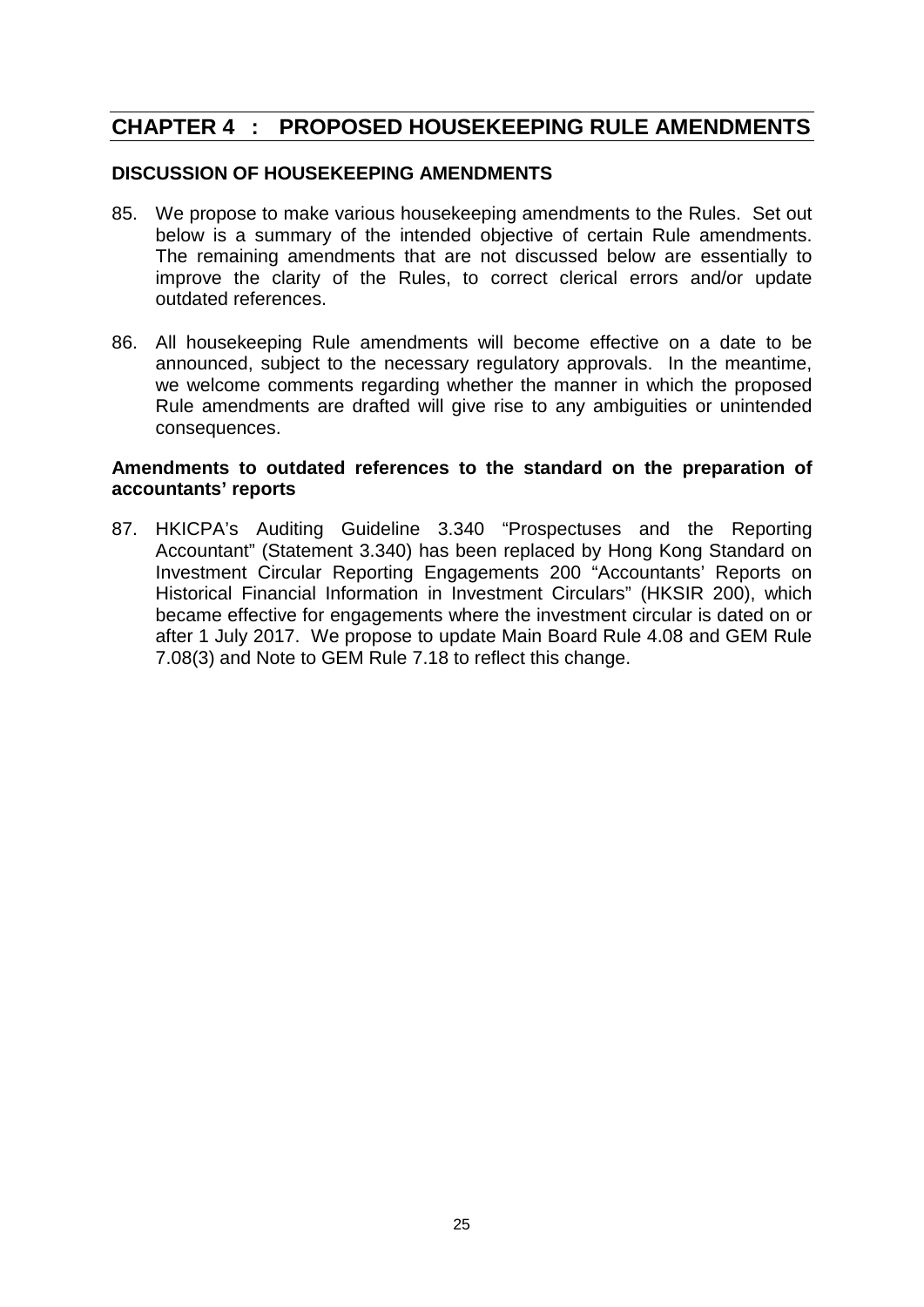## <span id="page-28-0"></span>**APPENDIX I : DRAFT RULE AMENDMENTS FOR PROPOSALS DESCRIBED IN CHAPTER 2**

#### **Main Board Listing Rules**

#### **Chapter 2**

2.07C (1)(b)(ii) Where a prospectus is to be registered under the Companies (Winding Up and Miscellaneous Provisions) Ordinance, the listed issuer or new applicant must submit to the Exchange through HKEX-EPS for publication on the Exchange's website a ready-to-publish electronic copy of each of the prospectus and any application forms. The copies must be submitted to the Exchange at the same time as they are sent to shareholders by the listed issuer or, in the case of a new applicant, their distribution to the public commences. They must be submitted only after the issuer has received the letter from the Companies Registry confirming registration of the prospectus under the Companies (Winding Up and Miscellaneous Provisions) Ordinance. The issuer must also promptly submit a copy of the letter to the Exchange for its records.

**Proposal C**

…

#### **Chapter 3**

#### **Directors**

…

- 3.09 Every director of a listed issuer must satisfy the Exchange that he has the character, experience and integrity and is able to demonstrate a standard of competence commensurate with his position as a director of a listed issuer. The Exchange may request further information regarding the background, experience, other business interests or character of any director or proposed director of a listed issuer.
- 3.09A Every director of a listed issuer must, in the exercise of his powers and duties as a director of the issuer: **Proposal A(1)**
	- (1) comply to the best of his ability with the Listing Rules;
	- (2) use his best endeavours to procure the issuer and, in the case of depositary receipts, the depositary, to comply with the Rules;
	- (3) use his best endeavours to procure any alternate of his to comply with the Rules; and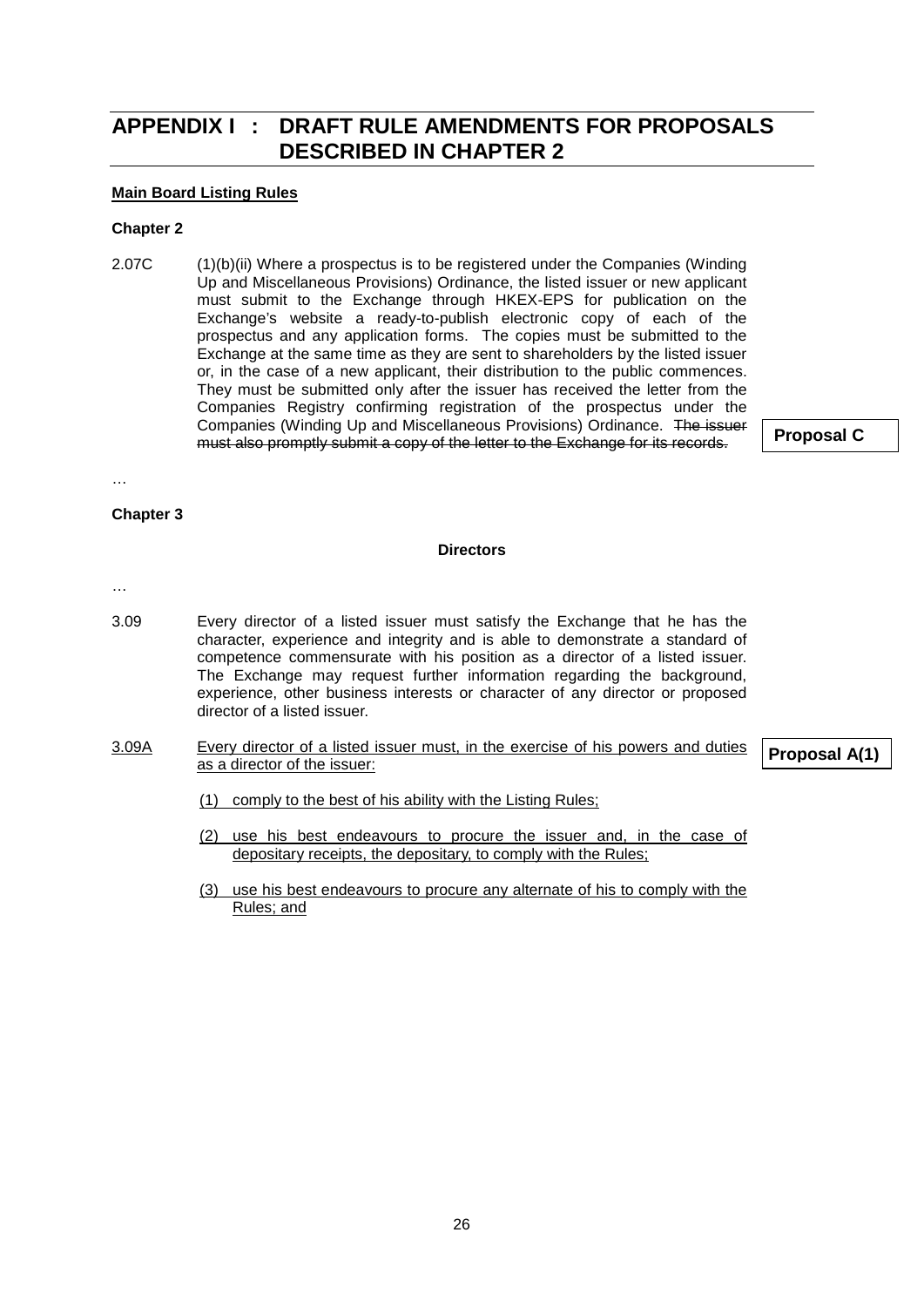- (4) comply to the best of his ability, and use his best endeavours to procure the issuer to comply, with the Companies Ordinance, the Companies (Winding Up and Miscellaneous Provisions) Ordinance, the Securities and Futures Ordinance, the Code on Takeovers and Mergers, and Code on Share Buy-backs and all other securities laws and regulations from time to time in force in Hong Kong.
- 3.09B Every director of a PRC listed issuer must also, in the exercise of his powers and duties as a director of the issuer:
	- (1) comply to the best of his ability with all applicable laws, rules, regulations and normative statements from time to time in force in the PRC relating to governing, operation, conduct or regulation of public companies in the PRC or elsewhere;
	- (2) comply to the best of his ability with the provisions of the issuer's articles of association (including all provisions regarding the duties of directors) and use his best endeavours to procure the issuer to act at all times in accordance with its articles of association;
	- (3) inform the Exchange forthwith and in writing, at any time while he is a director of the issuer (or within 12 months of his ceasing to be a director of the issuer), of any administrative or governmental notice or proceeding alleging a breach by the issuer or any of its subsidiaries or directors of any applicable laws, rules, regulations or normative statements in force in the PRC relating to the governing, operation, conduct or regulation of public companies; and
	- (4) use his best endeavours to procure any alternate of his to comply with the provisions set out in (1) to (3) above.
- 3.09C Every director of a listed issuer, whether when he is a director of the issuer or thereafter, shall:
	- (1) provide to the Exchange as soon as possible, or otherwise in accordance with time limits imposed by the Exchange:
		- (a) any information and documents that the Exchange reasonably considers appropriate to protect investors or ensure the smooth operation of the market; and
		- (b) any other information and documents or explanation that the Exchange may reasonably require for the purpose of verifying compliance with the Rules; and
	- (2) cooperate in any investigation conducted by the Listing Division and/or the Listing Committee, including answering promptly and openly any questions addressed to the director, promptly producing the originals or copies of any relevant documents and attending before any meeting or hearing at which the director is requested to appear.
- 3.09D Every director, in accepting to be a director of a listed issuer, shall be considered as having:
	- (1) irrevocably appointed the listed issuer as his agent, for so long as he remains a director of the issuer, for receiving on his behalf any correspondence from and/or service of notices and other documents by the Exchange; and

**Proposal A(4)(d)(iii)**

**Proposal A(1)**

**Proposal A(1)**

**Proposal A(1)**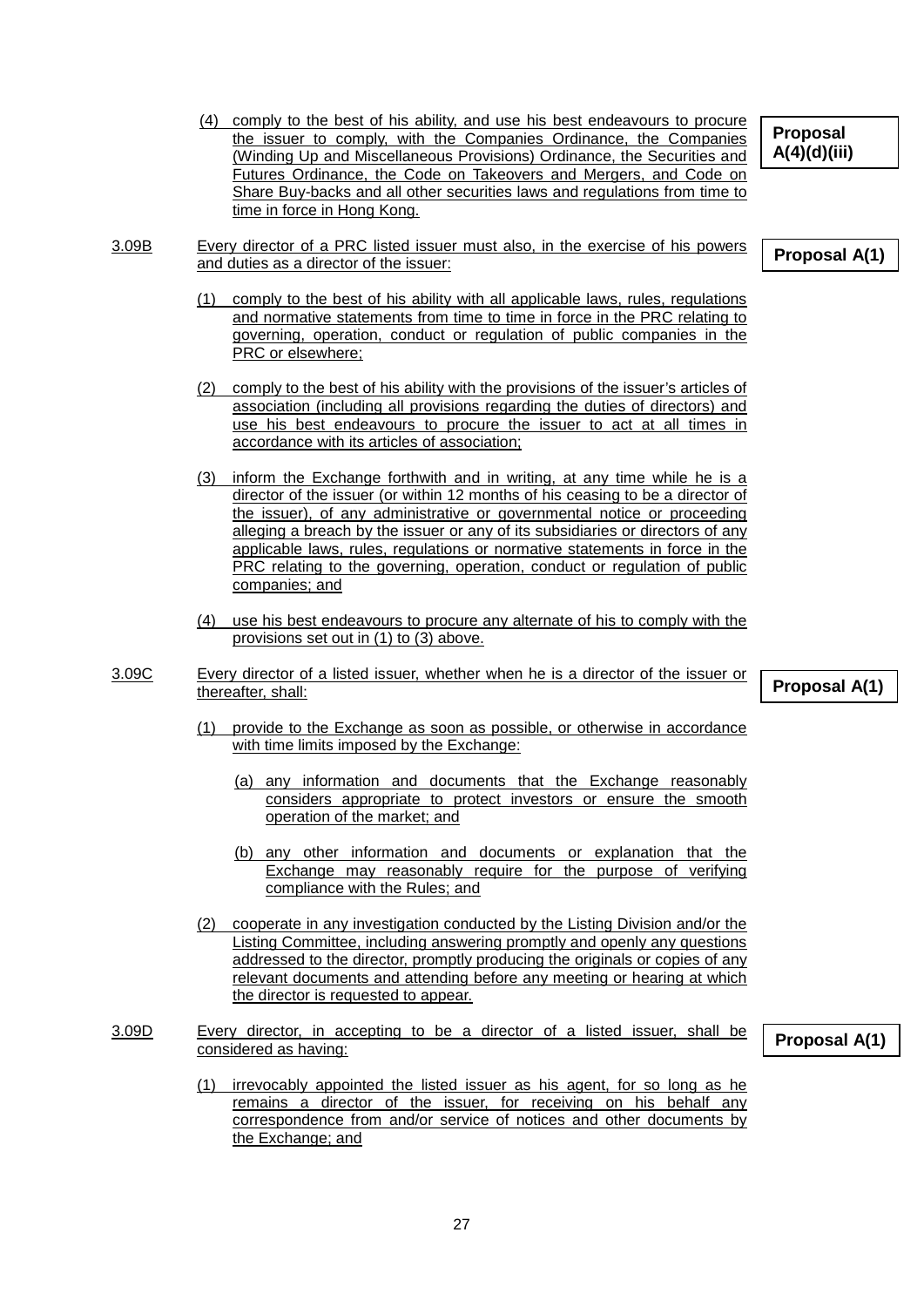- (2) authorised the Executive Director Listing, or to any person authorised by him, to disclose any of his personal particulars given by him to members of the Listing Committee and, with the approval of the Chairman or a Deputy Chairman of the Exchange, to such other persons, as the Executive Director – Listing may from time to time think fit.
- …
- 3.13 In assessing the independence of a non-executive director, the Exchange will take into account the following factors, none of which is necessarily conclusive. Independence is more likely to be questioned if the director:-
	- $(1)$  ...
	- …

An independent non-executive director shall submit to the Exchange a written confirmation which must state:

(a) …

…

(c) that there are no other factors that may affect his independence at the same time as the submission of his declaration and undertaking in Form B or H of Appendix 5at the time of his appointment as an independent nonexecutive director.

**Proposal A**

…

- 3.20 Every director of a listed issuer shall inform the Exchange (in the manner prescribed by the Exchange from time to time):
	- (1) immediately upon his appointment, the following personal particulars:
		- (a) his date of birth, nationality and Hong Kong identity card number (or in the case of a non-Hong Kong identity cardholder, the passport number or any identification document number and the name of the issuing authority);
		- (b) his telephone number, mobile phone number, facsimile number (if available), email address (if available), residential address and contact address (if different from the residential address) for correspondence from and service of notices and other documents by the Exchange;

**Proposal A(1), A(2), A(3)**

**Proposal A(4)(b)**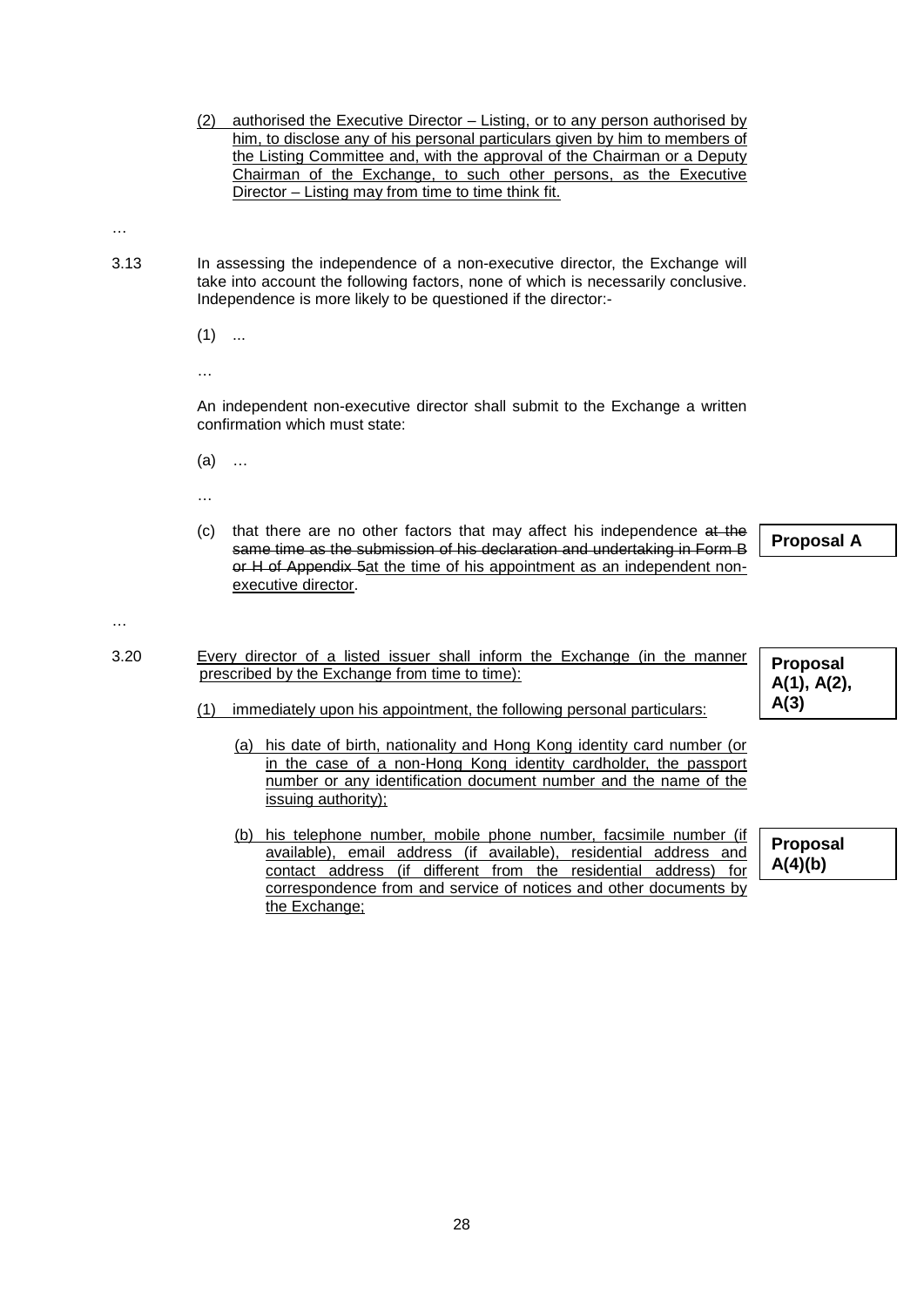- (2) for so long as he remains as a director of the issuer, any change to the contact information as described in paragraph (1)(b) as soon as reasonably practicable and in any event within 28 days of such change;
- (3) Every director of a listed issuer shall provide to the Exchange, immediately upon his resignation as a director of the listed issuer, his up-to-date contact information as described in paragraph (1)(b), including his address for correspondence from and service of notices and other documents by the Exchange and telephone number;-and
- (4) for a period of 3 years from the date on which he ceases to be a director of the issuer, any change to his contact address for correspondence from and service of notices and other documents by the Exchange as soon as reasonably practicable and in any event within 28 days of such change.

Any correspondence from and/or service of notices and other documents by the Exchange to the director when he is a director of the listed issuer or thereafter, for whatever purposes (including but not limited to the service of notice of disciplinary proceedings) shall be deemed to have been validly and adequately served on him when the document or notice is served personally on him or is sent by post, facsimile or email to the address or number he provides to the Exchange. It is the responsibility of every director and former director to keep the Exchange informed of his up-to-date contact details. If a director or former director fails to provide the Exchange with his up-to-date contact details or arrange for notices, documents or correspondence to be forwarded to him, he may not be alerted to any proceedings commenced against him by the Exchange.

3.20A [Repealed [ $\bullet$ ]] By no later than 31 March 2009, a director who was appointed by a listed issuer before 1 January 2009 and who continues to hold office shall execute and submit to the Exchange a new Undertaking in the form set out in Part 2 of Form B or H of Appendix 5 (as the case may be) save for the omission of the declaration set out in paragraph (i) thereof.

#### **Supervisors (for PRC issuers only)**

#### **Proposal A(1)**

- 3.20B Every supervisor of a PRC issuer must, in the exercise of his powers and duties as a supervisor of the issuer:
	- (1) comply to the best of his ability with all applicable laws, rules, regulations and normative statements from time to time in force in the PRC relating to the responsibilities, duties and obligations of a supervisor in connection with the governing, operation, conduct or regulation of public companies in the PRC or elsewhere;
	- (2) comply to the best of his ability with the provisions of the issuer's articles of association (including all provisions regarding the duties of supervisors) and use his best endeavours to procure the issuer and its directors to act at all times in accordance with the issuer's articles of association;
	- (3) use his best endeavours to procure the issuer and its directors to comply with the Rules, the Code on Takeovers and Mergers, the Code on Share Buy-backs and all other relevant securities laws and regulations from time to time in force in Hong Kong;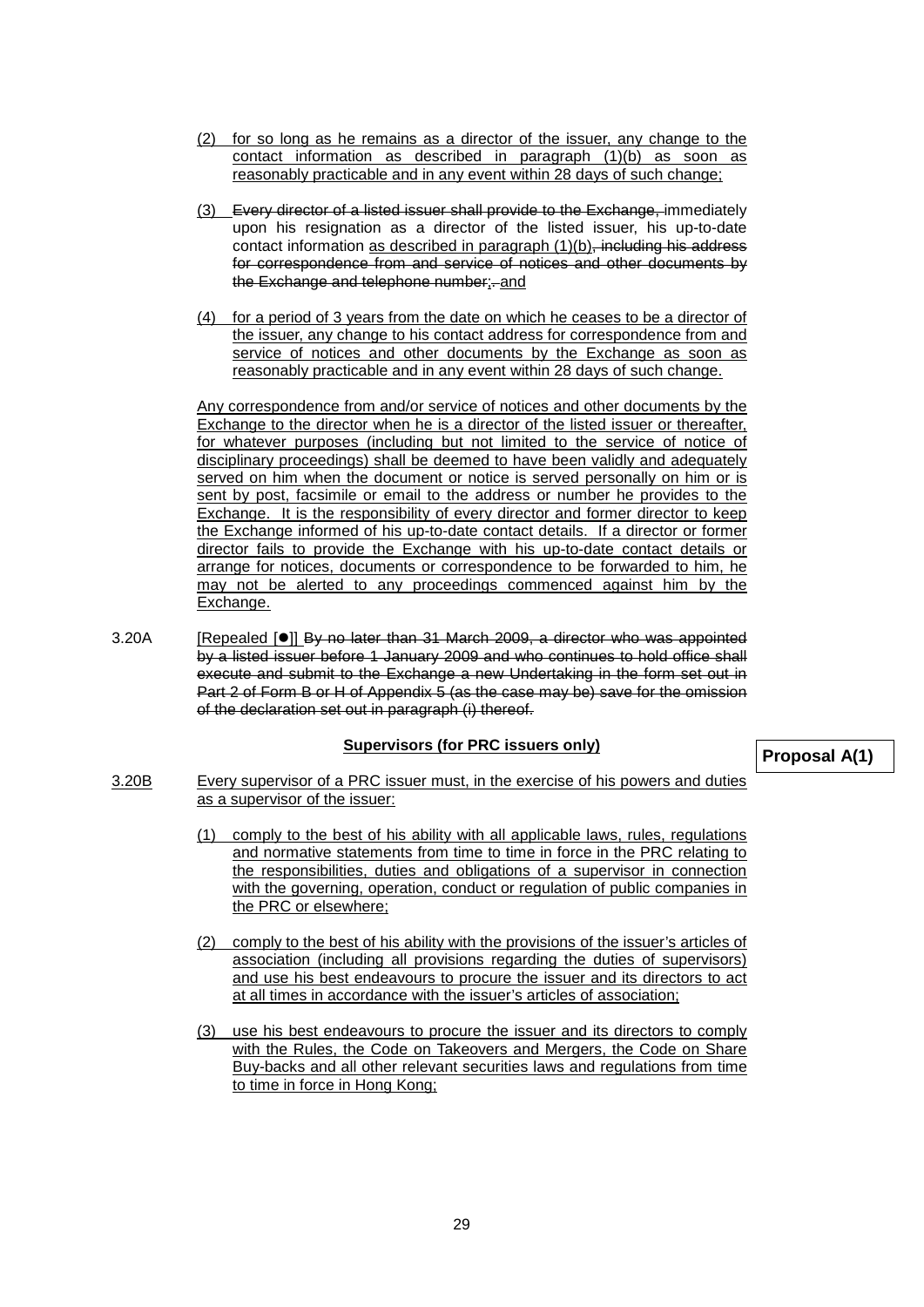- (4) inform the Exchange forthwith and in writing, at any time while he is a supervisor of the issuer, of the initiation by the issuer's supervisory committee of legal proceedings against any director of the issuer;
- (5) comply to the best of his ability, as if the same applied to supervisors to the same extent as it does to directors, with Parts XIVA and XV of the Securities and Futures Ordinance, the Model Code set out in Appendix 10 to the Rules, the Code on Takeovers and Mergers, the Code on Share Buy-backs, and all other relevant securities laws and regulations from time to time in force in Hong Kong; and
- (6) use his best endeavours to procure that any alternate of his to comply with the provisions set out in (1) to (5) above.
- 3.20C The requirements under rules 3.09C, 3.09D and 3.20 apply to every supervisor of a PRC issuer with the term "director" replaced by "supervisor". **Proposal**

**Chapter 9**

9.11 …

- (3b) a written confirmation and undertaking signed by each director/supervisor and proposed director/supervisor to the following effect:
- …

...

- (iii) [Repealed  $[①]$ to lodge with the Exchange in accordance with rule  $9.11(38)$ a declaration and undertaking, in Form B/H/I in Appendix 5, duly signed by each director/supervisor and proposed director/supervisor.
- (36) a declaration substantially as in Form E in Appendix 5, duly signed by the sponsor; and
- (37) a declaration substantially as in Form F in Appendix 5, duly signed by a director and the secretary of the new applicant together with any annual listing fee which is payable and which has not previously been paid (see Appendix 8); and.
- (38) [Repealed [●]]a written declaration and undertaking, in Form 5, duly signed by each director/supervisor and proposed director/supervisor of the new applicant.

**A(1), A(4)(b), A(4)(c), A(4)(d)(i), A(4)(d)(ii)**

**Proposal A**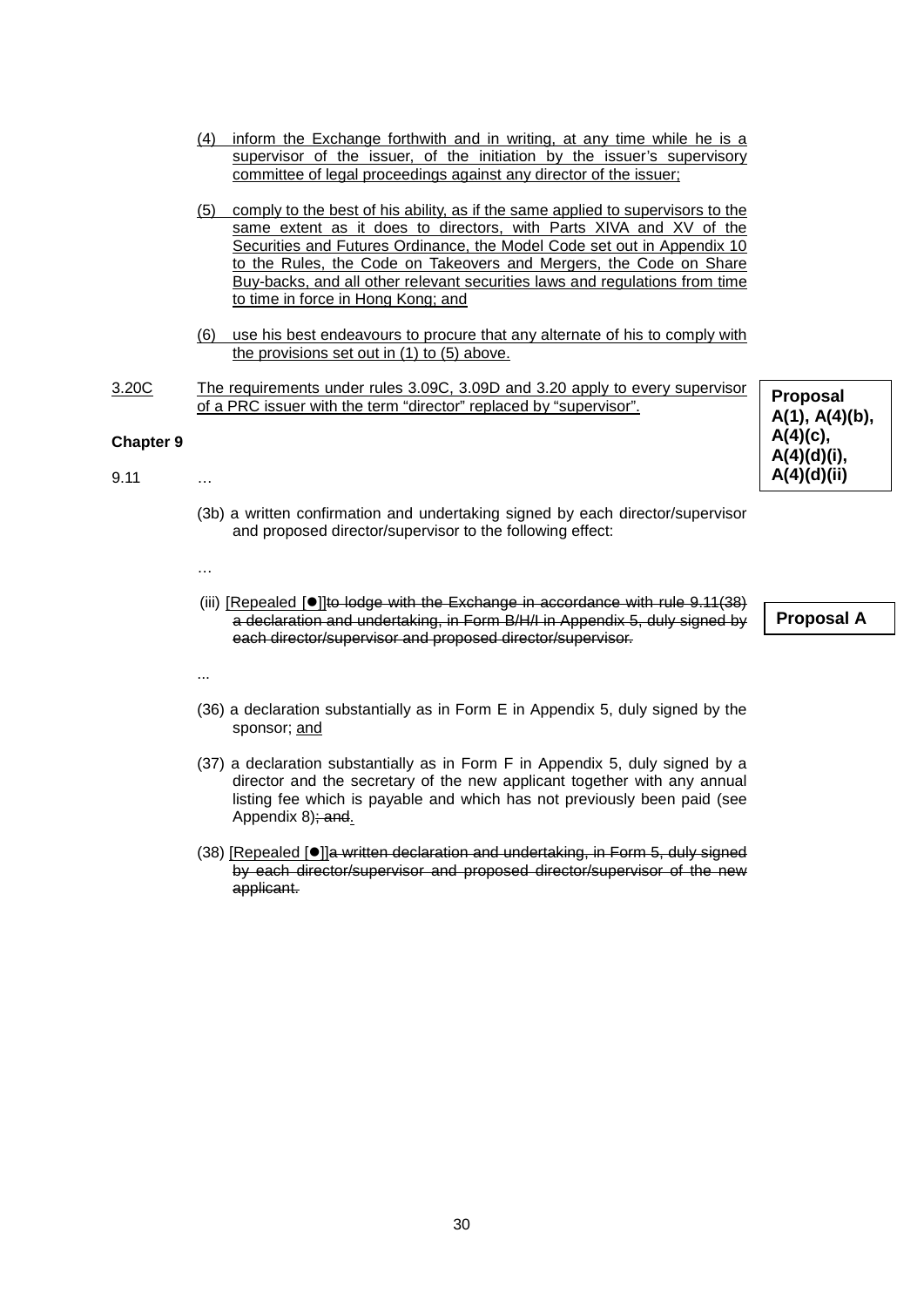#### **On or before the date of issue of the listing document**

- 9.21 The following documents must be submitted to the Exchange on or before the date of issue of the listing document:-
	- (1) every written undertaking from the listed issuer, its shareholders and/or other relevant parties to the Exchange referred to in the listing document.; and
	- (2) [Repealed  $[①]$ ] for listing of a new class of securities, a copy of the written notification issued by HKSCC stating that the securities will be Eligible Securities.

#### **In case of a listing document constituting a prospectus under the Companies (Winding Up and Miscellaneous Provisions) Ordinance**

9.22 If the listing document constitutes a prospectus under the Companies (Winding up and Miscellaneous Provisions) Ordinance, the following documents must be submitted to the Exchange:-

…

- (d) any power of attorney or other authority under which the prospectus is signed, together with a certified copy thereof.; and
- (3) [Repealed  $[0]$ ]as soon as after the registration of the prospectus, a copy of the letter from the Registrar of Companies confirming the registration (see rule 2.07C(1)(b)(ii)).

**Proposal C**

#### **Before dealings commence**

- 9.23 The following documents must be submitted to the Exchange before dealings commence:-
	- (1) [Repealed [ $\bullet$ ]]a certified copy of the resolution(s) of the board of directors or other governing body or any other person to whom it has properly delegated these powers (together, in such cases, with a certified copy of the power of attorney or resolution delegating the powers) authorizing the issue and allotment of such securities, the making of the application for listing in the form set out in Form C1 in Appendix 5, and where applicable, the making of all necessary arrangements enabling such securities to be admitted into CCASS, and approving and authorizing the issue of the listing document;

**Proposal B**

 $(2)$  ...

**Proposal C**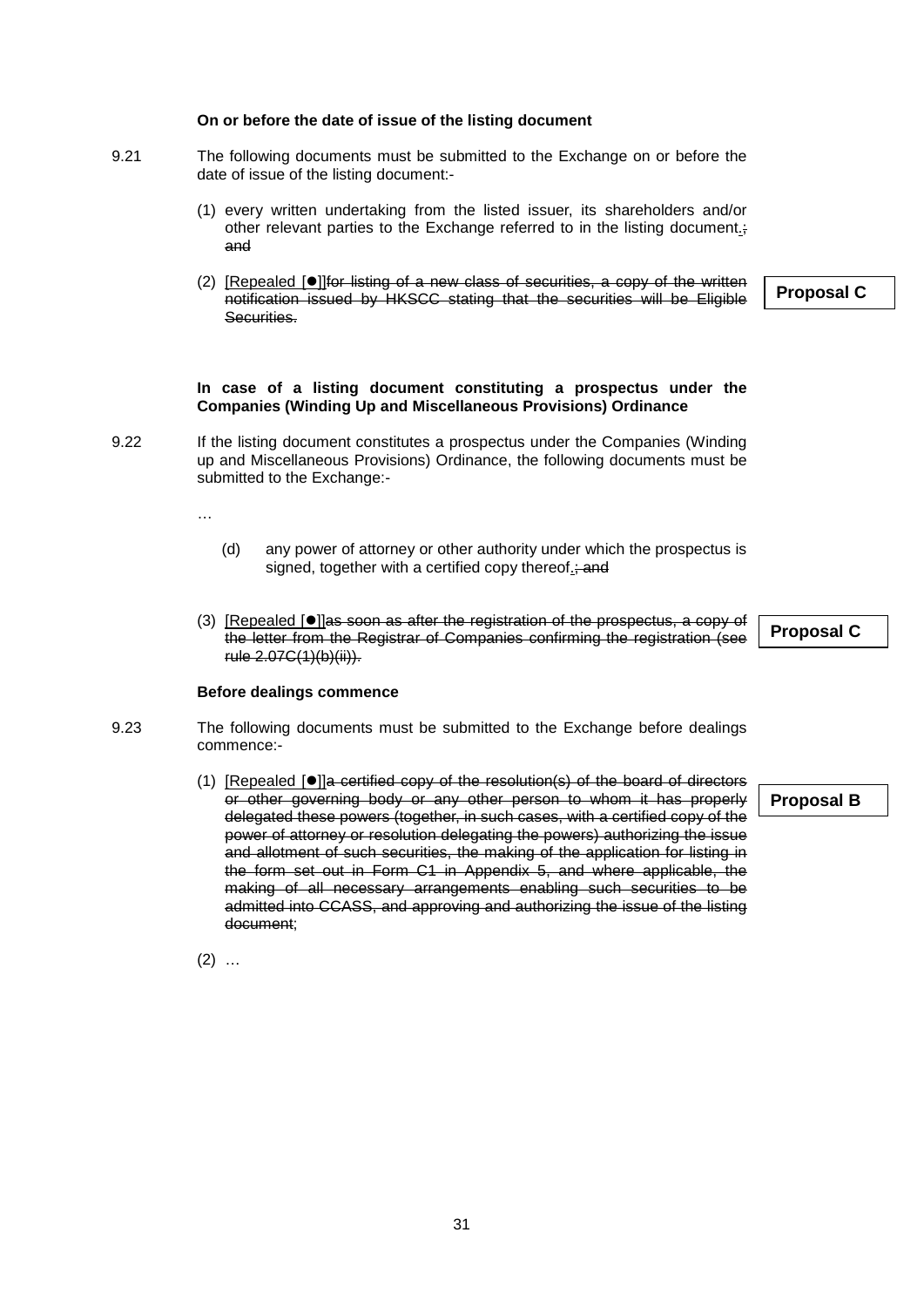(3) [Repealed [ $\bullet$ ]]in the case of securities issued as consideration for shares in a listed company which are acquired under Division 4 of Part 13 of the Companies Ordinance, a certified copy of the notice given under that section;

(4) [Repealed  $[①]$ ]if the listing document provides for a capital reduction, scheme of arrangement or similar proposal requiring the approval of the court, a certified copy of the court order and of any certificate of registration issued by the Registrar of Companies or of any equivalent document;

- (5) …
- (6) a declaration substantially set out in the form set out in Form F in Appendix 5, signed by a director and the secretary of the issuer together with any annual listing fee which is payable and which has not previously been paid (see Appendix 8).

**Proposal B**

#### **Chapter 13**

13.25C A listed issuer shall, in relation to each new issue of securities reported in the next day disclosure return under rule 13.25A and the monthly return under rule 13.25B, confirm that (where applicable):

**Proposal B**

- (1) the issue of securities has been duly authorised by its board of directors;
- (2) all money due to the listed issuer in respect of the issue of securities has been received by it;
- (3) all pre-conditions for listing imposed by the Rules under "Qualification of listing" have been fulfilled;
- (4) all (if any) conditions contained in the formal letter granting listing of and permission to deal in the securities have been fulfilled;
- (5) all the securities of each class are in all respects identical;

**Proposal C**

**Proposal C**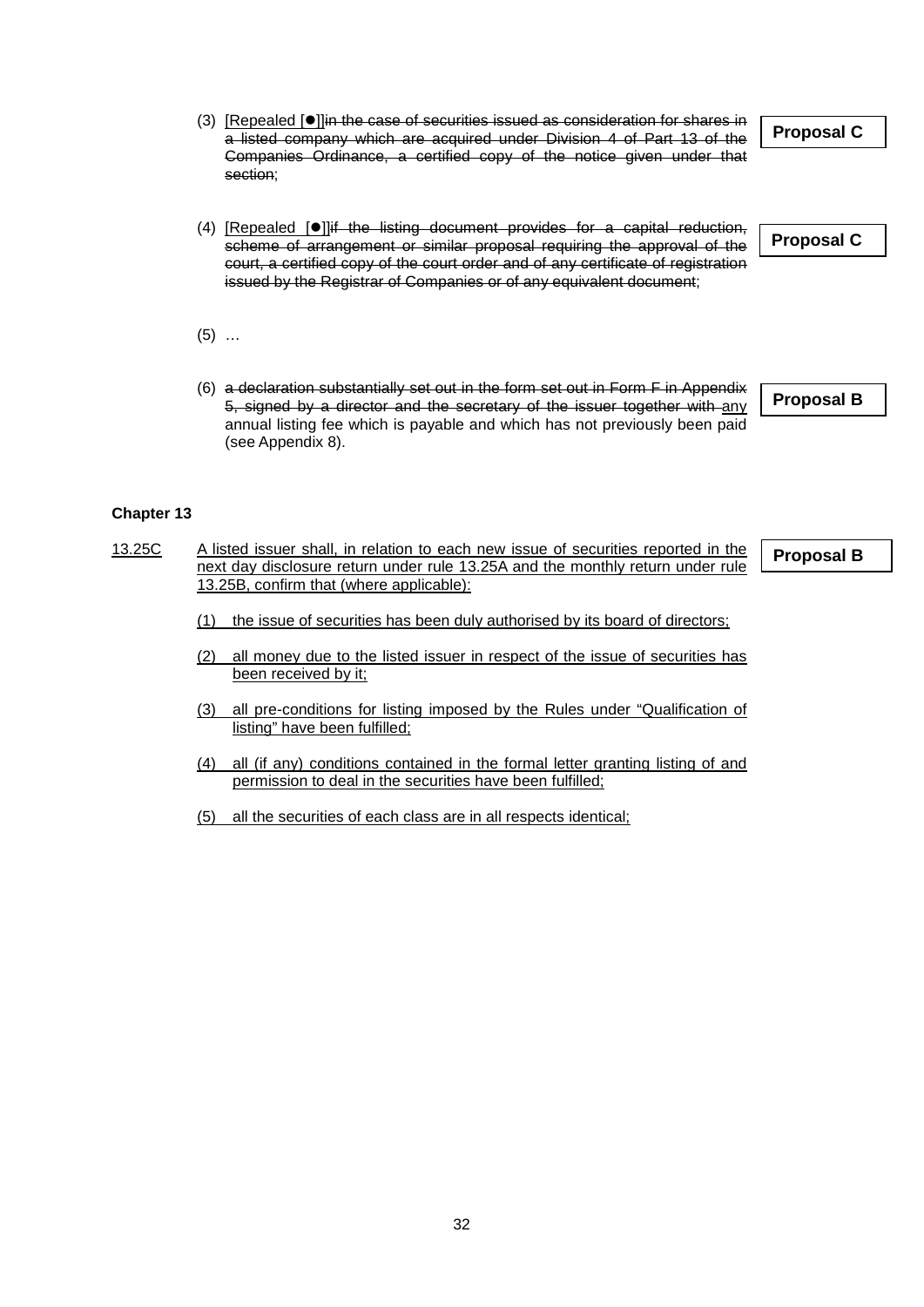*Note: "Identical" means in this context:* 

- *(a) the securities are of the same nominal value with the same amount called up or paid up;*
- *(b) they are entitled to dividend/interest at the same rate and for the same period, so that at the next ensuing distribution, the dividend/interest payable per unit will amount to exactly the same sum (gross and net); and*
- *(c) they carry the same rights as to unrestricted transfer, attendance and voting at meetings and rank pari passu in all other respects.*
- (6) all documents required by the Companies (Winding Up and Miscellaneous Provisions) Ordinance to be filed with the Registrar of Companies have been duly filed and that compliance has been made with all other legal requirements;
- (7) all the definitive documents of title have been delivered/are ready to be delivered/are being prepared and will be delivered in accordance with the terms of issue;
- (8) completion has taken place of the purchase by the issuer of all property shown in the listing document to have been purchased or agreed to be purchased by it and the purchase consideration for all such property has been duly satisfied; and
- (9) the trust deed/deed poll relating to the debenture, loan stock, notes or bonds has been completed and executed, and particulars thereof, if so required by law, have been filed with the Registrar of Companies.

…

13.43 An issuer shall inform the Exchange and publish an announcement in accordance with Rule 2.07C at least seven clear business days in advance of the date fixed for any board meeting at which the declaration, recommendation or payment of a dividend is expected to be decided or at which any announcement of the profits or losses for any year, half-year or other period is to be approved for publication.

**Proposal C**

13.45 An issuer shall inform and announce immediately after approval by or on behalf of the board of:-

**Proposal C**

(1) any decision to declare, recommend or pay and dividend …

…

…

…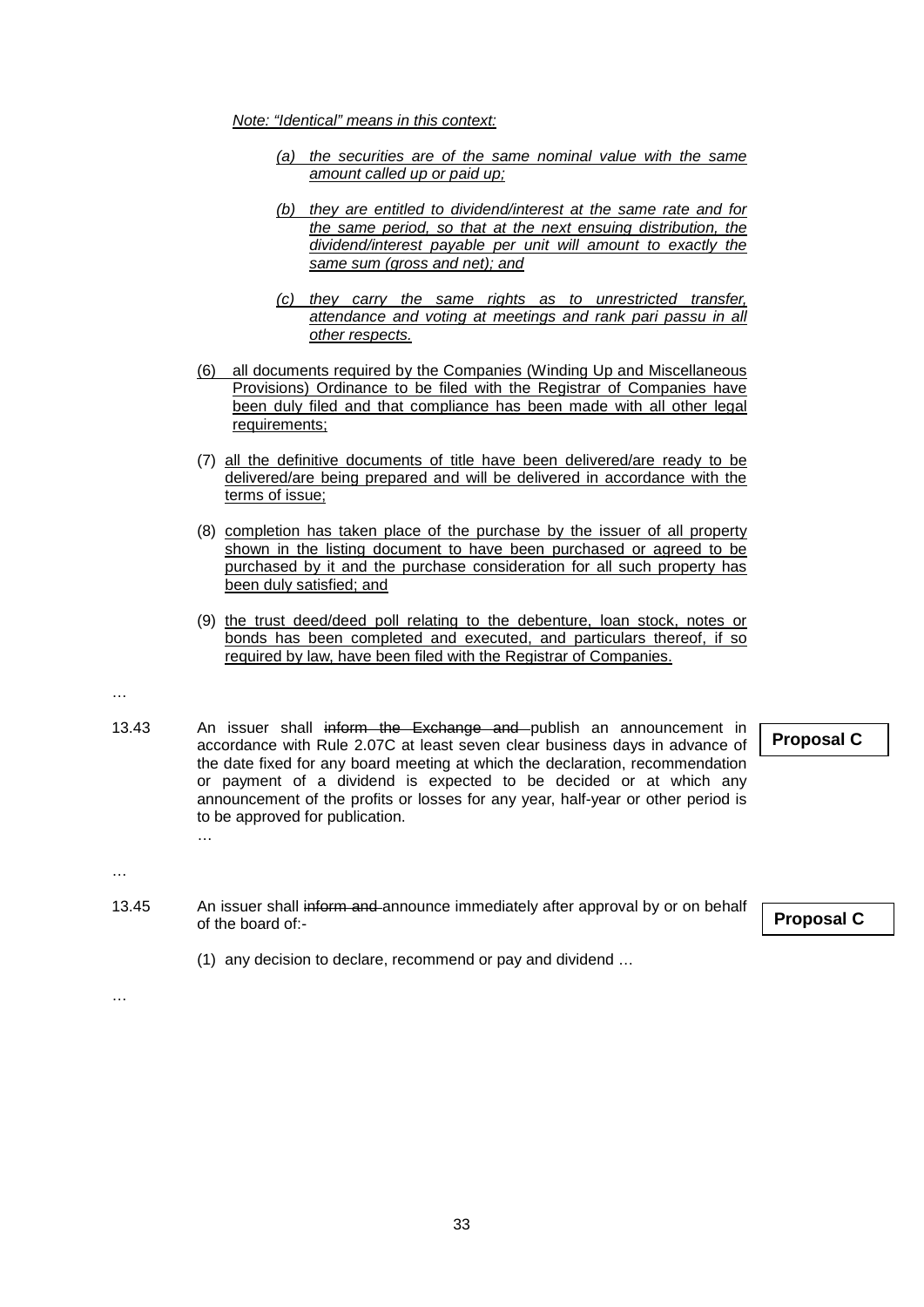#### **Changes**

13.51 An issuer must publish an announcement as soon as practicable in regard to:-

…

…

…

(2) any changes in its directorate or supervisory committee, and shall procure that each new director or supervisor or member of its governing body shall provide the information required under rule 3.20(1) or 3.20C to sign and lodge with the Exchange as soon as practicable after his their appointment a declaration and undertaking in the form set out in Form B, H or I, where applicable in Appendix 5.

Where a new director, supervisor or chief executive is appointed or the resignation, re-designation, retirement or removal of a director, supervisor or chief executive takes effect, the issuer must announce the change as soon as practicable and include the following details of any newly appointed or re-designated director, supervisor or chief executive in the announcement –

(a) the full name (which should normally be the same as that stated in the declaration and undertaking of the director or supervisor in the form set out in Form B, H or I in Appendix 5 including former name(s) and alias(es), if any) and age;

The issuer must also disclose in the announcement of resignation or removal of director, supervisor or chief executive the reasons given by or to him for his resignation or removal … . The issuer shall procure the director or supervisor to provide his up-to-date contact information to the Exchange as required under rule 3.20(3) or 3.20C.

The issuer must notify the Exchange and publish an announcement on any important change in the holding of an executive office, including changes to any important functions or executive responsibilities of a director.

**Proposal A**

**Proposal A(4)(b)**

**Proposal A(4)(a)**

**Proposal C**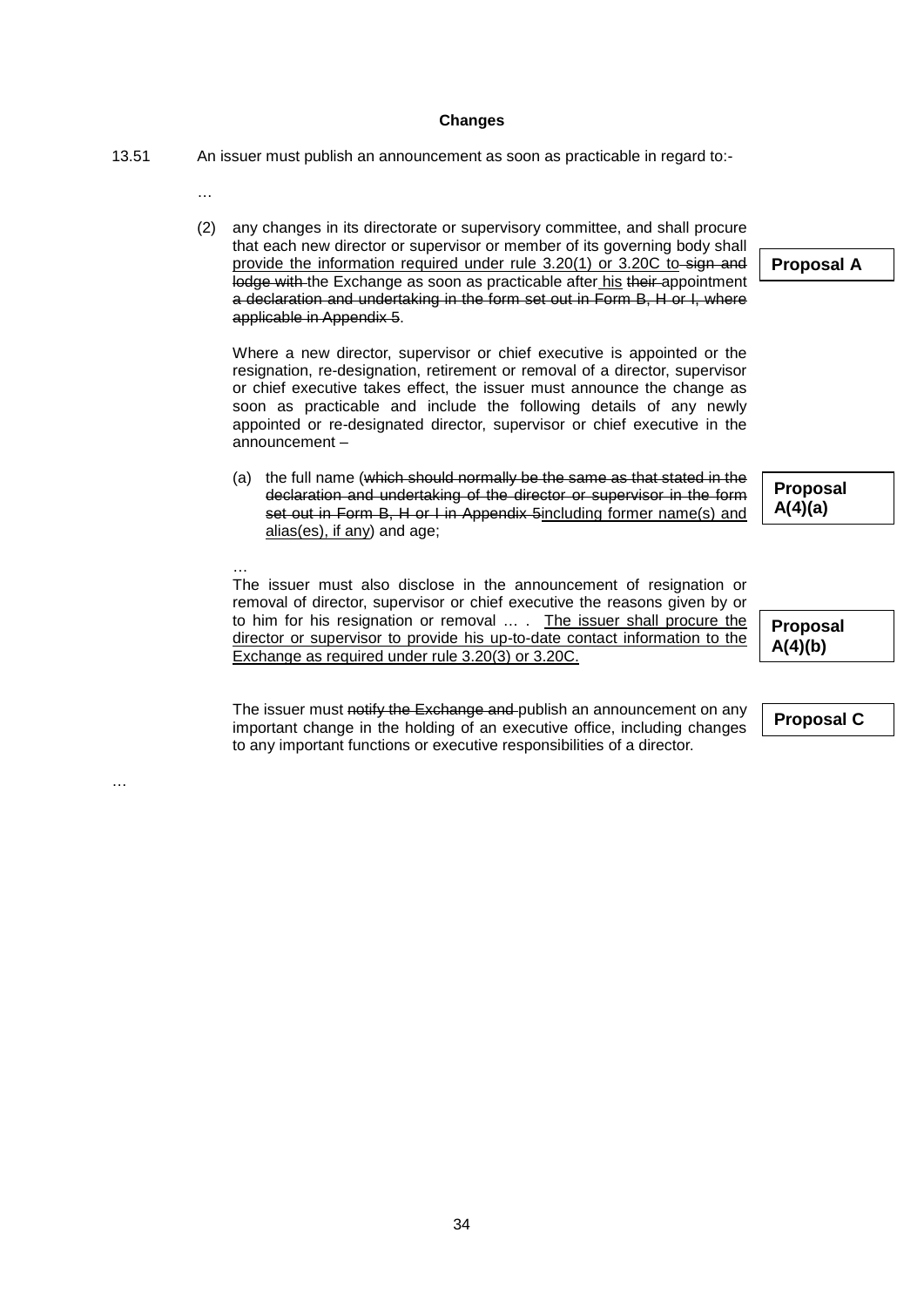- 13.51B (1) …
	- (2) Where, following the implementation of this rule, there is a change in any of the information required to be disclosed pursuant to paragraphs (h) to (v) of rule 13.51(2) during the course of a director's, supervisor's or chief executive's term of office, the issuer must inform the Exchange and publish an announcement in accordance with rule 2.07C as soon as practicable setting out the updated information regarding the director, supervisor or chief executive and any other information concerning that change that needs to be brought to the attention of holders of the issuer's securities.

**Proposal C**

- 13.52 Subject to rule 13.52A, where an issuer is obliged to publish any announcements, circulars or other documents for the purposes of the Exchange Listing Rules, the documents need not be submitted to the Exchange for review before they are issued unless the documents fall within rule 13.52(1) or (2).
	- (1) The issuer shall submit to the Exchange copies of drafts of the following documents for review before they are issued:

…

…

…

…

The issuer shall not issue such documents until the Exchange has confirmed that it has no further comments thereon.

A document should be resubmitted to the Exchange for further comment prior to issue if any material change is made to the document after the Exchange has issued the "no further comment" confirmation (other than changes made to address the comments attached to the "no further comment" confirmation). If there is any doubt as to whether or not a change is material please consult the Exchange as soon as possible.

#### **Directors' contact information**

13.77 An issuer shall inform the Exchange as soon as reasonably practicable of any change(s) in the contact information, including the information set out in rule  $3.20(1)(b)$  address(es), and telephone number(s), of its directors (and, in the case of a PRC issuer, supervisors).

**Proposal B**

# **Proposal A(4)(b)**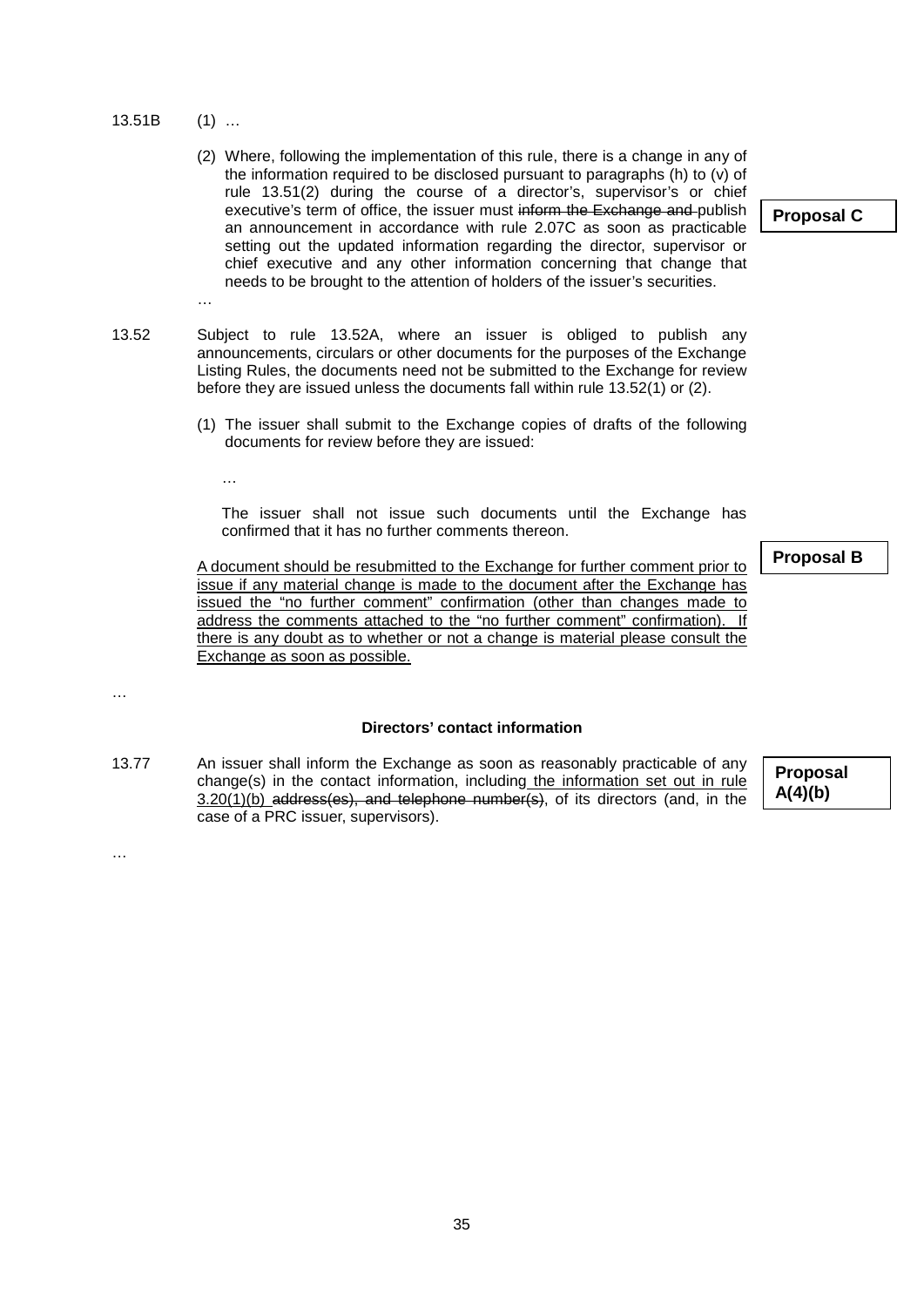# **Chapter 14**

- 14.34 As soon as possible after the terms of a share transaction, discloseable transaction, major transaction, very substantial disposal, very substantial acquisition or reverse takeover have been finalized, the listed issuer must in each case:-
	- (1) [Repealed [<sup>•</sup>]]inform the Exchange; and
	- (2) publish an announcement as soon as possible. See also rule 14.37.

# **Chapter 19A**

19A.22B [Repealed  $\bullet$ ]Rule 9.21 is amended by adding the following new provision:

(3) a certified copy of the document issued by the China Securities Regulatory Commission or other PRC competent authority expressly approving the issuance of equity securities in the manner contemplated by the PRC issuer's listing application.

#### **Appendix 5**

Form B Declaration and Undertaking with regard to Directors [Repealed]

…

Form H Declaration and Undertaking with regard to Directors of an Issuer incorporated in the People's Republic of China ("PRC") [Repealed]

Form I Declaration and Undertaking with regard to Supervisors of an Issuer incorporated in the People's Republic of China ("PRC") [Repealed]

**Proposal C**

**Proposal C**

**Proposal A**

| <b>Proposal A</b> |  |
|-------------------|--|
|-------------------|--|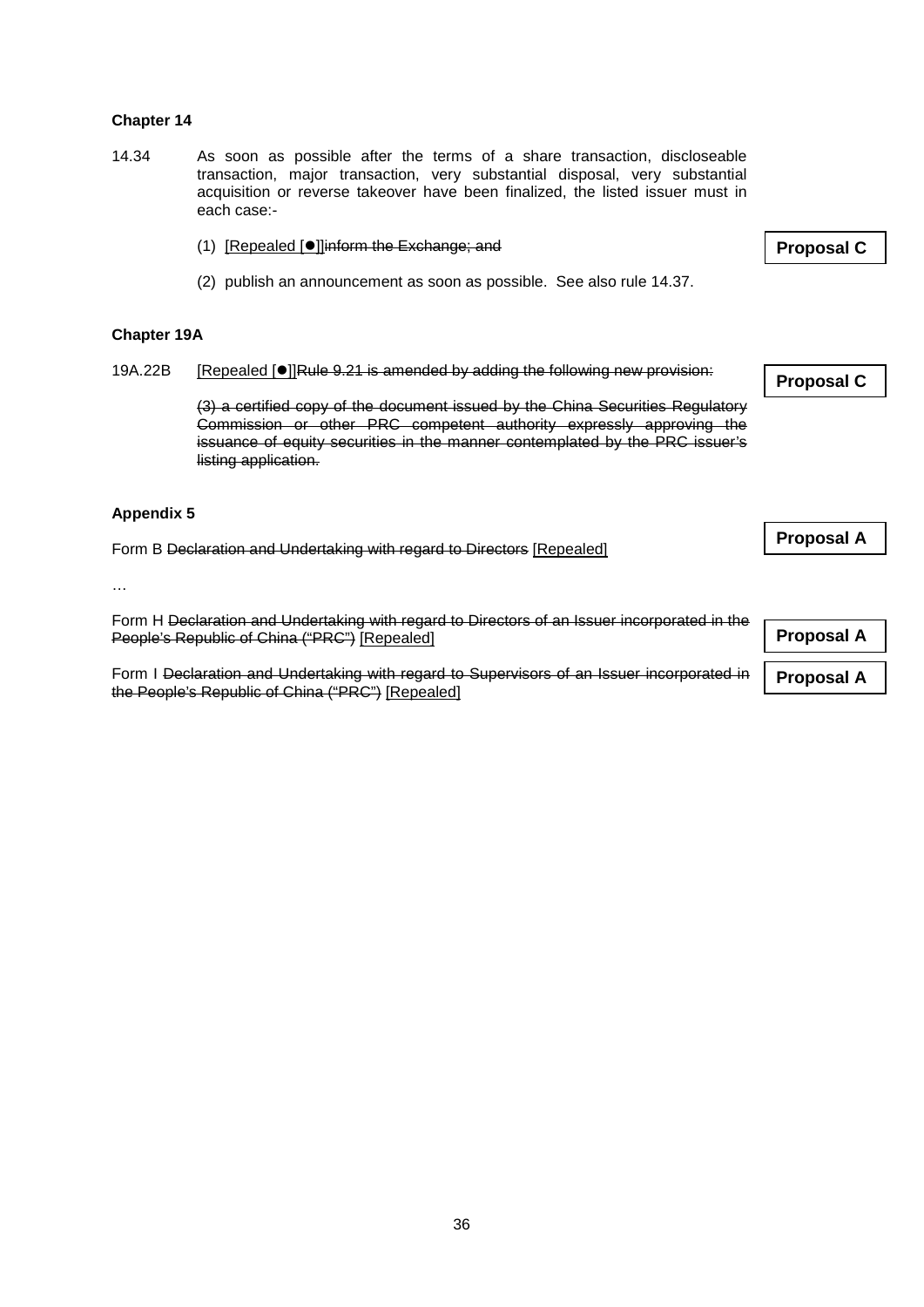# **GEM Listing Rules**

#### **Chapter 5**

- 5.02 Every director must satisfy the Exchange that he has the character, experience and integrity and is able to demonstrate a standard of competence commensurate with his position as a director of an issuer. The Exchange may request information regarding the background, experience, other business interests or character of any director or proposed director of an issuer. The Exchange expects every director of an issuer:-
	- (1) to be cognizant of the GEM Listing Rules and reasonably familiar with the obligations and duties imposed upon him and the issuer pursuant to the GEM Listing Rules, the Securities and Futures Ordinance, the Companies Ordinance, the Takeovers Code and the Code on Share Buy-backs. The Exchange reserves a right to require directors to demonstrate their knowledge and understanding of the same; and
	- (2) to respond, in a prompt and efficient manner, to all enquiries directed at him by the Exchange.
- 5.02A In the exercise of his powers and duties as a director of a listed issuer, every director shall:

**Proposal A(1)**

**Proposal A(4)(d)(iii)**

**Proposal A(1)**

- (1) comply to the best of his ability with the GEM Listing Rules;
- (2) use his best endeavours to procure the issuer to comply with the GEM Listing Rules;
- (3) use his best endeavours to procure any alternate of his to comply with the GEM Listing Rules; and
- (4) comply to the best of his ability, and use his best endeavours to procure the issuer to comply, with the Companies Ordinance, the Companies (Winding Up and Miscellaneous Provisions) Ordinance, the Securities and Futures Ordinance, the Code on Takeovers and Mergers, and Code on Share Buybacks and all other securities laws and regulations from time to time in force in Hong Kong.
- 5.02B Every director of a PRC listed issuer must also, in the exercise of his powers and duties as a director of the issuer:
	- (1) comply to the best of his ability with all applicable laws, rules, regulations and normative statements from time to time in force in the PRC relating to governing, operation, conduct or regulation of public companies in the PRC or elsewhere;
	- (2) comply to the best of his ability with the provisions of the issuer's articles of association (including all provisions regarding the duties of directors) and use his best endeavours to procure the issuer to act at all times in accordance with his articles of association;

37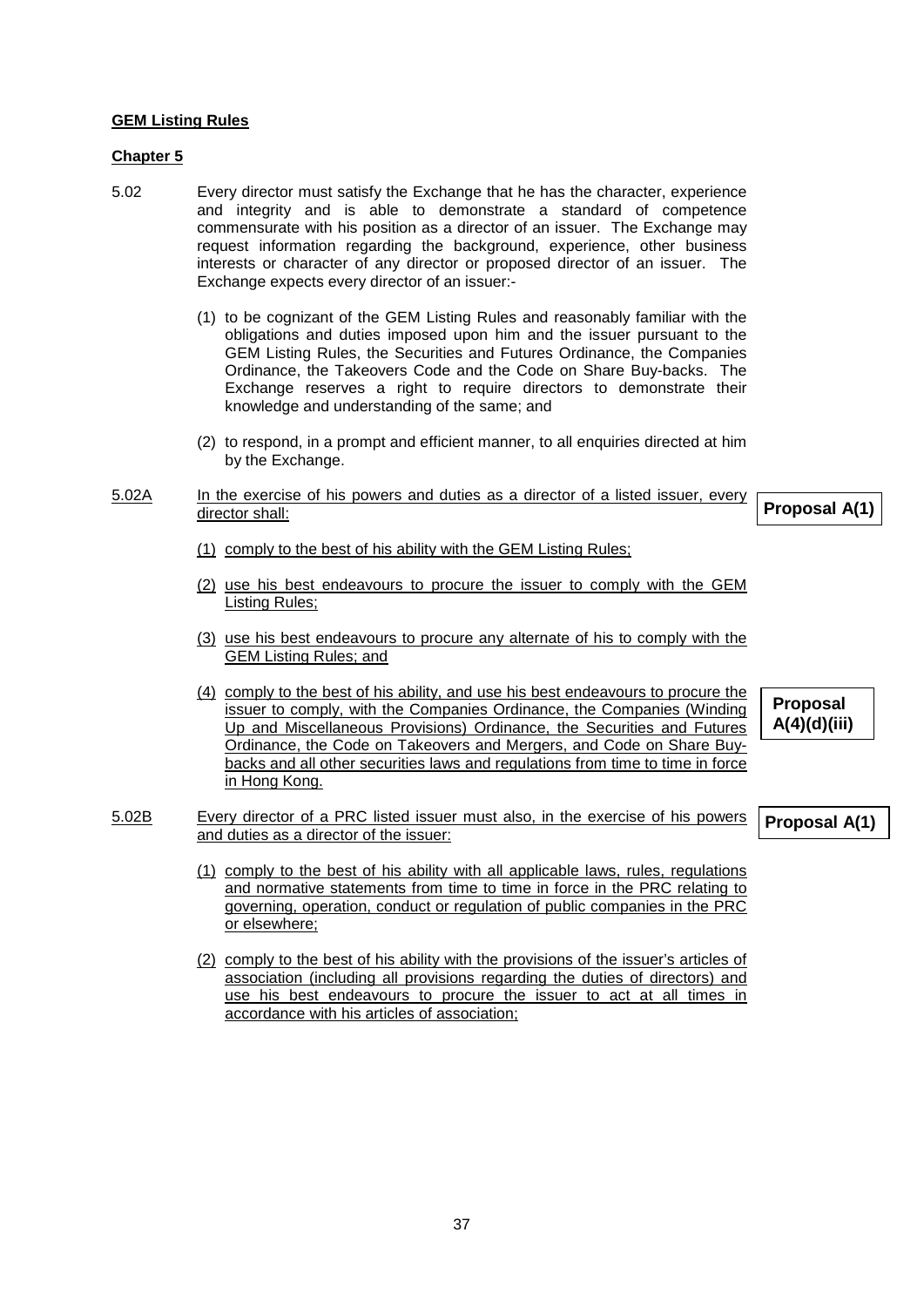- (3) inform the Exchange forthwith and in writing, at any time while he is a director of the issuer (or within 12 months of his ceasing to be a director of the issuer), of any administrative or governmental notice or proceeding alleging a breach by the issuer or any of its subsidiaries or directors of any applicable laws, rules, regulations or normative statements in force in the PRC relating to the governing, operation, conduct or regulation of public companies; and
- (4) use his best endeavours to procure any alternate of his to comply with the provisions set out in (1) to (3) above.
- 5.02C Every director of a listed issuer, whether when he is a director of the issuer or thereafter, shall: **Proposal A(1)**
	- (1) provide to the Exchange as soon as possible, or otherwise in accordance with time limits imposed by the Exchange:
		- (a) any information and documents that the Exchange reasonably considers appropriate to protect investors or ensure the smooth operation of the market; and
		- (b) any other information and documents or explanation that the Exchange may reasonably require for the purpose of verifying compliance with the Rules; and
	- (2) cooperate in any investigation conducted by the Listing Division and/or the GEM Listing Committee, including answering promptly and openly any questions addressed to the director, promptly producing the originals or copies of any relevant documents and attending before any meeting or hearing at which the director is requested to appear.
- 5.02D Every director, in accepting to be a director of a listed issuer, shall be considered as having:

…

- (1) irrevocably appointed the listed issuer as his agent, for so long as he remains a director of the issuer, for receiving on his behalf any correspondence from and/or service of notices and other documents by the Exchange; and
- (2) authorised the Executive Director Listing, or to any person authorised by him, to disclose any of his personal particulars given by him to members of the GEM Listing Committee and, with the approval of the Chairman or a Deputy Chairman of the Exchange, to such other persons, as the Executive Director – Listing may from time to time think fit.

**Proposal A(1)**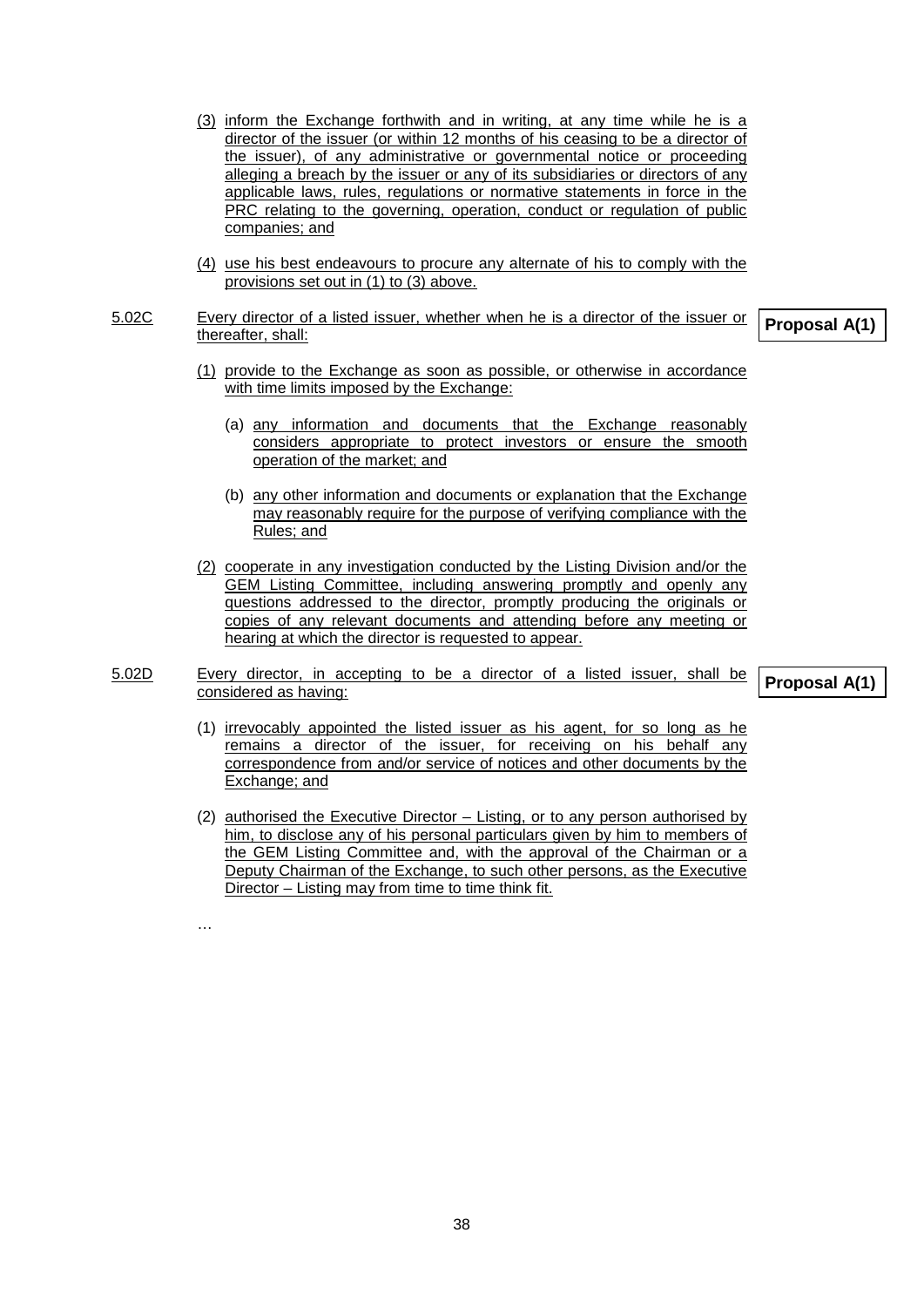5.09 In assessing the independence of a non-executive director, the Exchange will take into account the following factors, none of which is necessarily conclusive. Independence is more likely to be questioned if the director:- …

…

…

...

An independent non-executive director shall submit to the Exchange a written confirmation which must state:

- (c) that there are no other factors that may affect his independence at the same time as the submission of his declaration, undertaking and acknowledgment in the relevant form set out in Appendix 6at the time of his appointment as an independent non-executive director.
- 5.12A [Repealed  $[①]$ ]By no later than 31 March 2009, a director who was appointed by a listed issuer before 1 January 2009 and who continues to hold office shall execute and submit to the Exchange a new Undertaking in the form set out in Part 2 of Form A or B in Appendix 6 (as the case may be) save for the omission of the declaration set out in paragraph (i) thereof.
- 5.13A Every director of a listed issuer shall inform the Exchange (in the manner prescribed by the Exchange from time to time):
	- (1) immediately upon his appointment, the following personal particulars:
		- (a) his date of birth, nationality and Hong Kong identity card number (or in the case of a non-Hong Kong identity cardholder, the passport number or any identification document number and the name of the issuing authority);
		- (b) his telephone number, mobile phone number, facsimile number (if available), email address (if available), residential address and contact address (if different from the residential address) for correspondence from and service of notices and other documents by the Exchange;
	- (2) for so long as he remains as a director of the issuer, any change to the contact information as described in paragraph (1)(b) as soon as reasonably practicable and in any event within 28 days of such change;
	- (3) immediately upon his resignation as a director of the listed issuer, his up-todate contact information as described in paragraph (1)(b); and
	- (4) for a period of 3 years from the date on which he ceases to be a director of the issuer, any change to his contact address for correspondence from and service of notices and other documents by the Exchange as soon as reasonably practicable and in any event within 28 days of such change.

Any correspondence from and/or service of notices and other documents by the Exchange to the director when he is a director of the listed issuer or thereafter, for whatever purposes (including but not limited to the service of notice of disciplinary proceedings) shall be deemed to have been validly and adequately served on him when the document or notice is served personally on him or is sent by post, facsimile or email to the address or number he provides to the Exchange. It is the responsibility of every director and former director to keep the Exchange informed of his up-to-date contact details. If a director or former director fails to provide the Exchange with his up-to-date contact details or arrange for notices, documents or correspondence to be forwarded to him, he may be not alerted to any proceedings commenced against him by the Exchange.

**Proposal A**

**Proposals A(1), A(2), A(3)**

**Proposal A(4)(b)**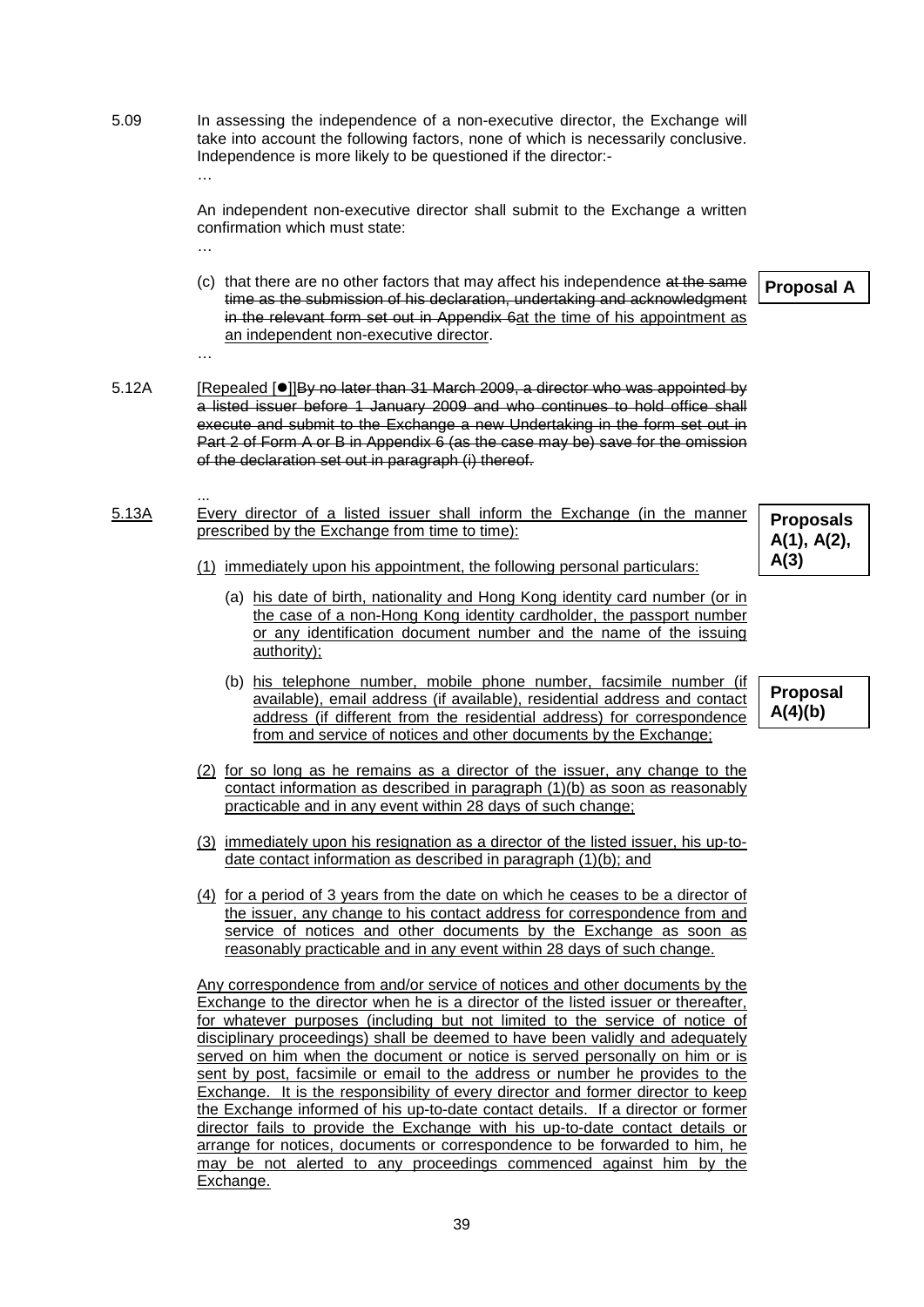# **Supervisors (for PRC issuers only)**

- 5.13B Every supervisor of a PRC issuer must, in the exercise of his powers and duties as a supervisor of the issuer:
	- (1) comply to the best of his ability with all applicable laws, rules, regulations and normative statements from time to time in force in the PRC relating to the responsibilities, duties and obligations of a supervisor in connection with the governing, operation, conduct or regulation of public companies in the PRC or elsewhere;
	- (2) comply to the best of his ability with the provisions of the issuer's articles of association (including all provisions regarding the duties of supervisors) and use his best endeavours to procure the issuer and its directors to act at all times in accordance with the issuer's articles of association;
	- (3) use his best endeavours to procure the issuer and its directors to comply with the GEM Listing Rules, the Code on Takeovers and Mergers, the Code on Share Buy-backs and all other relevant securities laws and regulations from time to time in force in Hong Kong;
	- (4) inform the Exchange forthwith and in writing, at any time, while he is a supervisor of the issuer, of the initiation by the issuer's supervisory committee of legal proceedings against any director of the issuer;
	- (5) comply to the best of his ability, as if the same applied to supervisors to the same extent as it does to directors, with Parts XIVA and XV of the Securities and Futures Ordinance, rules 5.46 to 5.67 of the GEM Listing Rules relating to securities transactions by directors, the Code on Takeovers and Mergers, the Code on Share Buy-backs, and all other relevant securities laws and regulations from time to time in force in Hong Kong; and
	- (6) use his best endeavours to procure that any alternate of his to comply with the provisions set out in (1) to (5) above.
- 5.13C The requirements under rules 5.02C, 5.02D and 5.13A apply to every supervisor of a PRC issuer with the term "director" replaced by "supervisor".

**Proposal A(1), A(4)(b), A(4)(c), A(4)(d)(i), A(4)(d)(ii)**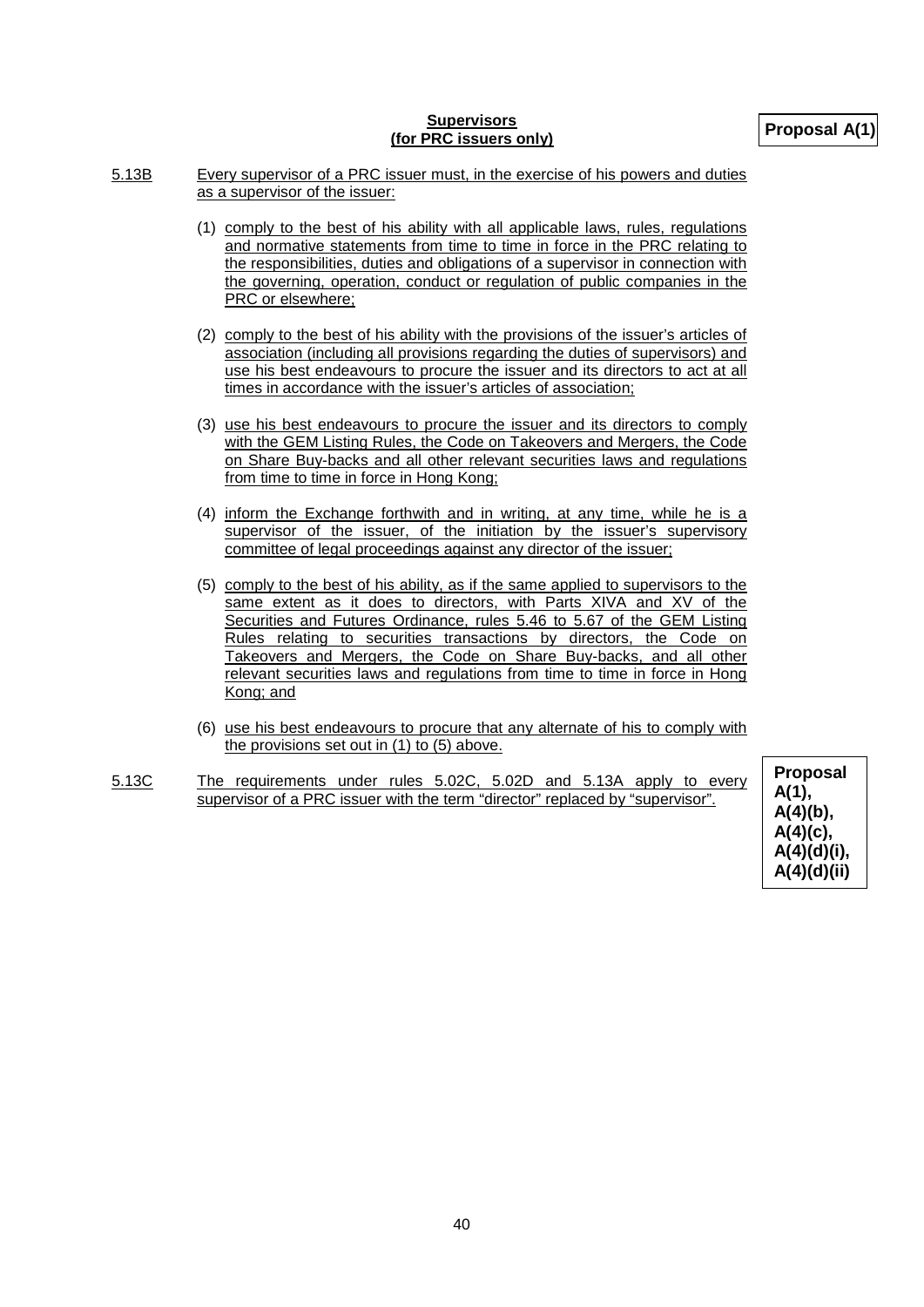# **Chapter 12**

| 12.23  |                                                                                                                                                                                                                                                                                           |  |
|--------|-------------------------------------------------------------------------------------------------------------------------------------------------------------------------------------------------------------------------------------------------------------------------------------------|--|
|        | (2b) a written confirmation and undertaking signed by each director/supervisor<br>and proposed director/supervisor to the following effect:                                                                                                                                               |  |
|        |                                                                                                                                                                                                                                                                                           |  |
|        | (iii) [Repealed [●]] <del>f to lodge with the Exchange in accordance with rule 12.26(9)</del><br><b>Proposal A</b><br>a declaration, undertaking and acknowledgement, in the relevant form in<br>Appendix 6, duly signed by each director/supervisor and proposed<br>director/supervisor. |  |
| 12.26  |                                                                                                                                                                                                                                                                                           |  |
|        |                                                                                                                                                                                                                                                                                           |  |
|        | (7) a declaration substantially as in Appendix 5E, duly signed by a director and<br>the secretary of the new applicant together with any fee which is payable<br>and which has not previously been paid (see Appendix 9); and                                                             |  |
|        | (8) a declaration substantially as in Appendix 7I duly signed by the Sponsor;<br>and.                                                                                                                                                                                                     |  |
|        | (9) [Repealed [●]]a written declaration, undertaking and acknowledgement, in<br><b>Proposal A</b><br>the relevant form in Appendix 6, duly signed by each director/supervisor<br>and proposed director/supervisor.                                                                        |  |
| 12.26D | On or before the date of issue of the listing document                                                                                                                                                                                                                                    |  |
|        | The following documents must be submitted to the Exchange on or before the<br>date of issue of the listing document:                                                                                                                                                                      |  |
|        | $(1)$                                                                                                                                                                                                                                                                                     |  |
|        | (2) [Repealed [●]]for listing of a new class of securities, a copy of the written<br><b>Proposal C</b><br>notification issued by HKSCC stating that the securities will be Eligible<br>Securities; and                                                                                    |  |
|        | $(3)$                                                                                                                                                                                                                                                                                     |  |
| 12.26E | In case of a listing document constituting a prospectus under the<br><b>Companies (Winding Up and Miscellaneous Provisions) Ordinance</b>                                                                                                                                                 |  |

If the listing document constitutes a prospectus under the Companies (Winding up and Miscellaneous Provisions) Ordinance, the following documents must be submitted to the Exchange: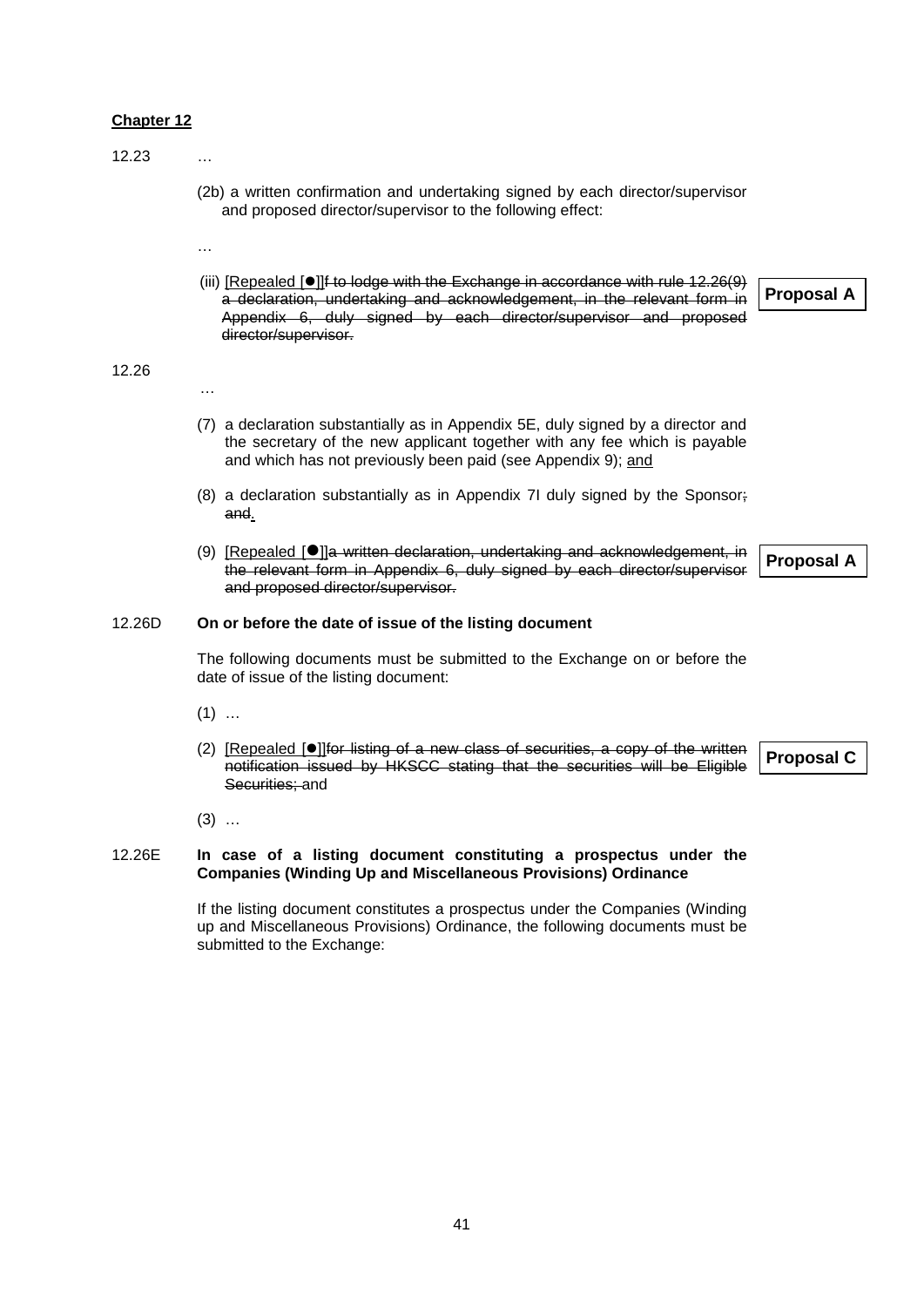- $(1)$  ...
- $(2)$  ...
	- (d) any power of attorney or other authority under which the prospectus is signed, together with a certified copy thereof.; and
- (3) [Repealed [ $\bullet$ ]]as soon as after the registration of the prospectus, a copy of the letter from the Registrar of Companies confirming the registration (see rule 16.17(2)(b)). **Proposal C**

#### 12.27 **Before dealings commence**

The following documents must be submitted to the Exchange before dealings commence:-

 $(1)$  ...

 $(2)$  ...

- (3) [Repealed [ $\bullet$ ]]in the case of securities issued as consideration for shares in a listed company which are acquired pursuant to Division 4 of Part 13 of the Companies Ordinance, a certified copy of the notice given under that section; **Proposal C**
- (4)  $[Repeated ]$ ]if the listing document provides for a capital reduction, scheme of arrangement or similar proposal requiring the approval of the court, a certified copy of the court order and of any certificate of registration issued by the Registrar of Companies or of an equivalent document; **Proposal C**
- (5) [Repealed  $[0]$ ]a certified copy of the resolution(s) of the board of directors or other governing body or any other person to whom it has properly delegated these powers (together, in such cases, with a certified copy of the power of attorney or resolution delegating the powers) authorizing the allotment of such securities, the making of the application for listing in the form set out in Appendix 5B, and where applicable, the making of all necessary arrangements enabling such securities to be admitted into CCASS, and approving and authorizing the issue of the listing document;
- $(6)$  ...
- $(7)$  ...
- (8) a declaration substantially in the form set out in Appendix 5E, signed by a director and the secretary of the issuer together with any fee which is payable and which has not previously been paid (see Appendix 9)-; and

**Proposal B**

**Proposal B**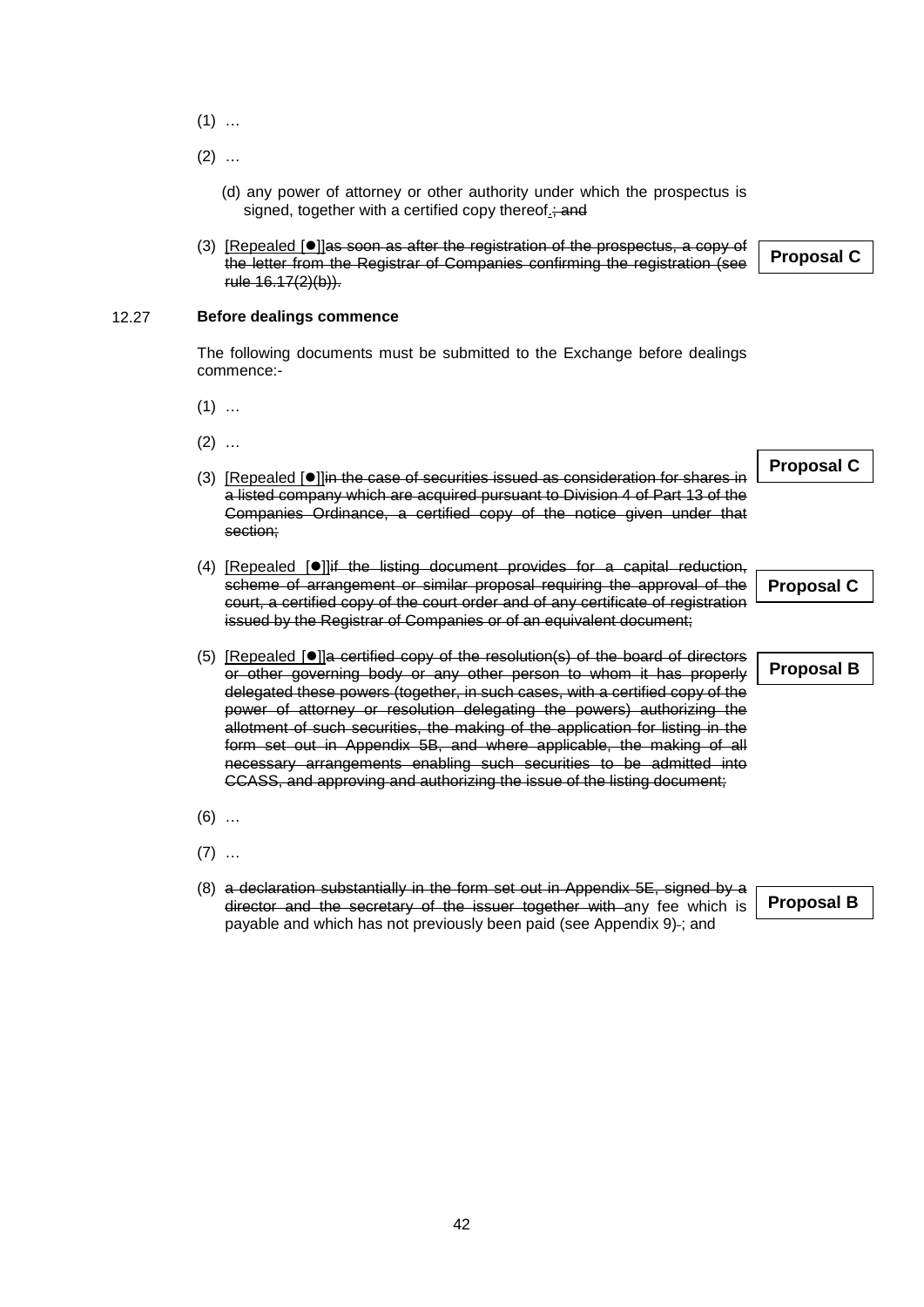(9) the completed company information sheet, in the prescribed form set out in Appendix 5F, submitted in the electronic format specified by the Exchange from time to time, for publication on the GEM website, together with a hard copy duly signed by or on behalf of each of the directors of the issuer.

**Proposal C**

# **Chapter 16**

$$
16.17 \qquad (1) \ldots
$$

- (2) (a) …
	- (b) Where a prospectus is to be registered under the Companies (Winding Up and Miscellaneous Provisions) Ordinance, the listed issuer or new applicant must submit to the Exchange through HKEx-EPS for publication on the GEM website a ready-to-publish electronic copy of each of the prospectus and any application forms. The copies must be submitted to the Exchange at the same time as they are sent to shareholders by the listed issuer or, in the case of a new applicant, their distribution to the public commences. They must be submitted only after the issuer has received the letter from the Companies Registry confirming registration of the prospectus under the Companies (Winding Up and Miscellaneous Provisions) Ordinance. The issuer must also promptly submit a copy of the letter to the Exchange for its records.

**Proposal C**

**Proposal B**

#### **Chapter 17**

- 17.27C An issuer shall, in relation to each new issue of securities reported in the return under rule 17.27A and the monthly return under rule 17.27B, confirm that (where applicable):
	- (1) the issue of securities has been duly authorised by its board of directors;
	- (2) all money due to the listed issuer in respect of the issue of securities has been received by it;
	- (3) all pre-conditions for listing imposed by the Rules under "Qualification of listing" have been fulfilled;
	- (4) all (if any) conditions contained in the formal letter granting listing of and permission to deal in the securities have been fulfilled;
	- (5) all the securities of each class are in all respects identical;

*Note: "Identical" means in this context:* 

*(a) the securities are of the same nominal value with the same amount called up or paid up;*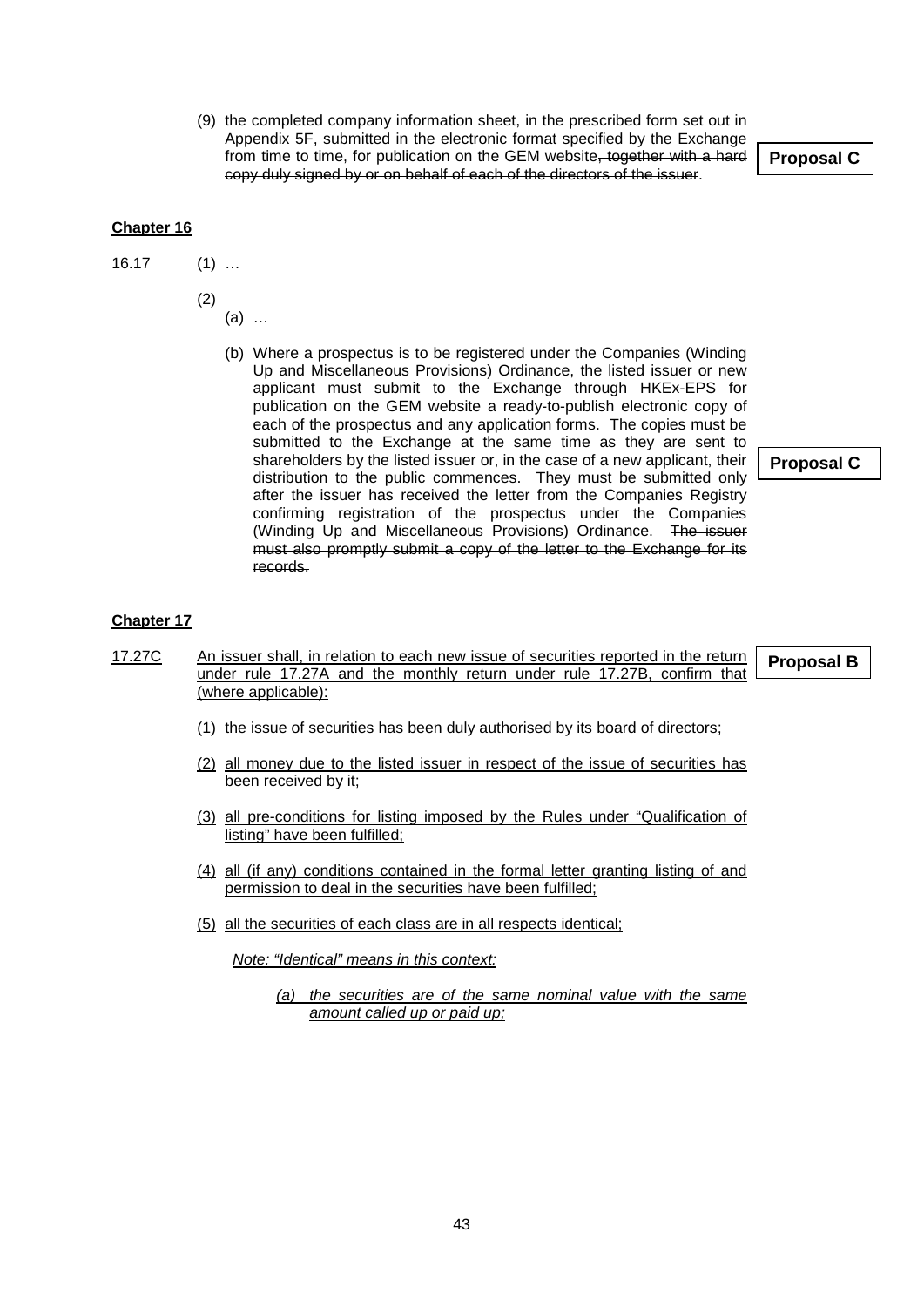- *(b) they are entitled to dividend/interest at the same rate and for the same period, so that at the next ensuing distribution, the dividend/interest payable per unit will amount to exactly the same sum (gross and net); and*
- *(c) they carry the same rights as to unrestricted transfer, attendance and voting at meetings and rank pari passu in all other respects.*
- (6) all documents required by the Companies (Winding Up and Miscellaneous Provisions) Ordinance to be filed with the Registrar of Companies have been duly filed and that compliance has been made with all other legal requirements;
- (7) all the definitive documents of title have been delivered/are ready to be delivered/are being prepared and will be delivered in accordance with the terms of issue;
- (8) completion has taken place of the purchase by the issuer of all property shown in the listing document to have been purchased or agreed to be purchased by it and the purchase consideration for all such property has been duly satisfied; and
- (9) the trust deed/deed poll relating to the debenture, loan stock, notes or bonds has been completed and executed, and particulars thereof, if so required by law, have been filed with the Registrar of Companies.
- 17.48 An issuer shall inform the Exchange and publish an announcement at least 7 clear business days in advance of the date fixed for any board meeting at which the declaration, recommendation or payment of dividend is expected to be decided or at which any announcement of the profits or losses for any year, half-year, quarter-year or other period is to be approved for publication.

**Proposal C**

17.49 ...

*Notes* 

The timing of board meetings is a matter for the convenience and judgment of individual boards, but an issuer should inform the Exchange of, and announce, decisions on dividends and results as soon as practicable after they have been taken. …

**Proposal C**

- 17.50 An issuer must publish an announcement as soon as practicable in regard to:-
	- $(1)$  ...
	- (2) any changes in its directorate (and, in the case of a PRC issuer, its supervisory committee), and shall procure that each new director or member of its governing body and, in the case of a PRC issuer, supervisor shall provide the information required under rule 5.13A(1) or 5.13C to sign and lodge with the Exchange as soon as practicable after the date of his appointment a declaration, undertaking and acknowledgment in the relevant form set out in Appendix 6.

**Proposal A**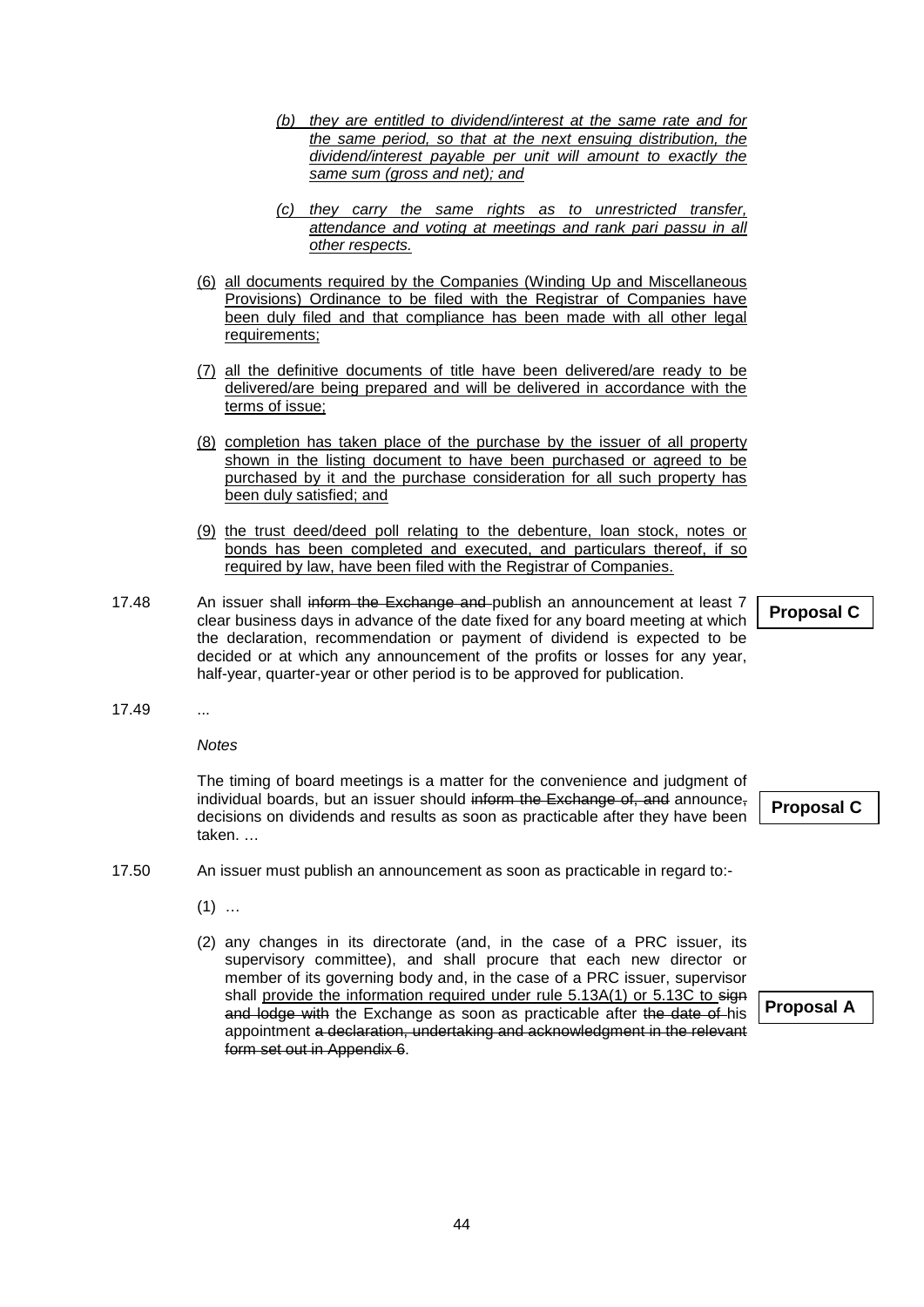Where a new director, supervisor or chief executive is appointed or the resignation, re-designation, retirement or removal of a director, supervisor or chief executive takes effect, the issuer must announce the change as soon as practicable and include the following details of any newly appointed or re-designated director, supervisor or chief executive in the announcement:-

(a) the full name (which should normally be the same as that stated in his declaration, undertaking and acknowledgement in the form set out in Appendix 6 to the GEM Listing Rules)including former name(s) and alias(es), if any) and age;

**Proposal A(4)(a)**

The issuer must also disclose in the announcement of resignation or removal of a director, supervisor or chief executive the reasons given by or to him for his resignation or removal … The issuer shall procure the director or supervisor to provide his up-to-date contact information to the Exchange as required under rule 5.13A(3) or 5.13C.

The issuer must notify the Exchange and publish an announcement on any important change in the holding of an executive office, including changes to any important functions or executive responsibilities of a director.

**Proposal C**

**Proposal A(4)(b)**

17.50A **Provision of information in respect of any by directors, supervisors and chief executives**

 $(1)$  ...

…

…

(2) Where, following implementation of this rule, there is a change in any of the information required to be disclosed pursuant to paragraphs (h) to (v) of rule 17.50(2) during the course of a director's, supervisor's or chief executive's term of office, the issuer must inform the Exchange and publish an announcement in accordance with Chapter 16 as soon as practicable setting out the updated information regarding the director, supervisor or chief executive and any other information concerning that change that needs to be brought to the attention of holders of the issuer's securities.

#### **Amendments to company information sheet**

- 17.52 An issuer shall submit to the Exchange (in the electronic format specified by the Exchange from time to time) for publication on the GEM website a revised company information sheet, in the prescribed form set out in Appendix 5F, together with a hard copy duly signed by or on behalf of each of the directors of the issuer, as soon as reasonably practicable after any particulars on the form previously published cease to be accurate.
- 17.53 Subject to rule 17.53A, where an issuer is obliged to publish any announcements, circulars or other documents for the purposes of the GEM Listing Rules, the documents need not be submitted to the Exchange for review before they are issued unless the documents fall within rule 17.53(1) or (2).

**Proposal C**

**Proposal C**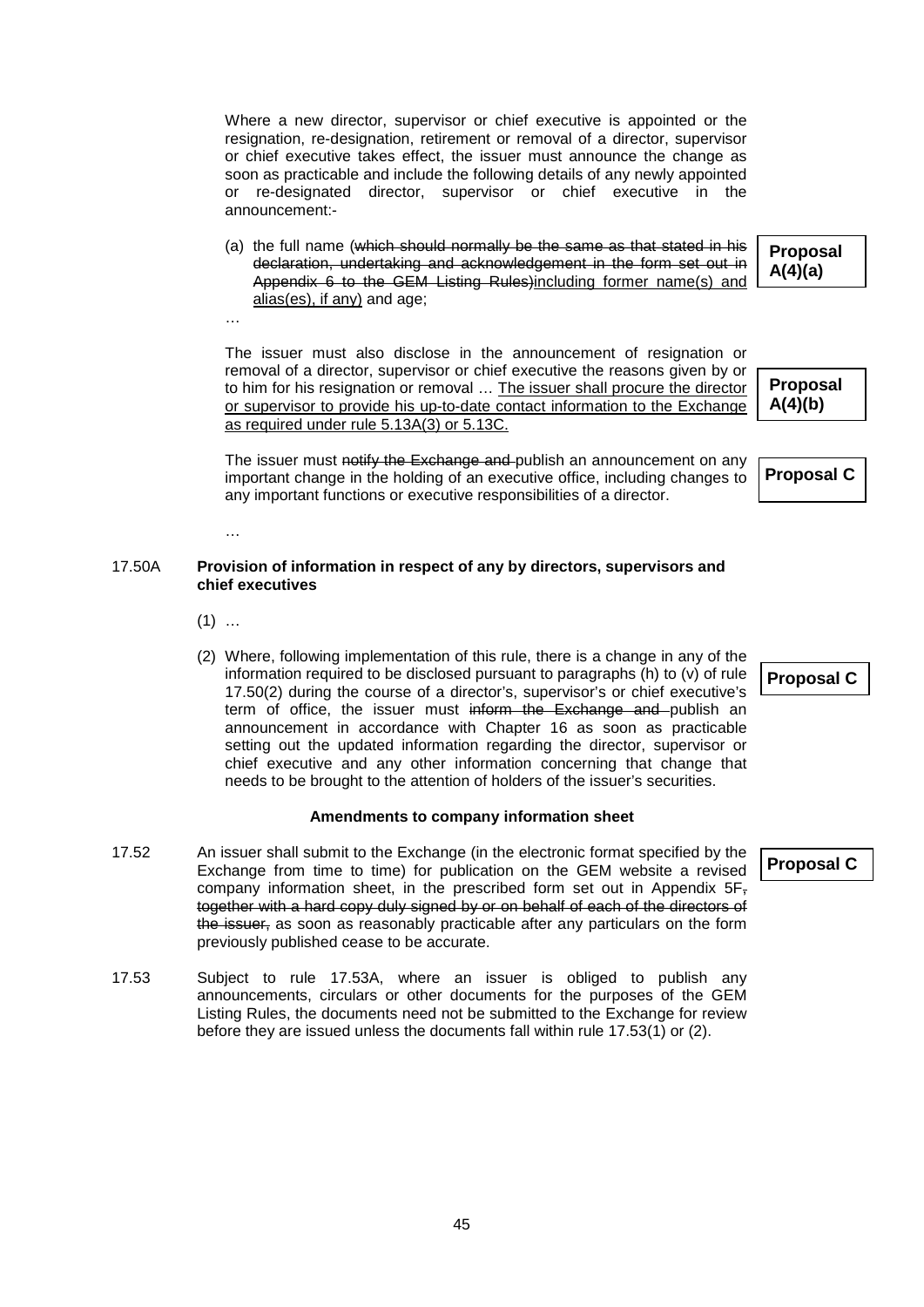(1) The issuer shall submit to the Exchange copies of drafts of the following documents for review before they are issued:

…

The issuer shall not issue such documents until the Exchange has confirmed that it has no further comments thereon.

A document should be resubmitted to the Exchange for further comment prior to issue if any material change is made to the document after the Exchange has issued the "no further comment" confirmation (other than changes made to address the comments attached to the "no further comment" confirmation). If there is any doubt as to whether or not a change is material please consult the Exchange as soon as possible.

#### **Directors' contact information**

17.90A An issuer shall inform the Exchange as soon as practicable of any change(s) in the contact information, including the information set out in rule 5.13A(1)(b), of its directors (and, in the case of a PRC issuer, supervisors).

**Proposal B**

**Proposal A(4)(b)**

#### **Chapter 19**

- 19.34 As soon as possible after the terms of a share transaction, discloseable transaction, major transaction, very substantial disposal, very substantial acquisition or reverse takeover have been finalised, the listed issuer must in each case:-
	- (1) [Repealed  $[①]$ ]inform the Exchange; and
	- (2) submit an announcement to the Exchange to be published on the GEM website as soon as possible. See also rule 19.37.

#### **Appendix 6**

Form A Director's Declaration, Undertaking and Acknowledgement [Repealed]

Form B Director's Declaration, Undertaking and Acknowledgement (PRC Issuer) [Repealed]

Form C Supervisor's Declaration, Undertaking and Acknowledgement (PRC Issuer) [Repeated]

**Proposal C**

**Proposal A**

**Proposal A**

**Proposal A**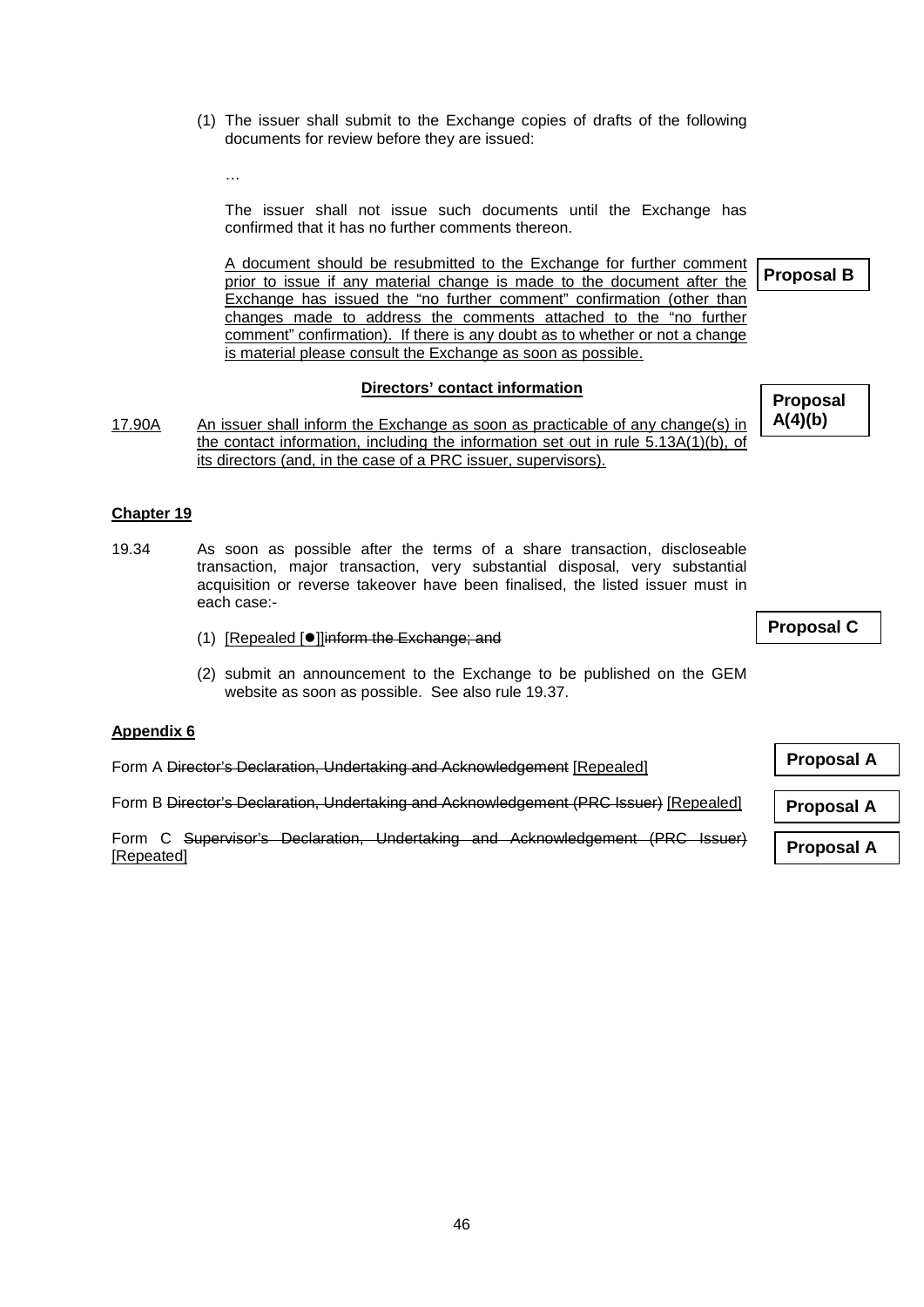# **APPENDIX II : DRAFT RULE AMENDMENTS FOR PROPOSALS DESCRIBED IN CHAPTER 3**

# **Main Board Listing Rules**

## **Chapter 1**

|           | Interpretation     |                                                                                                                                                                               |                   |  |  |
|-----------|--------------------|-------------------------------------------------------------------------------------------------------------------------------------------------------------------------------|-------------------|--|--|
| .<br>1.01 | "modified opinion" | an opinion in an accountants' or auditors' report<br>which is modified (a qualified opinion, an adverse<br>opinion or a disclaimer of opinion on the financial<br>statements) | <b>Proposal H</b> |  |  |
|           | "modified report"  | an accountants' or auditors' report: -                                                                                                                                        |                   |  |  |
|           |                    | in which the opinion is a modified opinion;<br>(a)<br>and/or                                                                                                                  |                   |  |  |
|           |                    | which contains any of the following without<br>(b)<br>modifying the opinion: $-$                                                                                              |                   |  |  |
|           |                    | an emphasis of matter paragraph; and<br>(i)                                                                                                                                   |                   |  |  |
|           |                    | a material uncertainty related to going<br>(ii)<br>concern                                                                                                                    |                   |  |  |

…

# **Chapter 4**

# **Additional disclosure of pre-acquisition financial information for a Listing Document**

**Proposal D(1)**

- 4.05A Where a new applicant acquires any material subsidiary or business during the trading record period (see rule 4.04(1)) and such an acquisition if made by a listed issuer would have been classified at the date of application as a major transaction (see rule 14.06(3)) or a very substantial acquisition (see rule 14.06(5)), it must disclose pre-acquisition financial information on that material subsidiary or business from the commencement of the trading record period (or if the material subsidiary or business commenced its business after the commencement of the trading record period, then from the date of the commencing of its business) to the date of acquisition. Pre-acquisition financial information on the material subsidiary or business must normally be drawn up in conformity with accounting policies adopted by the new applicant and be disclosed in the form of a note to the accountants' report or in a separate accountants' report.
	- *Notes: (1) For the purpose of determining whether an acquisition is material and falls within the classification of a major transaction or a very substantial acquisition, reference shall be made to total assets, profits or revenue (as the case may be) of the acquired business or subsidiary and this shall be compared to the total assets, profits or revenue (as the case may be) of the new applicant as shown in the most recent financial year of the trading record period.; and*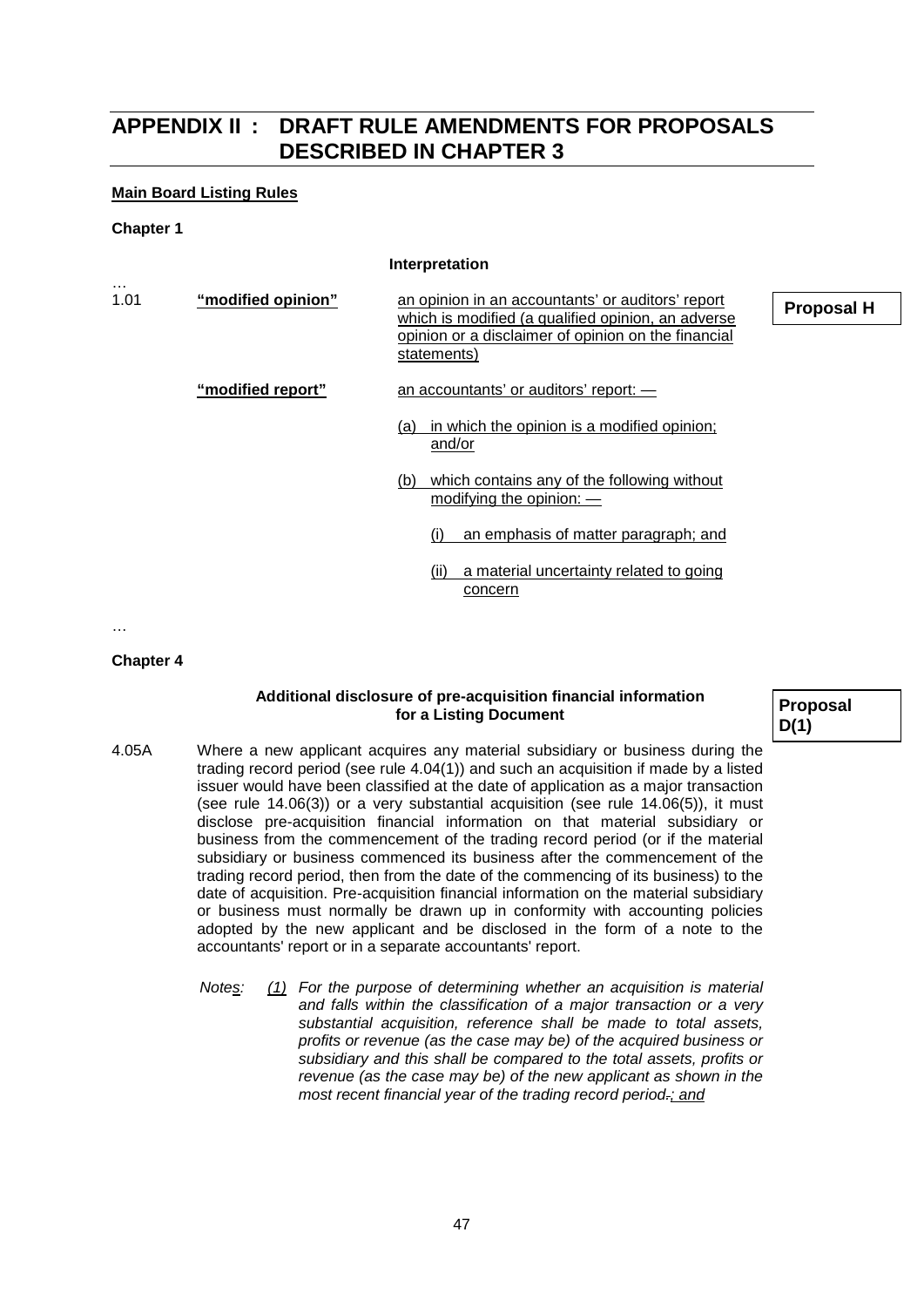*(2) If a new applicant which is allowed a shorter trading record period under rule 8.05A or 8.05B acquires any material subsidiary or business during its trading record period, it must disclose preacquisition financial information of that material subsidiary or business for the period from the three financial years immediately preceding the issue of the listing document (or if such material subsidiary or business commenced its business less than three financial years ago, then from the commencement date of its business) to the date of the acquisition.*

#### **Qualified or Modified Reports**

- 4.18 Where the reporting accountants qualify or modify issue a modified their accountants' report, they must refer to all material matters about which they have reservations. All reasons for the qualification or modification must be given and its effect quantified if this is both relevant and practical. A qualified or modified accountants' report issued by the reporting accountants in respect of a new applicant may not be acceptable where the qualification or modification relates to a matter of significance to investors.
- 4.19 Where the accountants' report relates to a very substantial disposal or an acquisition which is a reverse takeover, a very substantial acquisition or a major transaction and the report is expected to be qualified include a modified opinion, the Exchange must be consulted at an early stage.

…

…

# **Chapter 13**

#### **Winding-up and liquidation**

- 13.25 An issuer shall inform the Exchange and publish an announcement of the happening of any of the following events as soon as it comes to its attention:-
	- (a) the appointment of a receiver or manager either by any court having jurisdiction or under the terms of a debenture or any application to any court having jurisdiction for the appointment of a receiver or manager, or equivalent action in the country of incorporation or other establishment, in respect of the business or any part of the business of the issuer or the property of the issuer, its holding company or any subsidiary falling under rule 13.25(2);
	- (b) the presentation of any winding-up petition, or equivalent application in the country of incorporation or other establishment, or the making of any windingup order or the appointment of a provisional liquidator, or equivalent action in the country of incorporation or other establishment, against or in respect of the issuer, its holding company or any subsidiary falling under rule 13.25(2);

**Proposal E(4)**

**Proposal H**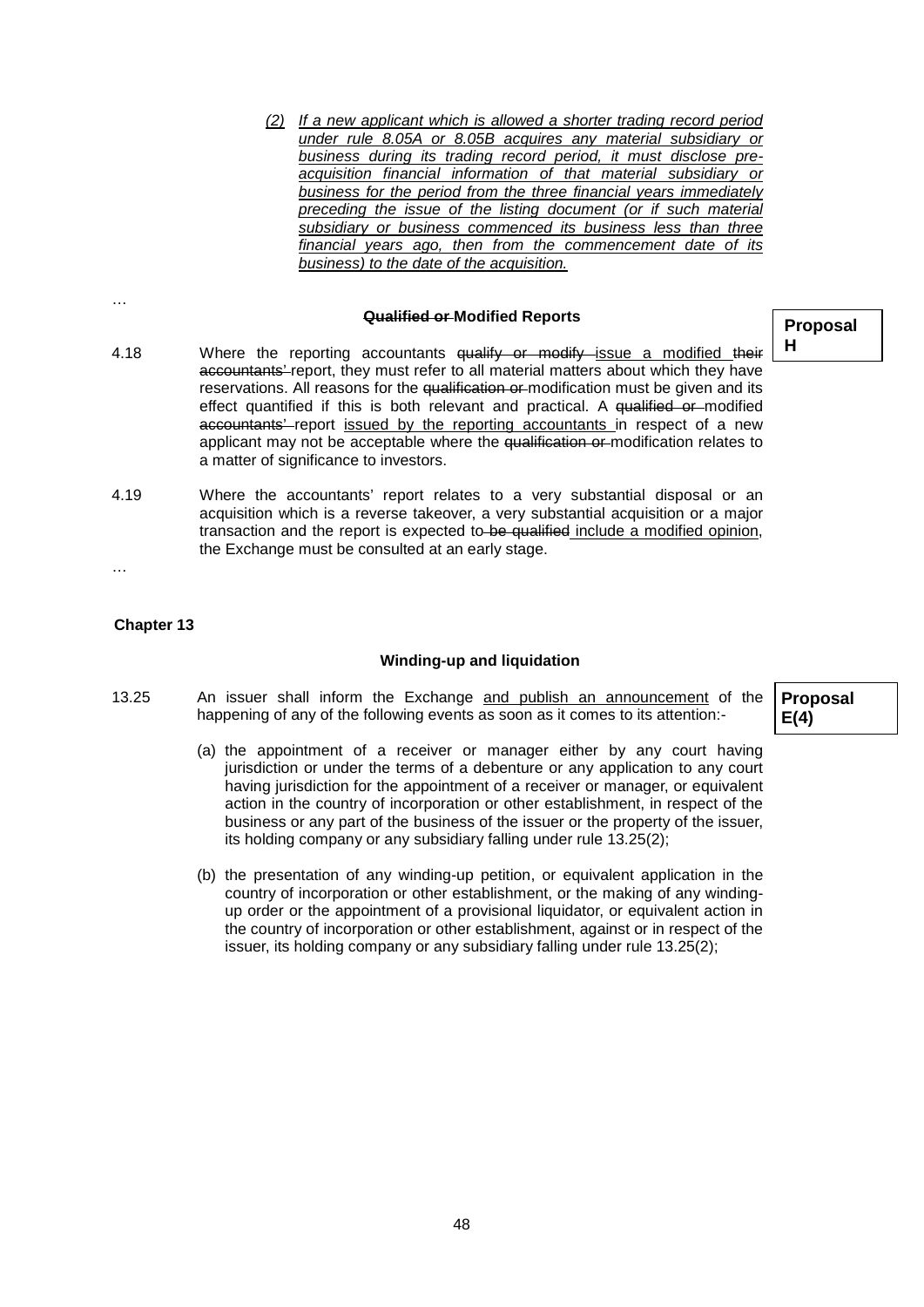- (c) the passing of any resolution by the issuer, its holding company or any subsidiary falling under rule 13.25(2) that it be wound up by way of members' or creditors' voluntary winding-up, or equivalent action in the country of incorporation or other establishment;
- (d) the entry into possession of or the sale by any mortgagee of a portion of the issuer's assets where the aggregate value of the total assets or the aggregate amount of profits or revenue attributable to such assets represents more than 5% under any of the percentage ratios defined under rule 14.04(9); or
- (e) the making of any final judgment, declaration or order by any court or tribunal of competent jurisdiction whether on appeal or at first instance which is not subject to any or further appeal, which may adversely affect the issuer's enjoyment of any portion of its assets where the aggregate value of the total assets or the aggregate amount of profits or revenue attributable to such assets represents more than 5% under any of the percentage ratios defined under rule 14.04(9).
- …
- 
- 13.32 (1) Issuers shall maintain the minimum percentage of listed securities as prescribed by rule 8.08 at all times in public hands. An issuer shall inform the Exchange and publish an announcement immediately:-
	- (a) if it becomes aware that the number of listed securities which are in the hands of the public has fallen below the relevant prescribed minimum percentage; and
	- (b) if any part of the securities of the issuer or any of its securities becomes listed or dealt in on any other stock exchange, stating which stock exchange.

#### …

13.51 An issuer must publish an announcement as soon as practicable in regard to:-

…

…

…

- (6) any change in its Compliance Advisor; and
- (7) any revision of interim reports, annual reports or summary financial reports, the reason leading to the revision of published financial reports, and the financial impacts, if any; and

(8) any change in its website address.

**Proposal E(4)**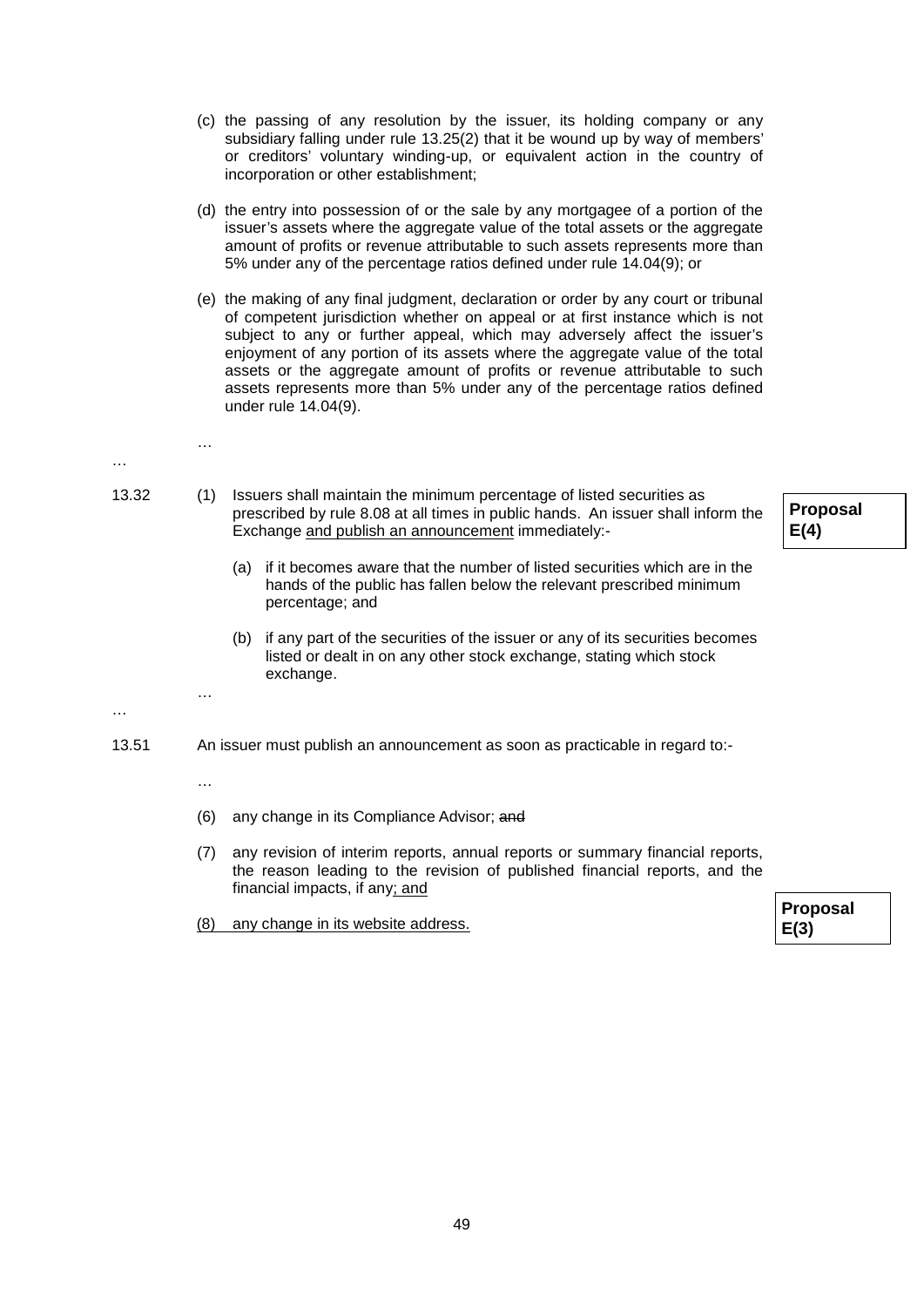#### **Chapter 14**

- 14.67 In addition to the requirements set out in rule 14.66, a circular issued in relation to an acquisition constituting a major transaction must contain:—
	- …
	- (6) (a) on an acquisition of any business, company or companies:
		- (i) an accountants' report on the business, company or companies being acquired in accordance with Chapter 4 of the Exchange Listing Rules provided that, where any company in question has not or will not become a subsidiary of the listed issuer, the Exchange may be prepared to relax this requirement. The accounts on which the report is based must relate to a financial period ended 6 months or less before the circular is issued. The financial information on the business, company or companies being acquired as contained in the accountants' report must be prepared using accounting policies which should be materially consistent with those of the listed issuer; and
			- *Note: Where the accountants can only give a qualified modified opinion in the accountants' report in respect of the acquisition of the business, company or companies, for example because the records of stock or work-inprogress are inadequate, the Exchange will not accept a written shareholders' approval for the transaction, but will require a general meeting to be held to consider the transaction. (See rule 14.86.) In these circumstances, listed issuers are urged to contact the Exchange as soon as possible.*

**Proposal H**

…

14.68 A circular issued in relation to a very substantial disposal must contain:—

…

…

- (2) (a) on a disposal of a business, company or companies:
	- (i) financial information of either:
		- (A) the business, company or companies being disposed of; or
		- (B) the listed issuer's group with the business, company or companies being disposed of shown separately as (a) disposal group(s) or (a) discontinuing operation(s),

for the relevant period (as defined in the note to rule 4.06(1)(a)). The financial information must be prepared by the directors of the listed issuer using accounting policies of the listed issuer and must contain at least the income statement, balance sheet, cash flow statement and statement of changes in equity.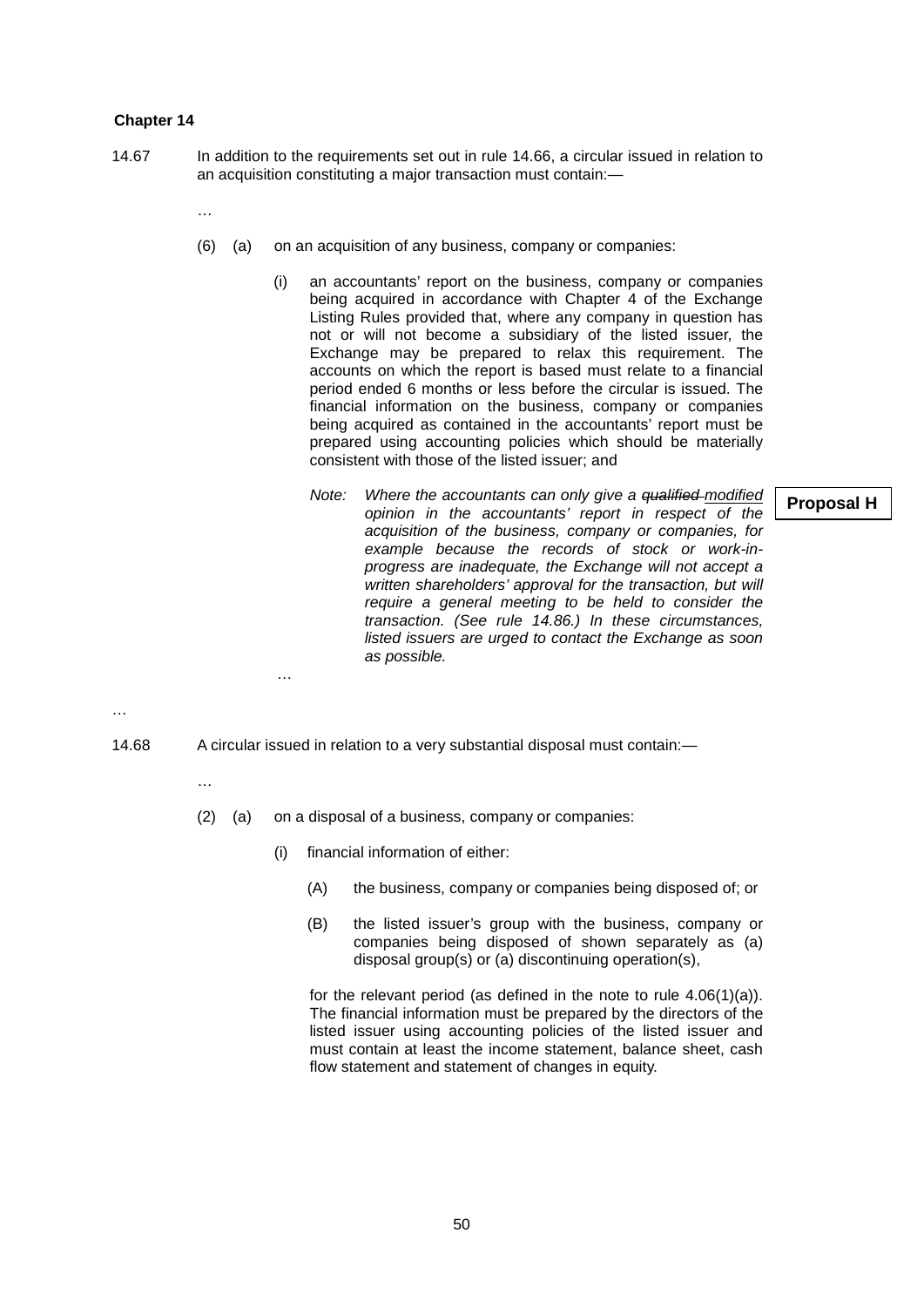The financial information must be reviewed by the listed issuer's auditors or reporting accountants according to the relevant standards published by the Hong Kong Institute of Certified Public Accountants or the International Auditing and Assurance Standards Board of the International Federation of Accountants or the China Auditing Standards Board of the China Ministry of Finance. The circular must contain a statement that the financial information has been reviewed by the issuer's auditors or reporting accountants and details of any qualifications or modifications in the review report; and

- …
- 14.86 Shareholders' approval is required for an acquisition that requires an accountants' report under this Chapter where the reporting accountants can only give a qualified modified opinion in the accountants' report in respect of the acquisition of the businesses or companies, for example, because of the absence of adequate records in relation to stock and work-in progress. In such cases, the Exchange will not accept a written shareholders' approval for the transaction, but will require a general meeting to be held to consider the transaction.

**Proposal H**

**Proposal H**

…

# **Chapter 15A**

#### **Continuing Obligations**

- 15A.21 In addition to the continuing obligations as set out in the Listing Agreement in Part H of Appendix 7 (subject to such modifications as shall be agreed to by the Exchange in accordance with rule 15A.26) an issuer shall, whilst any structured products issued by it are listed on the Exchange:–
	- (1) deliver to the Exchange, in printed or electronic form:–
		- (a) as soon as practicable after the date of its publication but, in any event, not later than four months after the date to which they relate, one copy of the issuer's and, where appropriate, the guarantor's annual report including its annual accounts and, where group accounts are prepared, its group accounts, together with the auditor's report thereon,

…

# **Proposal F(1)**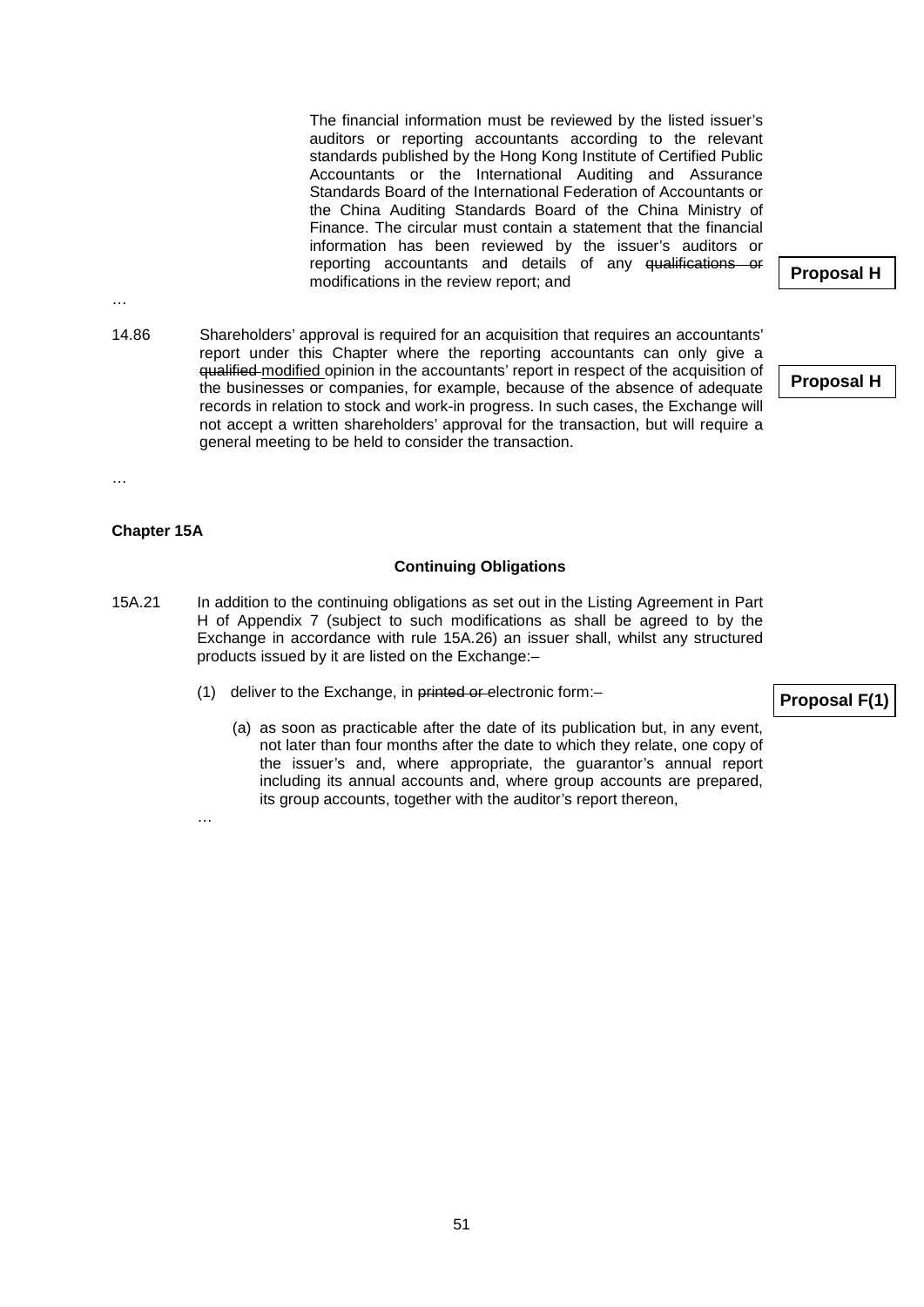15A.22 The Issuer shall be required to provide liquidity in each structured product issue and shall describe in the stand alone listing document or either of the base listing document or supplemental listing document how it proposes to provide that liquidity. The method adopted must be transparent and must be acceptable to the Exchange;

*Notes:*

…

*4. The issuer must specify the minimum quantity of structured products for which it will provide liquidity in the stand alone, base or supplemental listing document. An issuer shall provide liquidity for at least ten 20 board lots of the structured product. An issuer must specify the maximum spread between its bid and offer prices in the stand alone, base or supplemental listing document.* **Proposal F(2)**

…

…

15A.40 Structured products relating to shares (or other securities) shall normally be issued in the ratio of one structured product, five, ten, structured products 50, or 100, structured products or 500 structured products for one share (or other security); or one structured product for one, ten, or 100 shares (or other security). The Exchange may permit other ratios where the number of structured products for one share (or other security), or the number of shares (or other security) for one structured product is an integral power of ten, for structured products other than derivative warrants. **Proposal F(3)**

# 15A.59 A formal announcement must include at least the following:

- (1) the full name and country of incorporation or other establishment of the issuer (and  $\leftarrow$  the quarantor, if any);
- … (9) a statement whether the issuer (and  $\ell$ -or the guarantor, if any) is regulated by a body specified in rule 15A.13(2), (3) or (4);
- … (11) where applicable, a statement that the structured products constitute general unsecured obligations of the issuer (and  $\ell$  or the guarantor, if any);
- (15) if applicable, the credit rating of the issuer (and  $\ell$  or the guarantor, if any);

…

- 15A.63 The items referred to below must be lodged with the Exchange for review as soon as practicable after the structured product is launched to allow sufficient time for review and clearance by the Exchange before the proposed listing date:
	- $(1)$  two a drafts or proofs of the supplemental or stand alone listing document in reasonably advanced form, with full details of the terms and conditions of the structured products, marked in the margin to indicate compliance with the requirements of this Chapter and Part D of Appendix 1; and

…

…

…

**Proposal F(5)**

**Proposal F(4)**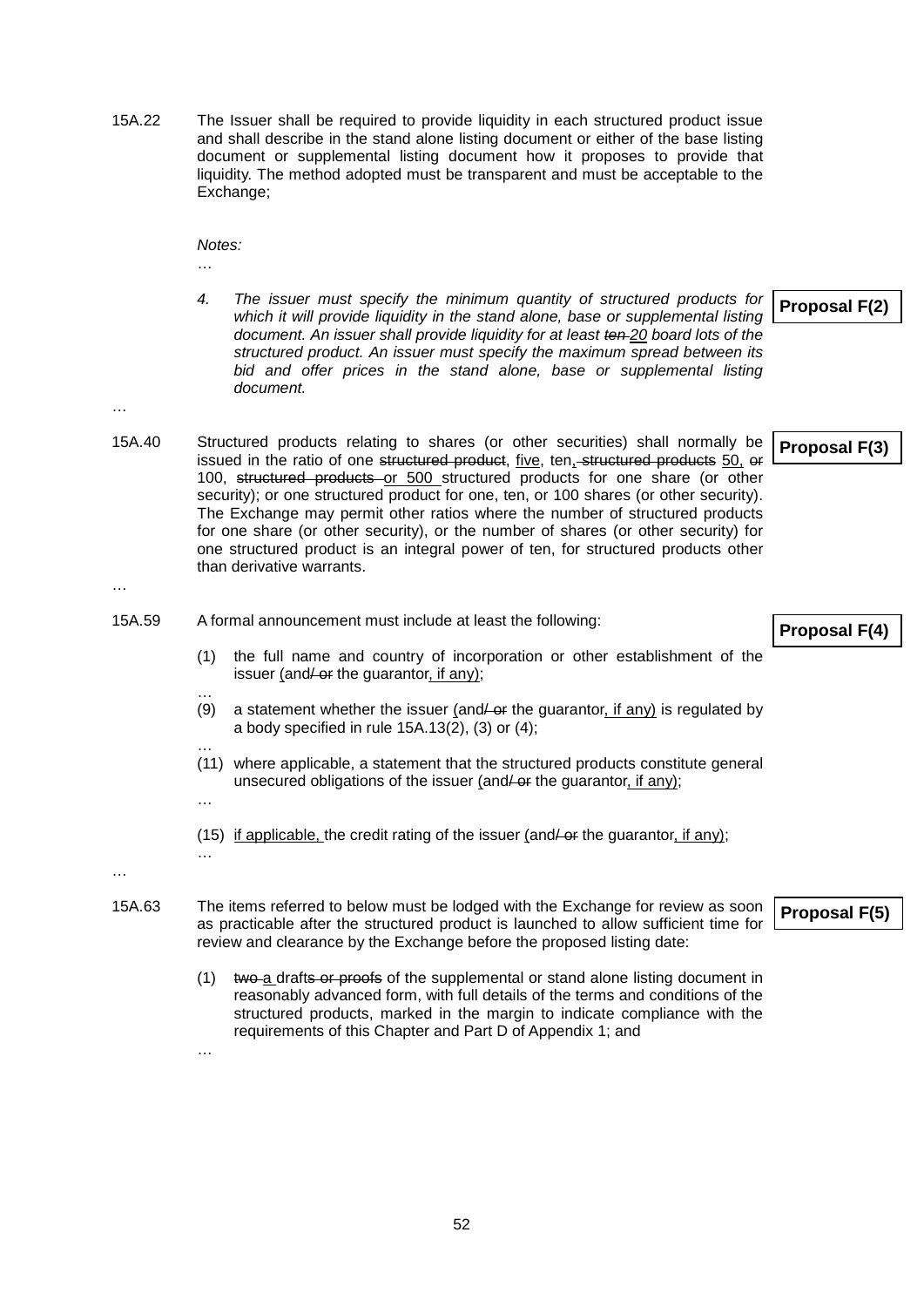- 15A.64 The following documents must be supplied to the Exchange as soon as practicable after the launch of the structured product but before the listing of the structured product:–
	- (3) 4-One electronic copy of each of the English language version and the Chinese language version of the supplemental or stand alone listing document to be supplied to the Exchange. A soft copy of these documents should also be provided to the Exchange;
- 15A.71 If, at any time after the issue of the listing document (including any base listing document, stand alone listing document, or supplemental listing document) and before the commencement of dealings in the structured products for which listing is sought, the issuer becomes aware that:– …
- 15A.72 No amendment to the final proof of the listing document (including any base listing document, stand alone listing document, supplemental listing document or supplementary listing document) shall be made without the prior consent of the Exchange.
- 15A.73 A listing document (including any base listing document, stand alone listing document, supplemental listing document or supplementary listing document) shall not be issued until the Exchange has confirmed to the issuer that it has no comments thereon.
- 15A.74 Every issuer is required to accept responsibility for the information contained in a listing document (including any base listing document, stand alone listing document, supplemental listing document or supplementary listing document) and, unless otherwise required by law, this statement may be given on a corporate basis.
- …

…

…

15A.76 Any base listing document in respect of structured product issues, stand alone listing document or any supplemental listing document in respect of a specific structured product, that is a prospectus must be registered under the Companies (Winding Up and Miscellaneous Provisions) Ordinance. The procedures for registration are set out in Chapter 11A and Rule 9.11(33). The requirement to notify the Exchange at least 14 days in advance of the date on which it is proposed to register a prospectus, set out in Rule 11A.09, will not apply in the cases of supplemental listing documents.

#### **Chapter 37**

37.39 An issuer must publish a formal notice on before listing. The notice must be in English or Chinese. A model form of notice is set out in Appendix 11. **Proposal G**

…

**Proposal F(6)**

**Proposal F(6)**

**Proposal F(6)**

**Proposal F(6)**

**Proposal F(6)**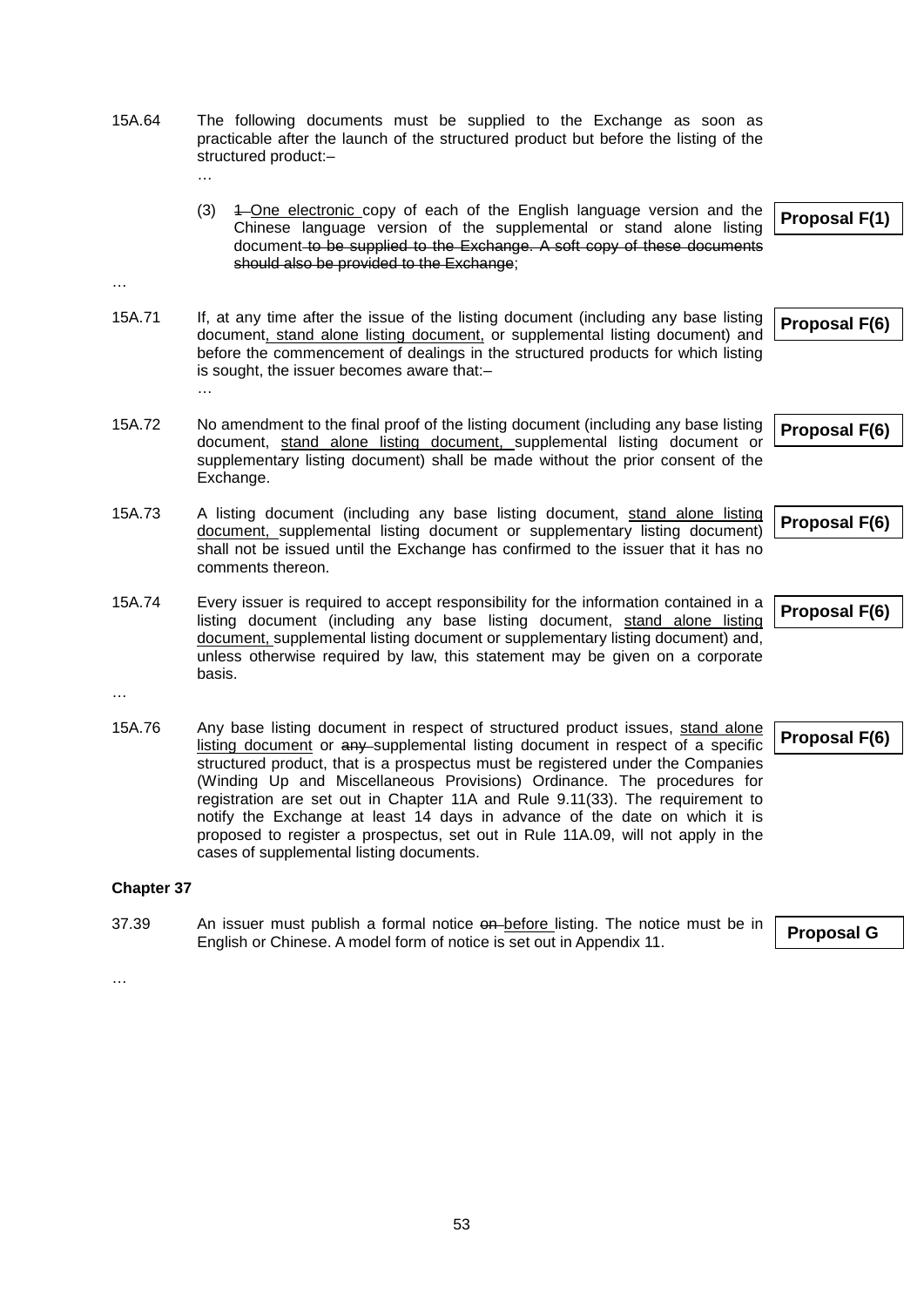# **Practice Note 3**

# **5. Accountants' Report Evidencing the Trading Record**

Rule 8.05 states that a new applicant must normally have an adequate trading record of not less than three years. In order for the Exchange to be satisfied that the trading record is acceptable, the Exchange will review the underlying audited accounts of the group companies and expects that the accountants' report on the results of a new applicant (or the consolidated results of a new applicant and its subsidiaries) which evidences the trading record, should not normally contain any qualifications modified opinion in respect of the latest two financial periods which relate to a matter of significance to investors.

**Proposal H**

```
…
```
## **Practice Note 15**

- … **3. Principles** 
	- …

# *(c) The remaining business of the Parent*

The Listing Committee must be satisfied that, after the listing of Newco, the Parent would retain a sufficient level of operations and sufficient assets to support its separate listing status. In particular, it would not be acceptable to the Listing Committee that one business (Newco's) supported two listing statuses (the Parent's and Newco's). In other words, the Parent itself would be required to retain, in addition to its interest in Newco, sufficient assets and operations of its own, excluding its interest in Newco, to satisfy independently the requirements of Chapter 8 of the Exchange Listing Rules.

Where the Parent, excluding its interest in Newco, cannot meet the minimum profit requirement of Rule 8.05, the Exchange may grant a waiver to the Parent if the Parent is able to demonstrate that it, excluding its interest in Newco, fails to meet the minimum profit requirement of Rule 8.05 due solely to an exceptional factor or a significant market downturn. The Parent must also demonstrate to the satisfaction of the Exchange that the circumstances that led to its inability to meet the minimum profit requirement such factor was temporary in nature and is not likely to continue or recur in the future or that appropriate measures have been taken by the Parent to negate the impact on its profit of the market downturn (as the case may be). In addition, the Parent, excluding its interest in Newco, must have an aggregate profit attributable to shareholders of not less than HK\$50 million in respect of any three out of the five financial years immediately preceding the spin-off application.

- Note: For the purpose of meeting the minimum aggregate profit requirement referred to above, the Parent must satisfy the following criteria:
	- (a) the profit/loss in the three consecutive financial years immediately preceding the spin-off application must in aggregate amount to a net profit of not less than HK\$50 million; failing which

**Proposal E(2)**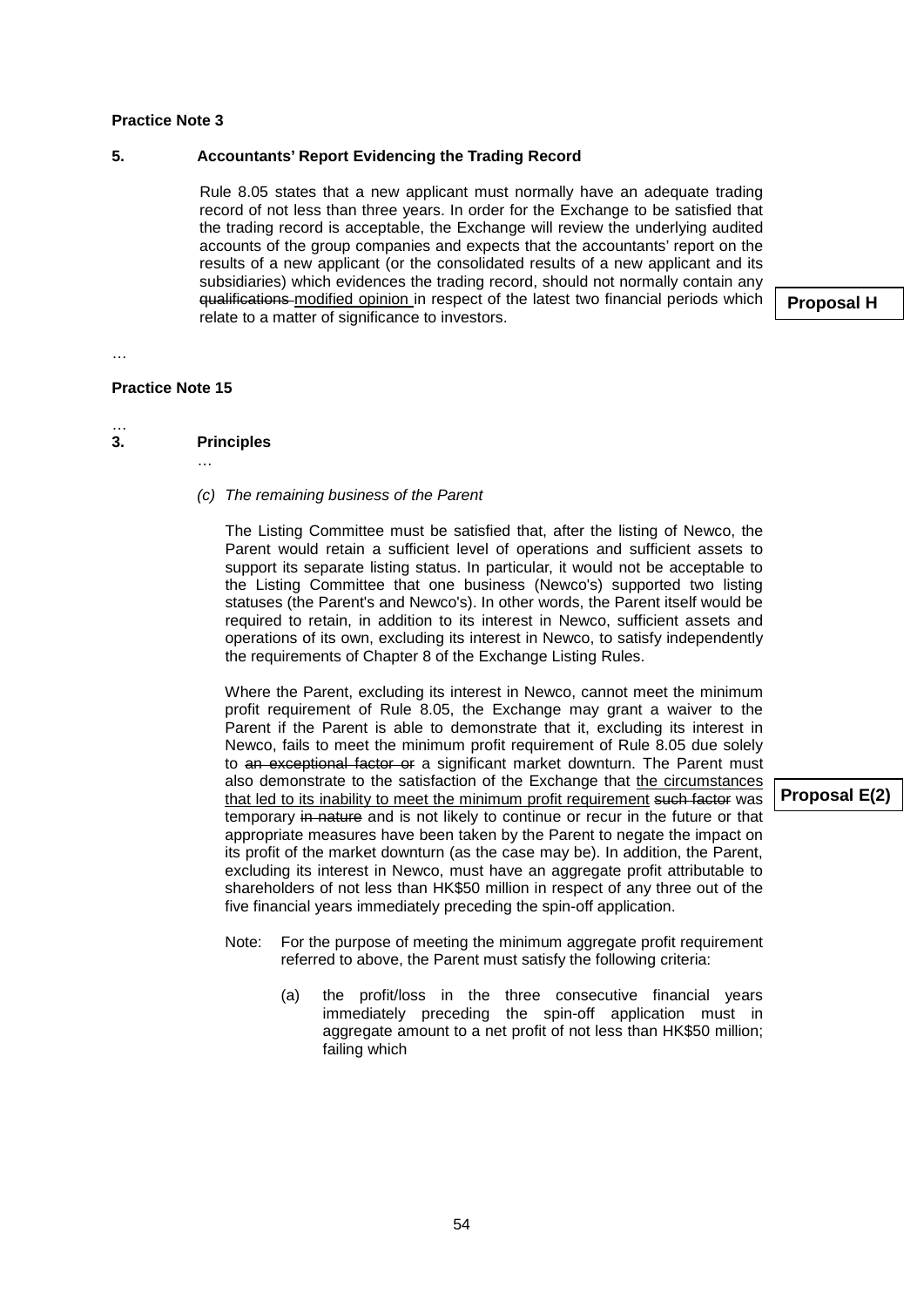- (b) the profit/loss in any three of the four consecutive financial years immediately preceding the spin-off application must in aggregate amount to a net profit of not less than HK\$50 million; failing which
- (c) the profit/loss of any three of the five consecutive financial years immediately preceding the spin-off application must in aggregate amount to a net profit of not less than HK\$50 million.

The relevant profit/loss is the profit/loss attributable to shareholders of the Parent after excluding the Parent's interest in Newco, and should exclude any income or loss of the Parent generated by activities outside the ordinary and usual course of its business.

In the case of (b) or (c) above, the Parent must demonstrate to the satisfaction of the Exchange that the profit/loss of any financial year whose profit/loss is not taken into account in the calculation of the minimum net profit of HK\$50 million was affected by the exceptional factor and/or significant market downturn.

**Proposal E(2)**

…

#### **Practice Note 22**

…

#### **Prescribed Timing for Publishing Application Proofs**

- 9. A new applicant must submit its Application Proof through HKEx-ESS for publication on the Exchange's website:
	- (a) in the case of a new applicant for listing equity securities, at the same time on the same day the new applicant files a listing application with the Exchange; or
	- (b) in the case of a new CIS applicant required to publish its Application Proof under rule 20.25, at the same time on the same day the new CIS applicant files an authorisation application with the Commission.

#### …

#### **Appendix 1A**

35. A statement of whether or not the accountants' report is qualified contains a modified opinion by the reporting accountants and if so, such qualification modification must be reproduced in full and the reasons for such qualification modification given.

**Proposal H**

…

**Proposal D(2)**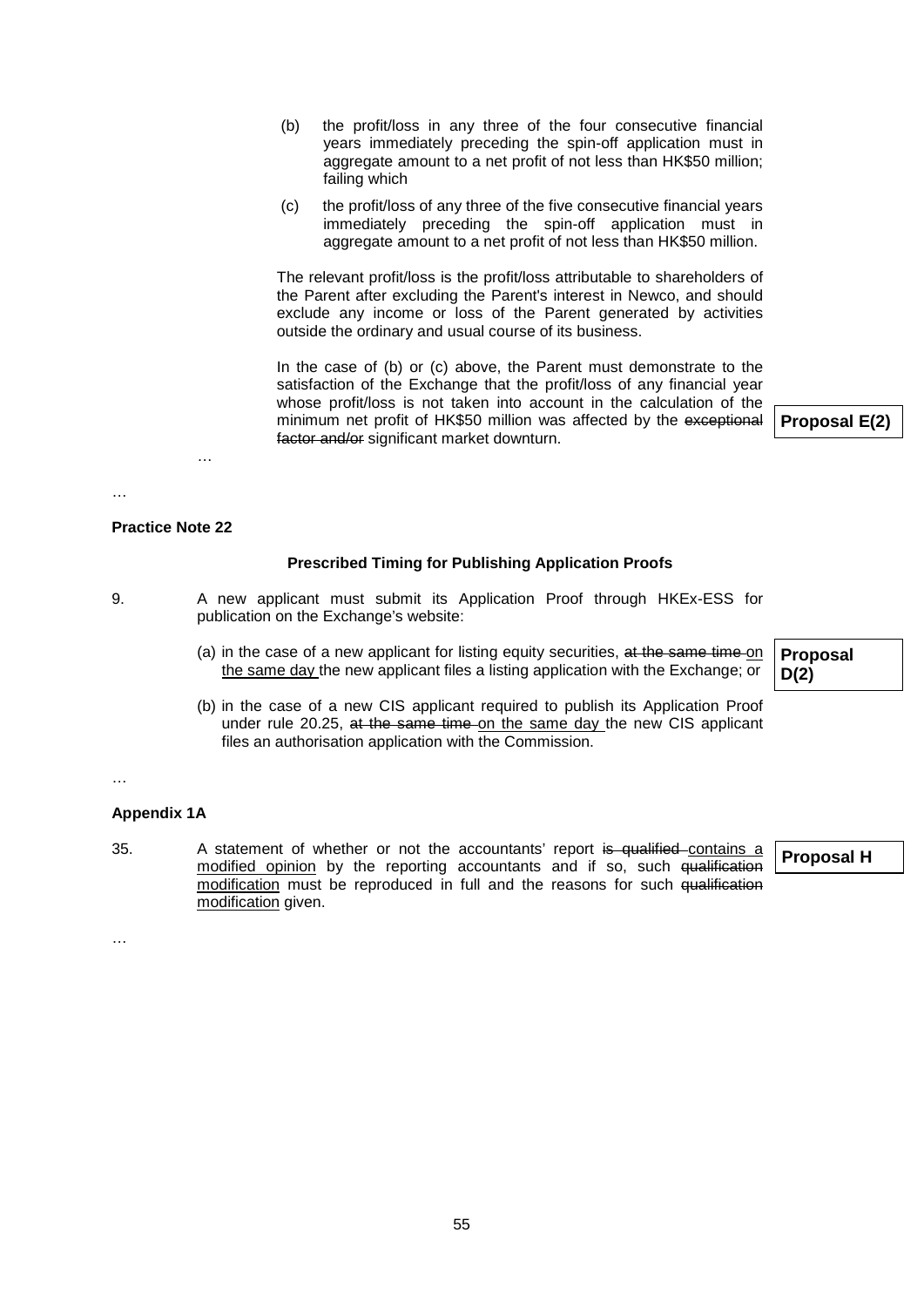# **Appendix 1C**

42. …

(2) A statement by the directors of whether or not the accountants' report is qualified contains a modified opinion by the reporting accountants and if so, such qualification modification must be reproduced in full and the reasons for such qualification modification given.

…

## **Appendix 1D**

17. The following information:

…

…

- (15) A statement as to the minimum quantity of structured products for which the liquidity will be provided.
- *Note: In normal circumstances an issuer shall provide liquidity for a minimum of ten 20 board lots of the structured product.*

…

#### **Appendix 1E**

35. A statement of whether or not the accountants' report is qualified contains a modified opinion by the reporting accountants and if so, such qualification modification must be reproduced in full and the reasons for such qualification modification given.

**Proposal H**

**Proposal F(2)**

#### **Appendix 16**

43. Where the accounting information given in an interim report has not been audited that fact must be stated. If the accounting information contained in an interim report has been audited by the listed issuer's auditor, his report thereon including any qualifications shall be reproduced in full in the interim report.

**Proposal H**

…

**Proposal H**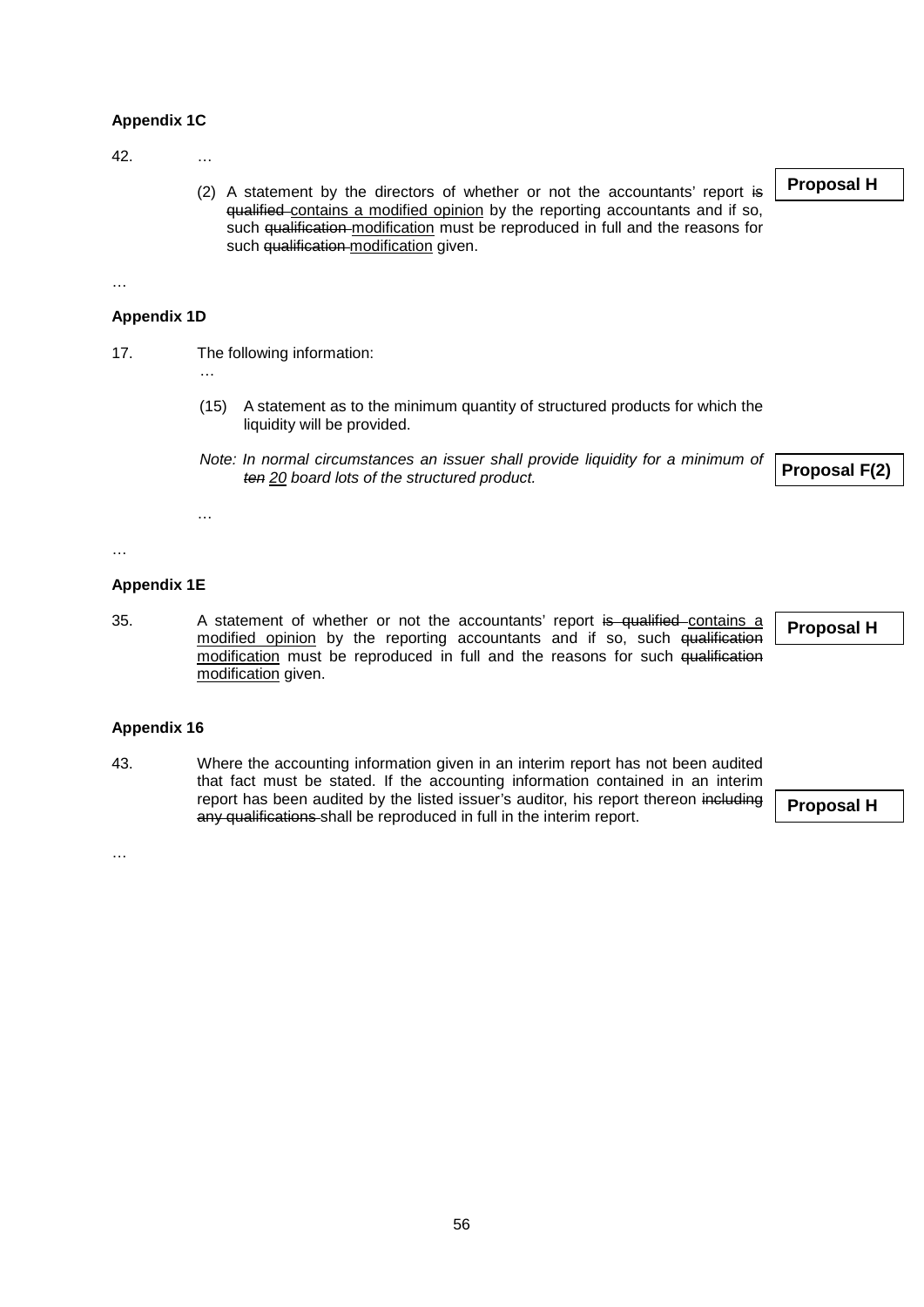- 45. A listed issuer shall publish a preliminary announcement of its results in accordance with rule 2.07C as required under rule 13.49(1), which has been agreed with its auditors and which includes, as a minimum, the following: …
	- (7) where the auditors' are likely to issue a modified report on the listed issuer's annual financial statements is likely to be qualified or modified (whether or not it is also likely to be qualified), details of the qualification or modification;
- 46. A listed issuer shall publish a preliminary announcement of its results in accordance with rule 2.07C for the first six months of each financial year as required under rule 13.49(6), which shall include, as a minimum, the following information:–
	- (8) where the accounting information contained in a preliminary interim results announcement has been audited by the listed issuer's auditor and the auditor is likely to issue a modified the auditors' report in on the listed issuer's interim financial statements is qualified or modified (whether or not it is also qualified), details of the qualification or modification;

**Proposal H**

**Proposal H**

# **Appendix 24**

…

…

**Financial Information**

…

…

....

… Qualified and/or Modified Audit Report by Auditors …

**Proposal H**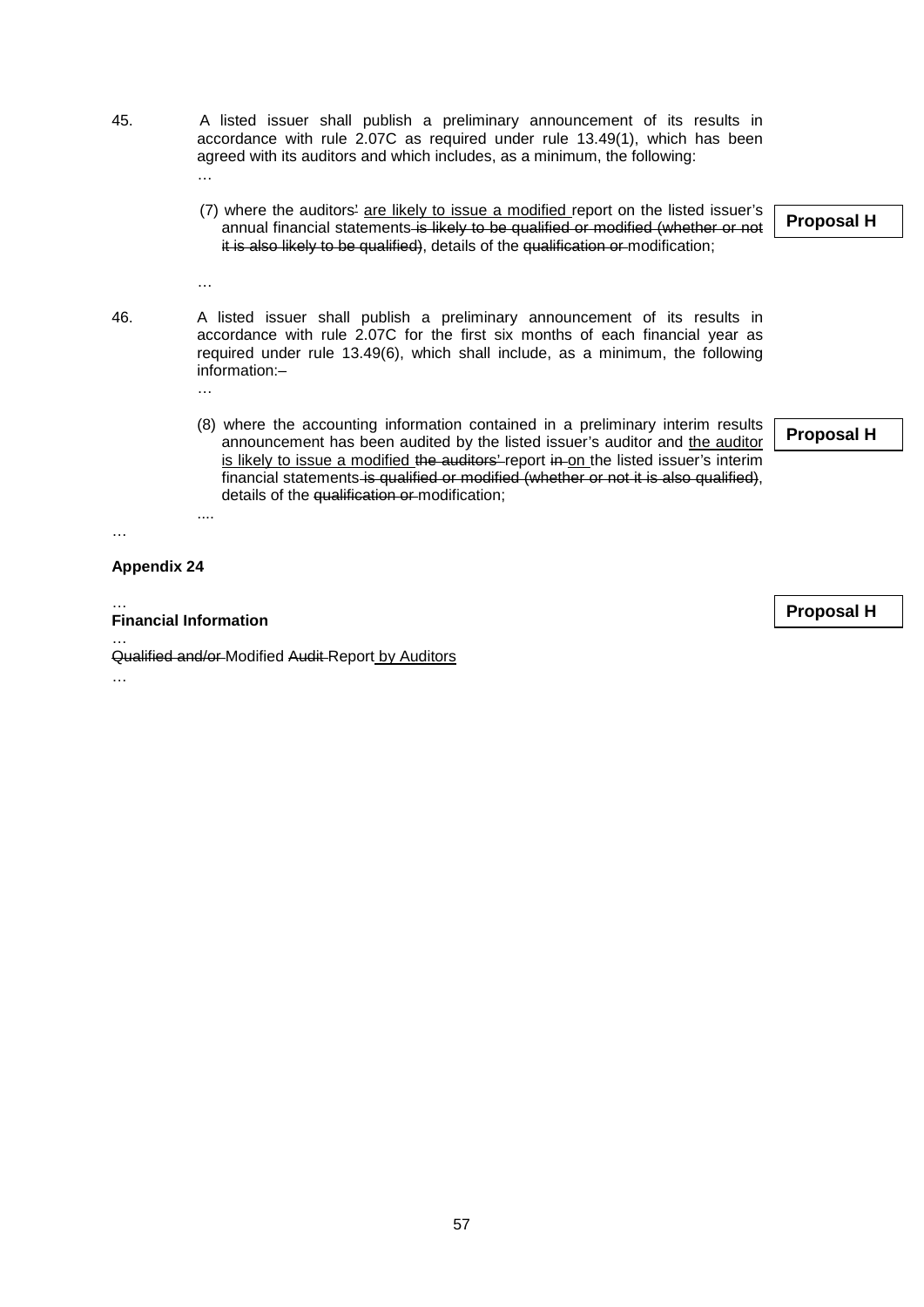#### **GEM Listing Rules**

**Chapter 1**

|           |                    | $I\cup I$ is the controll                                                                                                                                                                       |
|-----------|--------------------|-------------------------------------------------------------------------------------------------------------------------------------------------------------------------------------------------|
| .<br>1.01 | "modified opinion" | an opinion in an accountants' or auditors' report<br>P <sub>1</sub><br>which is modified (a qualified opinion, an adverse<br>opinion or a disclaimer of opinion on the financial<br>statements) |
|           | "modified report"  | an accountants' or auditors' report: $-$<br>in which the opinion is a modified opinion;<br>(a)<br>and/or                                                                                        |
|           |                    | which contains any of the following without<br>(b)<br>modifying the opinion: $-$                                                                                                                |
|           |                    | an emphasis of matter paragraph; and                                                                                                                                                            |
|           |                    | a material uncertainty related to going<br>(ii)<br>concern                                                                                                                                      |

**Interpretation**

#### **Chapter 7**

…

# **Additional disclosure of pre-acquisition financial information for a Listing Document**

- 7.04A Where a new applicant acquires any material subsidiary or business during the trading record period (see rule 7.03(1)(a)) and such an acquisition if made by a listed issuer would have been classified at the date of application as a major transaction (see rule 19.06(3)) or a very substantial acquisition (see rule 19.06(5)), it must disclose pre-acquisition financial information on that material subsidiary or business from the commencement of the trading record period (or if the material subsidiary or business commenced its business after the commencement of the trading record period, then from the date of the commencing of its business) to the date of acquisition. Pre-acquisition financial information on the material subsidiary or business must normally be drawn up in conformity with accounting policies adopted by the new applicant and be disclosed in the form of a note to the accountants' report or in a separate accountants' report.
	- *Notes: (1) For the purpose of determining whether an acquisition is material and falls within the classification of a major transaction or a very substantial acquisition, reference shall be made to total assets, profits or revenue (as the case may be) of the acquired business or subsidiary and this shall be compared to the total assets, profits or revenue (as the case may be) of the new applicant as shown in the most recent financial year of the trading record period.; and*
		- *(2) If a new applicant which is allowed a shorter trading record period under rule 11.14 acquires any material subsidiary or business during its trading record period, it must disclose pre-acquisition financial information of that material subsidiary or business for the period from the two financial years immediately preceding the issue of the listing document (or if such material subsidiary or business commenced its business less than two financial years ago, then from the commencement date of its business) to the date of the acquisition.*

**Proposal D(1)**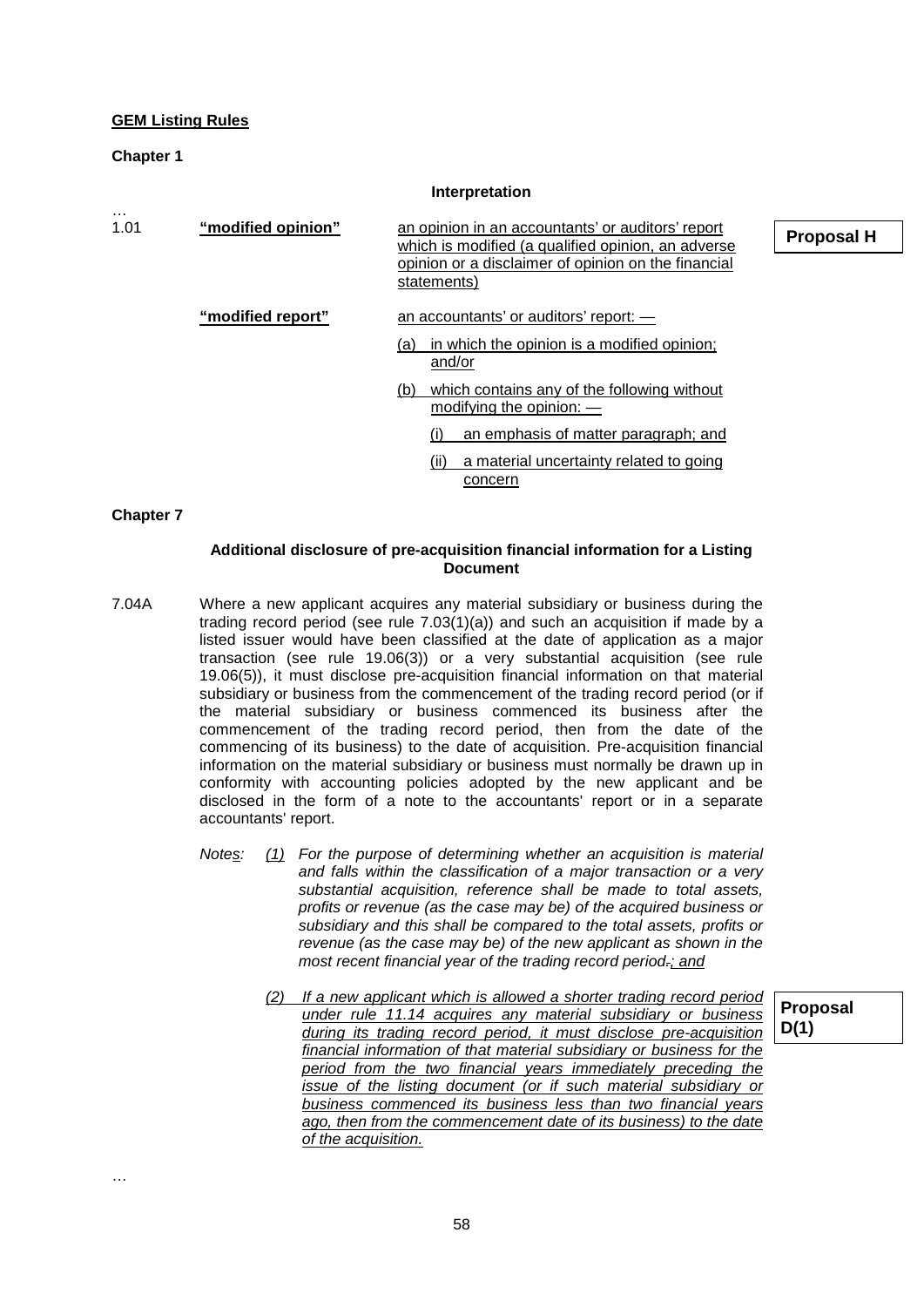#### **Qualified or mModified reports**

- 7.22 Where the reporting accountants qualify or modify issue a modified their accountants' report, they must refer to all material matters about which they have reservations. All reasons for the qualification or modification must be given and its effect quantified if this is both relevant and practical. A qualified or modified accountants' report issued by the reporting accountants in respect of a new applicant may not be acceptable where the qualification or modification relates to a matter of significance to investors.
- 7.23 Where the accountants' report relates to a very substantial disposal or an acquisition which is a major transaction, very substantial acquisition or a reverse takeover and the report is expected to be qualified include a modified opinion, the Exchange must be consulted at an early stage.

**Proposal H**

**Proposal H**

…

# **Chapter 17**

# *Review of documents*

17.53 Subject to rule 17.53A …

*Notes:* 

…

*1 …*

*2 …*

*3 …*

*4 …*

*5 Where an announcement or advertisement of a new or further issue of securities contains a profit forecast, the provisions of rules 19.61 and 19.62 will apply.* 

**Proposal E(1)**

**Proposal E(1)**

… 17.55 [Repealed [ $\bullet$ ]]Where an announcement, advertisement or any other document contains a profit forecast, the provisions of rules 14.28 to 14.31 will apply.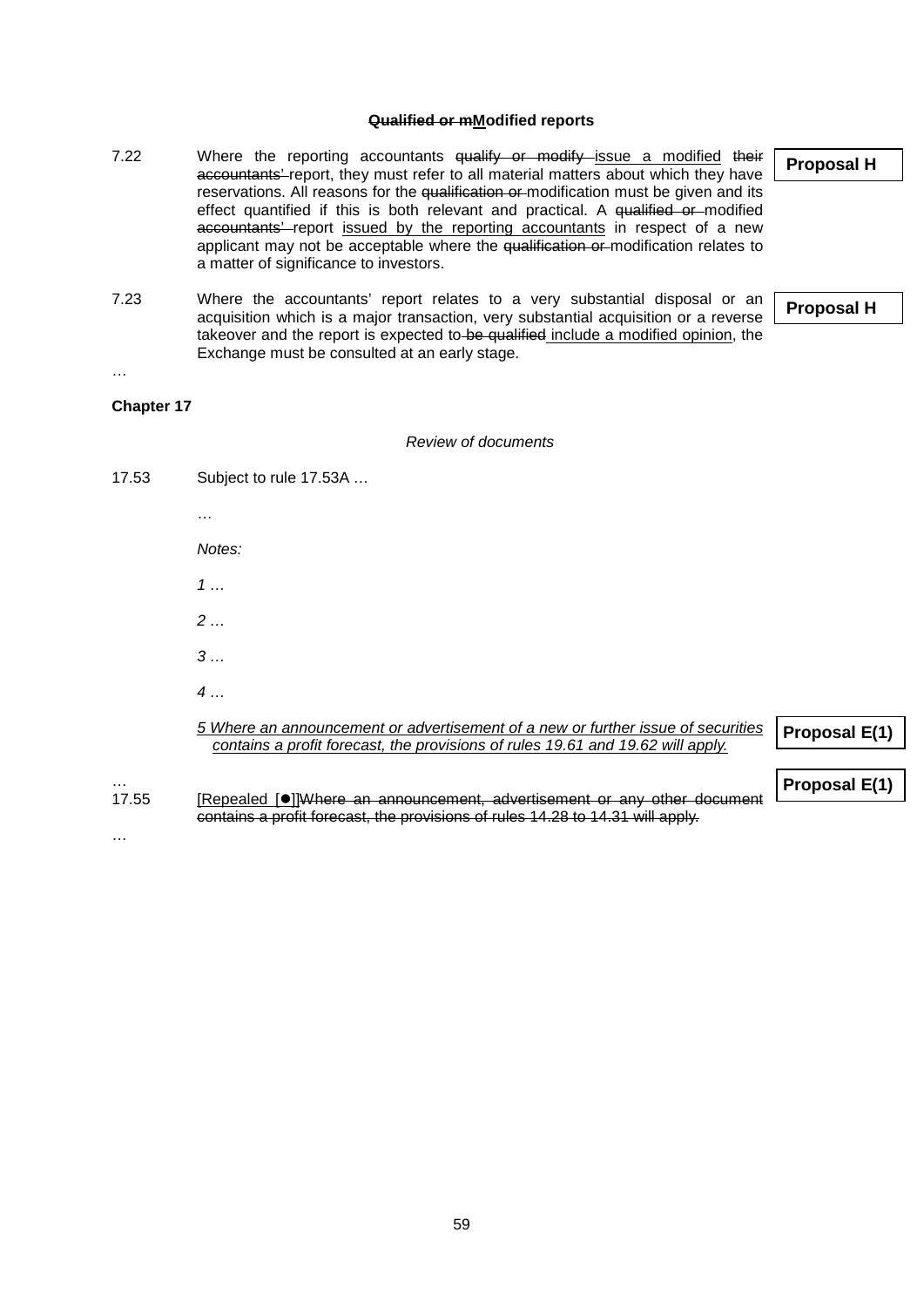# **Chapter 18**

…

…

- 18.50 The preliminary announcement of results for the financial year must contain at least the following information in respect of the group:
	- (8) where the auditors' are likely to issue a modified report on the listed issuer's annual financial statements is likely to be qualified or modified (whether or not it is also likely to be qualified), details of the qualification or modification pursuant to rule 18.51;

#### …

# 18.51 In connection with the audit of the issuer's annual financial statements:

- (1) where the auditors' report is likely to be qualified, the preliminary announcement of results must include details of such qualification; and
- (2) where the auditors' report is likely to be modified, whether or not it is also likely to be qualified, details of such modification, together with a full explanation of the circumstances leading to the modification, must be included in the preliminary announcement of results. Where the modifications in the auditors' report refer to specific notes to the financial statements, the information in the financial statements should also be included in the preliminary announcement. [Repealed [ $\bullet$ ]]

…

18.64 Each half-year report must state whether or not the information provided therein has been audited (and if so, must set out a copy of the auditors' report thereon). In the event that any auditors' report thereon (if any) has been qualified or modified (whether or not it is also qualified) is a modified report, details of such qualification or modification must be set out in the half-year report.

**Proposal H**

…

…

18.76 Each quarterly report must state whether or not the information provided therein has been audited (and if so, must set out a copy of the auditors' report thereon). In the event that any auditors' report thereon (if any) has been qualified or modified is a modified report, details of such qualification or modification must be set out in the quarterly report.

**Proposal H**

# **Proposal H**

**Proposal H**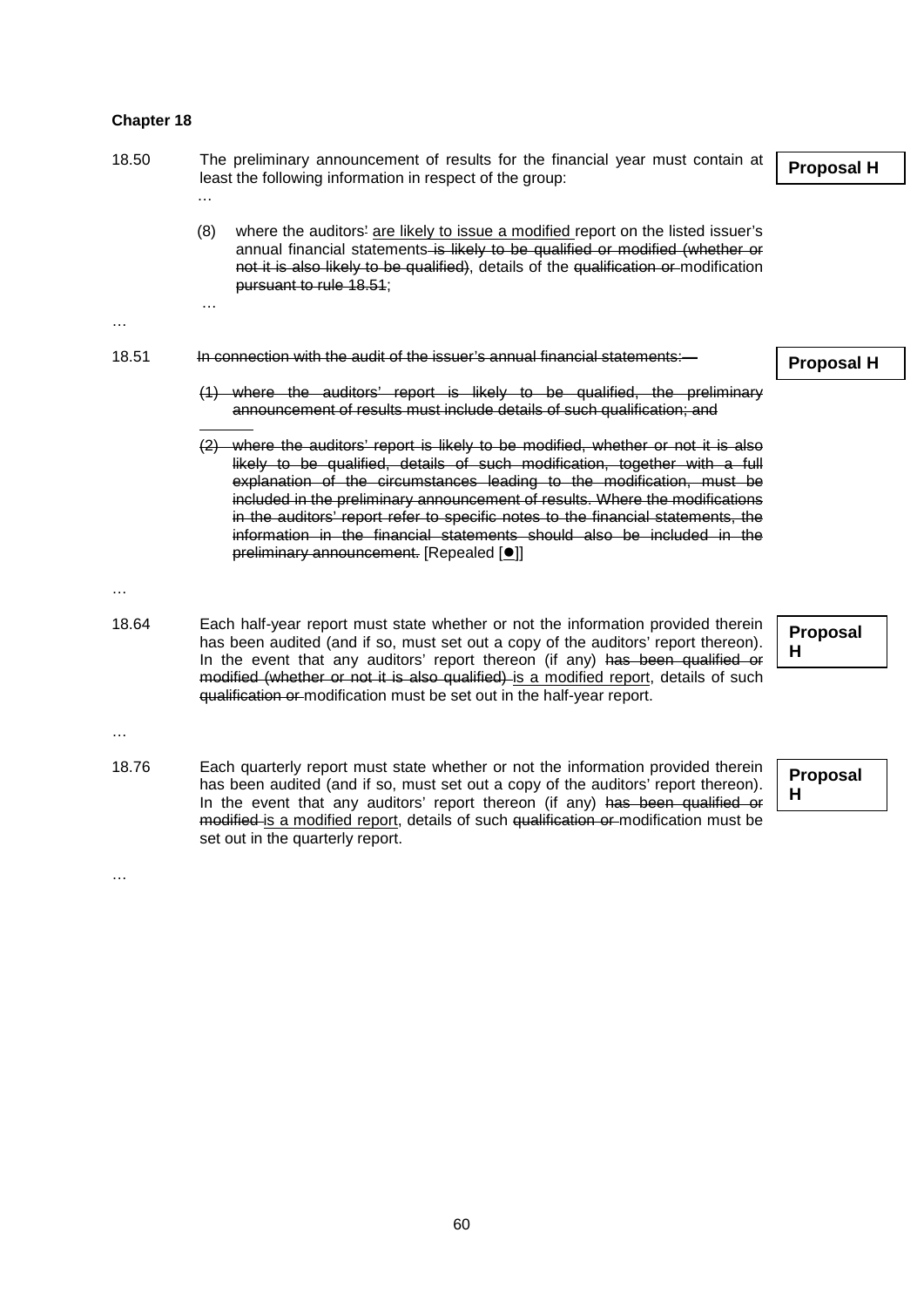## **Chapter 19**

- 19.67 In addition to the requirements set out in rule 19.66, a circular issued in relation to an acquisition constituting a major transaction must contain: — …
	- (6) (a) on an acquisition of any business, company or companies:
		- (i) an accountants' report on the business, company or companies being acquired in accordance with Chapter 7 provided that, where any company in question has not or will not become a subsidiary of the listed issuer, the Exchange may be prepared to relax this requirement. The accounts on which the report is based must relate to a financial period ended 6 months or less before the circular is issued. The financial information on the business, company or companies being acquired as contained in the accountants' report must be prepared using accounting policies which should be materially consistent with those of the listed issuer; and
			- *Note: Where the accountants can only give a qualified modified opinion in the accountants' report in respect of the acquisition of the business, company or companies, for example because the records of stock or work-inprogress are inadequate, the Exchange will not accept a written shareholders' approval for the transaction, but will require a general meeting to be held to consider the transaction (See rule 19.86). In these circumstances, listed issuers are urged to contact the Exchange as soon as possible.*

**Proposal H**

….

…

19.68 A circular issued in relation to a very substantial disposal must contain: —

…

- (2) (a) on a disposal of a business, company or companies:
	- (i) financial information of either:
		- (A) the business, company or companies being disposed of; or
		- (B) the listed issuer's group with the business, company or companies being disposed of shown separately as (a) disposal group(s) or (a) discontinuing operation(s),

for the relevant period (as defined in the note to rule 7.05(1)(a)). The financial information must be prepared by the directors of the listed issuer using accounting policies of the listed issuer and must contain at least the income statement, balance sheet, cash flow statement and statement of changes in equity.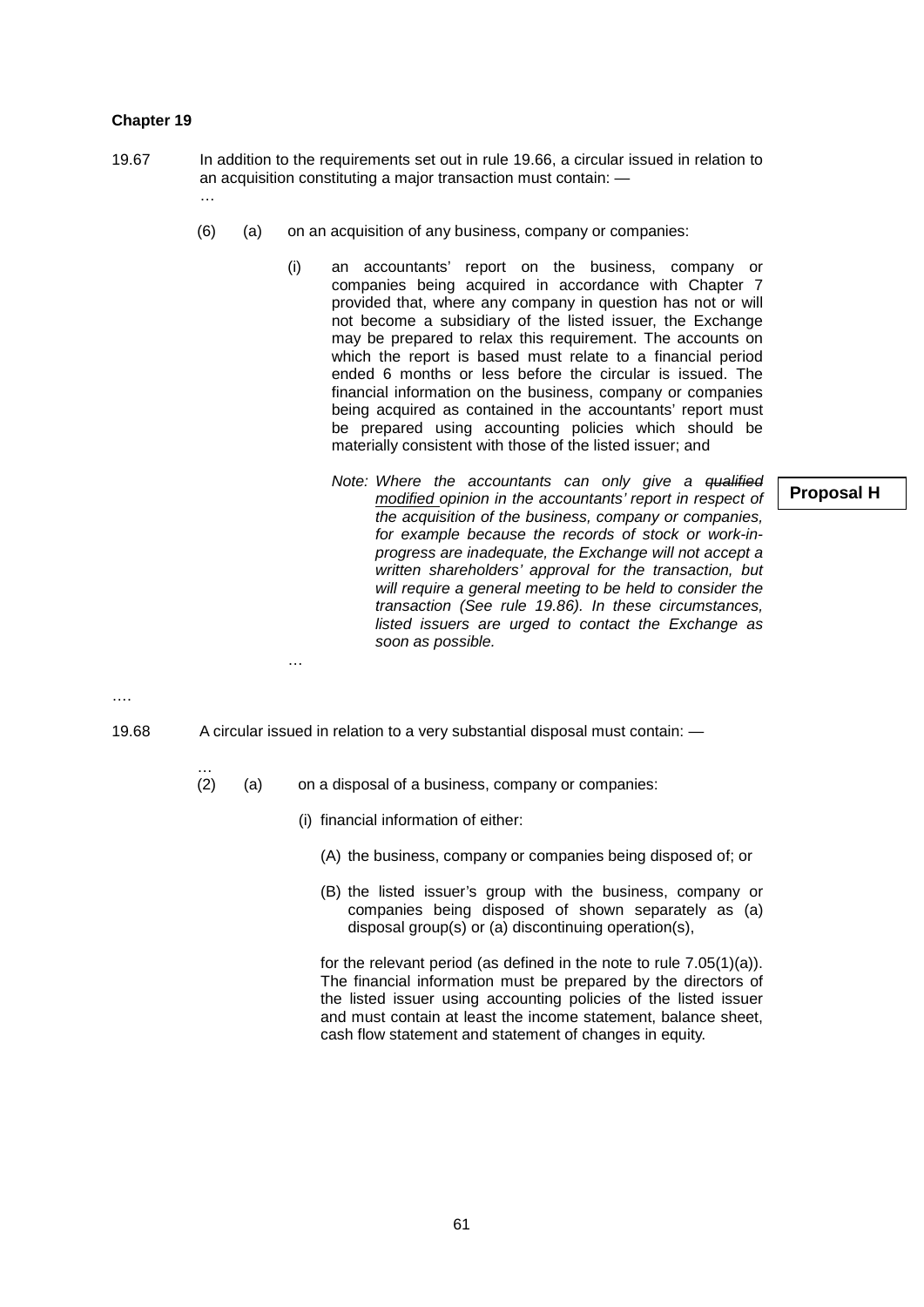Standards Board of the International Federation of Accountants or the China Auditing Standards Board of the China Ministry of Finance. The circular must contain a statement that the financial information has been reviewed by the issuer's auditors or reporting accountants and details of any qualifications or modifications in the review report; and … 19.86 Shareholders' approval is required for an acquisition that requires an accountants' report under this Chapter where the reporting accountants can only give a qualified modified opinion in the accountants' report in respect of the acquisition of the businesses or companies, for example, because of the absence of adequate records in relation to stock and work-in-progress. In such cases, the Exchange will not accept a written shareholders' approval for the transaction, but will require a general meeting to be held to consider the transaction. … **Chapter 30 Application Procedures Proposal H Proposal H**

The financial information must be reviewed by the listed issuer's auditors or reporting accountants according to the relevant standards published by the Hong Kong Institute of Certified Public Accountants or the International Auditing and Assurance

… 30.32 An issuer must publish a formal notice on before listing. The notice must be in English or Chinese. A model form of notice is set out in Appendix 10.

# …

…

**Practice Note 5**

# **Prescribed Timing for Publishing Application Proofs**

8. A new applicant must submit its Application Proof through HKEx-ESS for publication on the GEM website at the same time on the same day it files a listing application with the Exchange. **Proposal D(2)**

**Proposal G**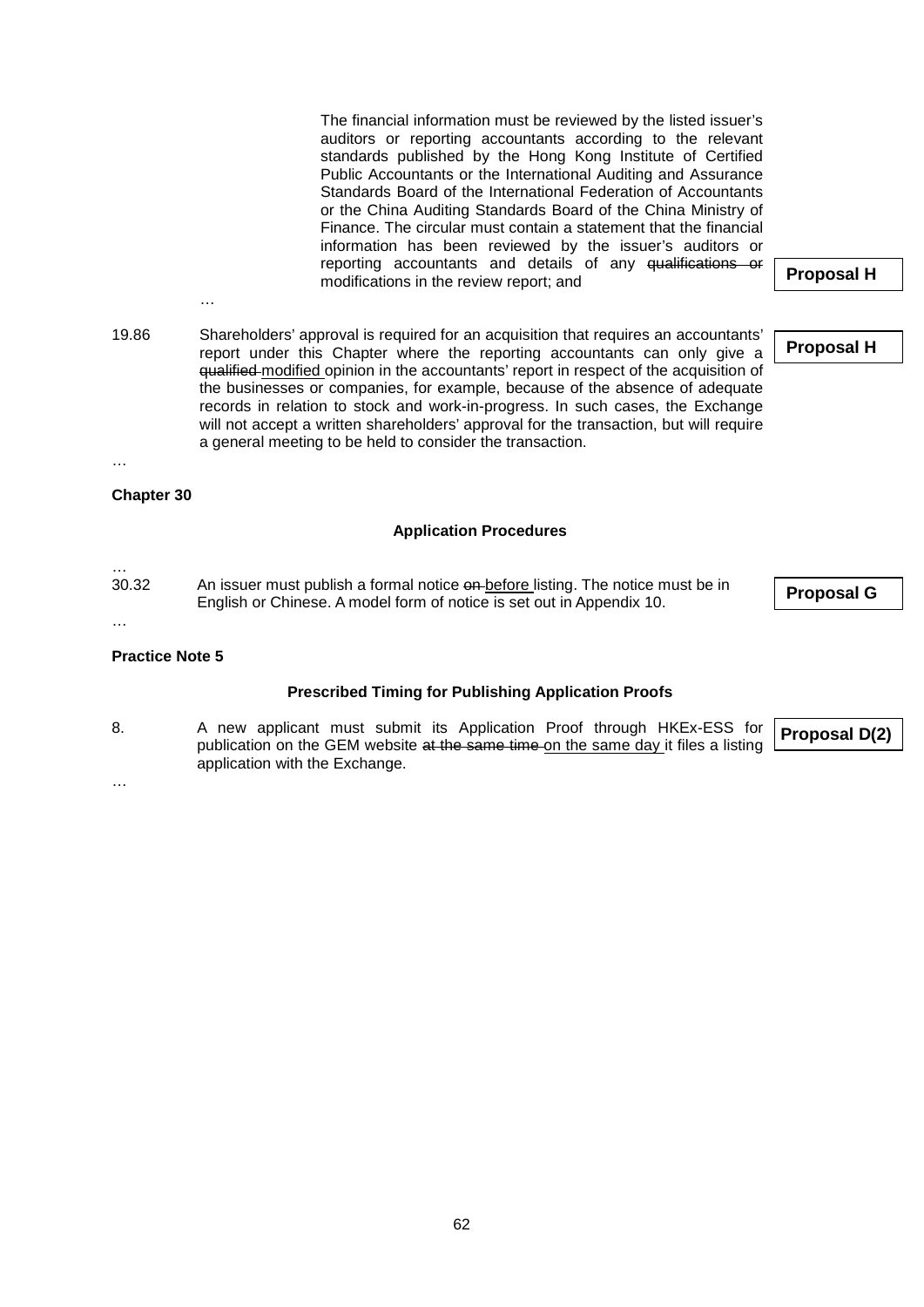# **Appendix 1A**

35. A statement of whether or not the accountants' report is qualified or modified by the reporting accountants issue a modified report and if so, such qualification or modification must be reproduced in full and the reasons for such qualification or modification given.

**Proposal H**

# **Appendix 1C**

42. …

…

…

…

…

(2) A statement by the directors of whether or not the accountants' report is qualified contains a modified opinion by the reporting accountants and if so, such qualification modification must be reproduced in full and the reasons for such qualification modification given

**Proposal H**

#### **Appendix 17**

#### … **Financial Information**

Qualified and/or-Modified Audit-Report by Auditors

**Proposal H**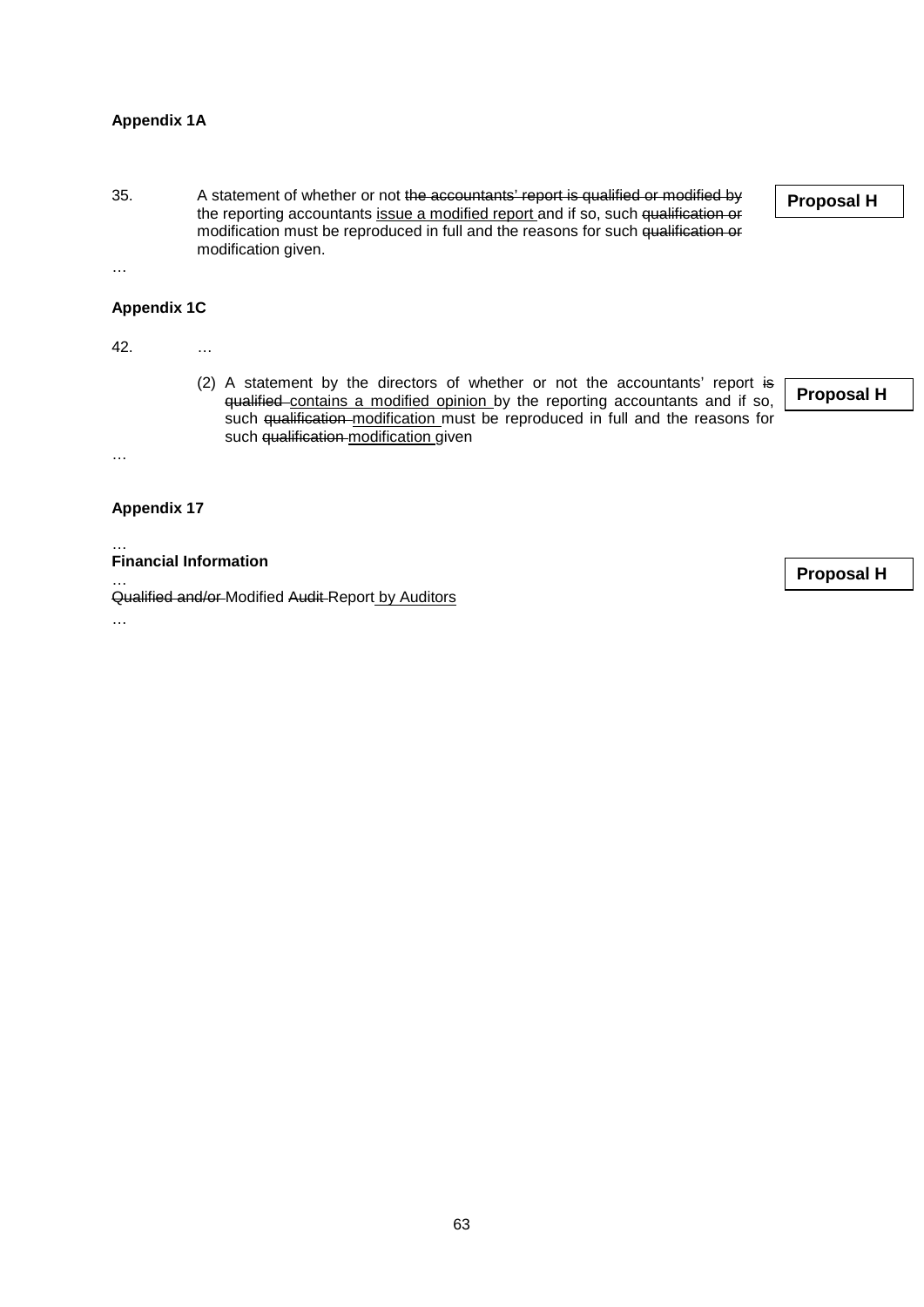# **APPENDIX III : DRAFT RULE AMENDMENTS FOR PROPOSALS DESCRIBED IN CHAPTER 4**

# **Main Board Listing Rules**

# **Chapter 2B**

…

#### **Definitions and Interpretation**

- 2B.04 (1) Notwithstanding ruleRule 2B.03 and provisions in respect of [Form A1,](http://en-rules.hkex.com.hk/en/display/display.html?rbid=4476&element_id=3756) a listed issuer or new applicant shall submit to the Listing Committee, information for an application for listing pursuant to each [Form A1](http://en-rules.hkex.com.hk/en/display/display.html?rbid=4476&element_id=3756) no more than two times subject always to:—
	- (a) …
	- (b) only one right of review by the listed issuer or new applicant against the latest decision made by the Listing Committee as at the date of the Review Request pursuant to ruleRule 2B.08; and
	- $(c)$  to rule Rule 2B.11(5).
	- $(2)$  ...
	- (3) Subject to ruleRule 2B.04(1), the listed issuer or the new applicant may if it considers necessary, submit a new listing application form again for the consideration by the Listing Committee.

#### **Review cases of a listed issuer to be considered by the Listing Committee and the Listing (Review) Committee**

2B.06 …

- (2) Subject to ruleRule 2B.04, where the Listing Committee endorses, modifies or varies the Listing Division's ruling or makes its own ruling, the listed issuer may request that application to be referred to the Listing (Review) Committee again for a second review of the ruling.
- (3) The decision of the Listing Division, the Listing Committee, the Listing (Review) Committee or the Listing Appeals Committee, as the case may be, shall be binding on the listed issuer if the listed issuer does not review the decision of the Listing Division, the Listing Committee or the Listing (Review) Committee, as the case may be; otherwise, the decision of the Listing (Review) Committee or, in the cases to which ruleRule 2B.07 applies, the decision of the Listing Appeals Committee, shall be conclusive and binding on the listed issuer.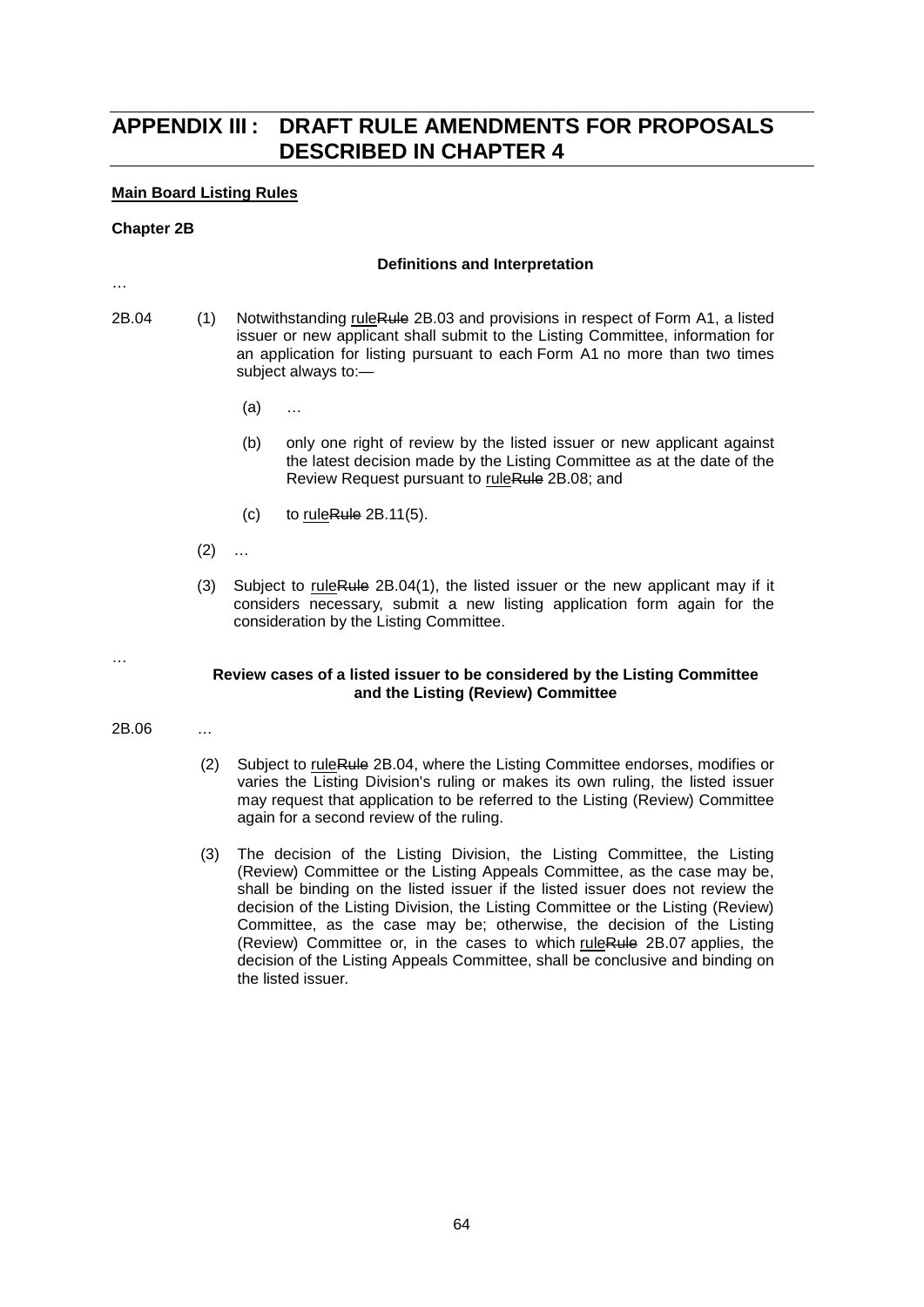#### **Review cases to be considered by the Listing Appeals Committee**

- 2B.07 The Listing Appeals Committee shall be the review hearing body in respect of any decision of the Listing Committee or Listing (Review) Committee on any of the following matters:—
	- …

…

- (3) Rejection of an authorised representative
	- (a) Where the Listing Division decides that the role of an authorised representative appointed under ruleRule 3.05 be terminated, that authorised representative shall have the right to have that decision referred to the Listing Committee for review.

#### **Costs**

2B.14 Upon submission of a Review Request pursuant to ruleRule 2B.08, a nonrefundable fee of HK\$60,000 is payable to the Exchange, for each review, by any party seeking to review a decision of the Listing Division, the Listing Committee or the Listing (Review) Committee, as the case may be, pursuant to this Chapter 2B.

…

…

…

…

#### **Chapter 4**

# **Requirements Applicable in All Cases**

4.08 In all cases:—

- …
	- (3) the accountants' report must state that it has been prepared in accordance with the Auditing Guideline – Prospectuses and the reporting accountant (Statement 3.340) Hong Kong Standard on Investment Circular Reporting Engagements 200 – Accountants' Reports on Historical Financial Information in Investment Circulars (HKSIR 200) issued by the Hong Kong Institute of Certified Public Accountants;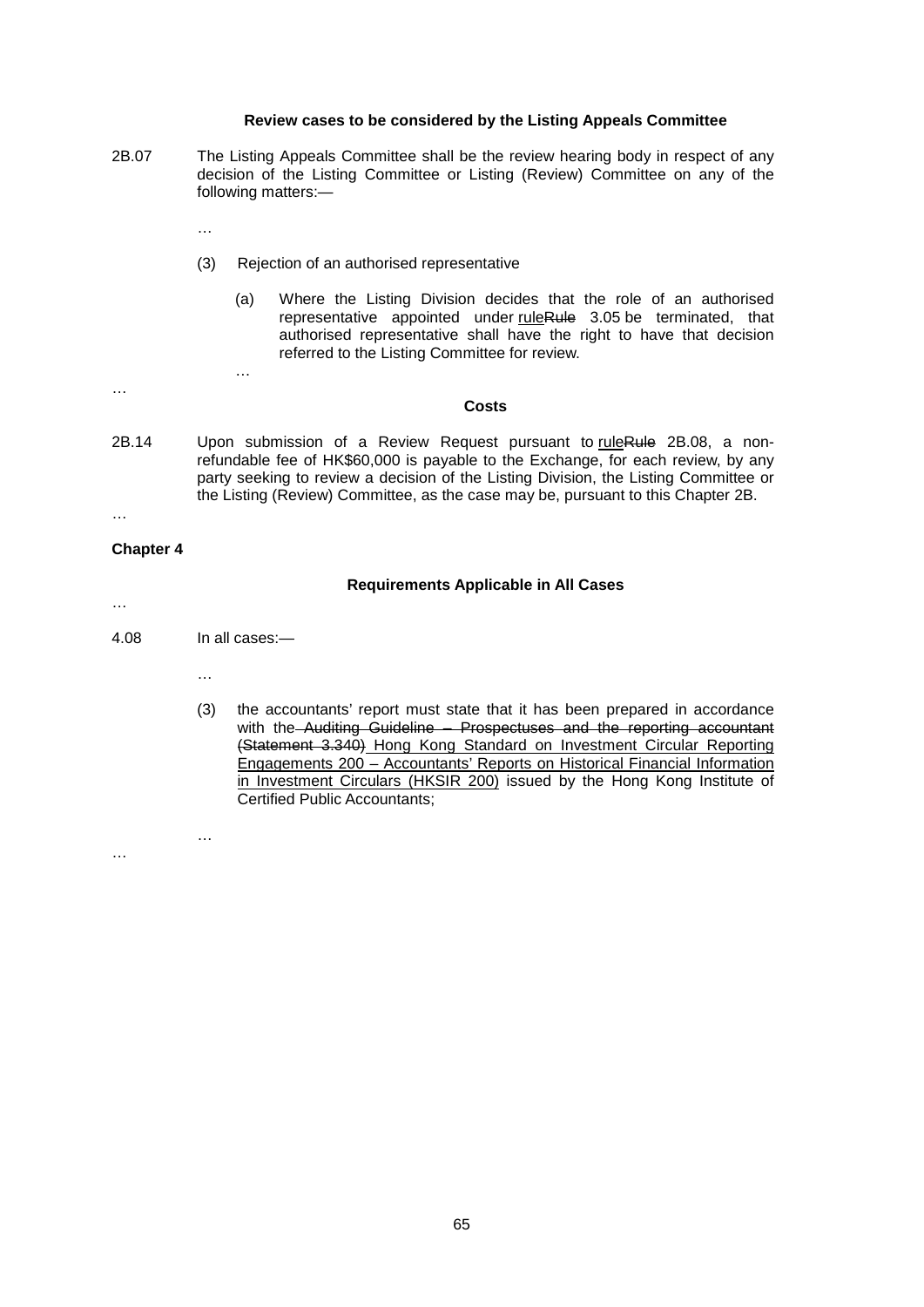# **Chapter 15A**

…

…

# **Application Procedures and Requirements**

…

…

- 15A.56 A listing of structured products pursuant to this Chapter must be supported by a listing document. An issuer may use a base listing document supported by a supplemental listing document (see rules 15A.68 to 15A.70) or a "stand alone" listing document.
	- (1) An issuer using a base listing document may be restricted from launching structured products until the base document has been finalised. One hard copy (dated and signed by a duly authorized officer of the issuer) and one electronic copy of each of the English language version and the Chinese language version of the base listing document<del>, which must be dated and</del> signed by a duly authorised officer of the issuer, must be supplied to the Exchange. If the base listing document is signed by an agent or attorney, a certified copy of the authorisation for such signature signatory should be provided to the Exchange. A soft copy of each of the English language version and the Chinese language version of the base listing document must also be provided to the Exchange.
- 15A.64 The following documents must be supplied to the Exchange as soon as practicable after the launch of the structured product but before the listing of the structured product:–
	- (4) where any document referred to in (3) above is signed by an agent or attorney, a certified copy of the authorisation for such signaturesignatory; …
	- (7) a certified copy of the written consent by an expert to the issue of the listing document with the inclusion therein, in the context in which it is included, of a statement purporting to be a copy of or extract from or summary of or reference to a report or valuation or other statement by such expert in the form and context in which they are included. Where a written consent by an expert relates to information included in a base listing document the written consent need only be provided to the Exchange when the base listing document is filed with the Exchange or, if applicable, updated.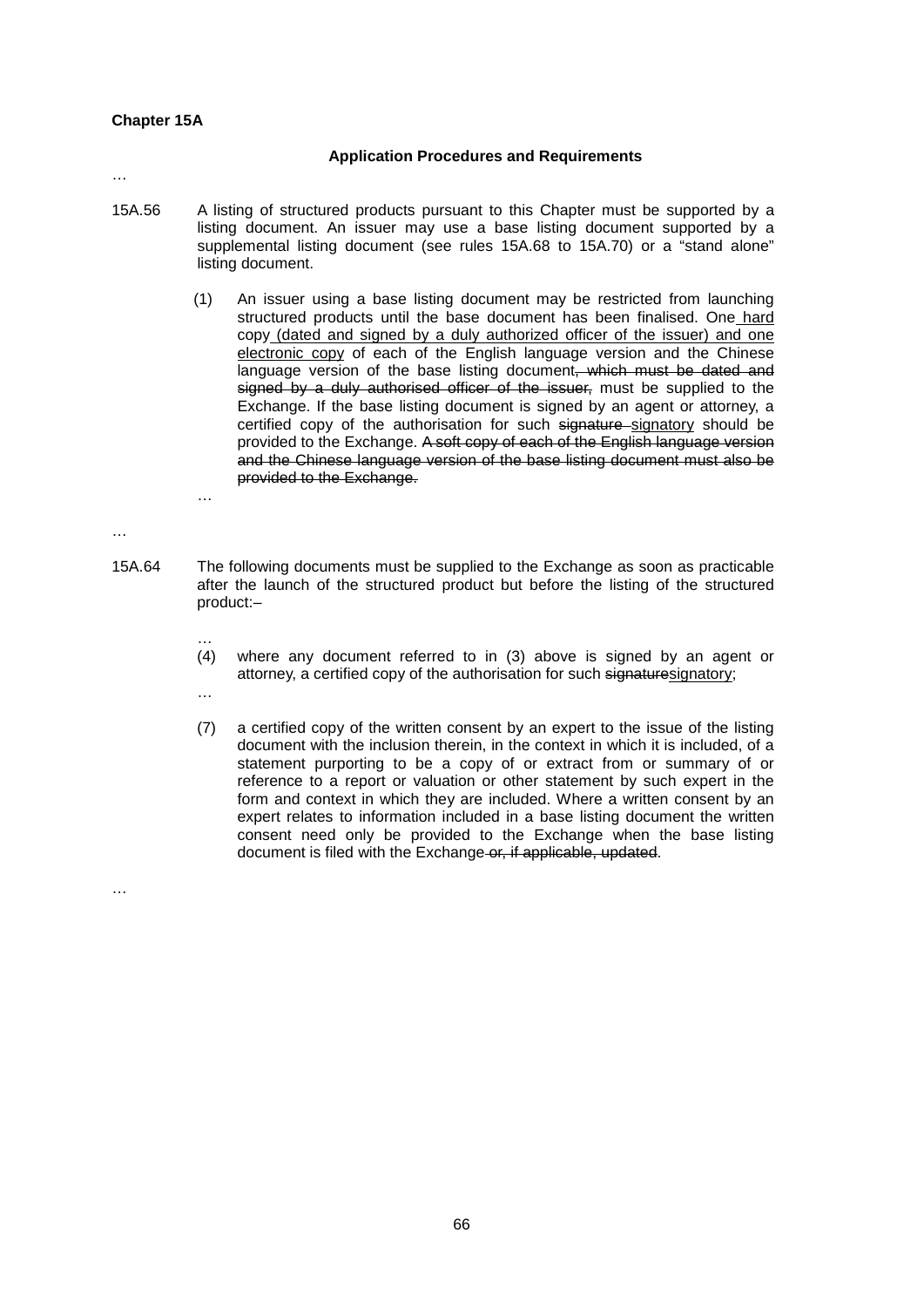#### **Listing Documents**

…

15A.76 Any base listing document in respect of structured product issues, or any supplemental listing document in respect of a specific structured product, that is a prospectus must be registered under the Companies (Winding Up and Miscellaneous Provisions) Ordinance. The procedures for registration are set out in Chapter 11A and ruleRule 9.11(33). The requirement to notify the Exchange at least 14 days in advance of the date on which it is proposed to register a prospectus, set out in ruleRule 11A.09, will not apply in the cases of supplemental listing documents.

…

#### **Authorised Representatives**

15A.89 Every issuer is required to appoint two authorised representatives in accordance with rules 3.05 to 3.07 save that one of the two authorised representatives must be a senior officer of the compliance department of the issuer and/or the guarantor lif any).

…

…

# **Chapter 37**

#### **Securities' Qualifications for Listing**

- 37.12 If an issuer is issuing guaranteed debt securities under ruleRule 37.08 the guarantee:
	- (a) Must have been validly authorised;
	- (b) Must comply with the guarantor's memorandum and articles of association or equivalent documents, if the guarantor is a body corporate (including a State corporation); and
	- (c) Must comply with the law of the place where the guarantor is incorporated or established.

…

#### **Asset-backed Securities**

…

37.15 If asset backed securities are backed by options or conversion rights relating to equity securities then ruleRule 37.18 applies to the securities resulting from the exercise of the option or conversion rights.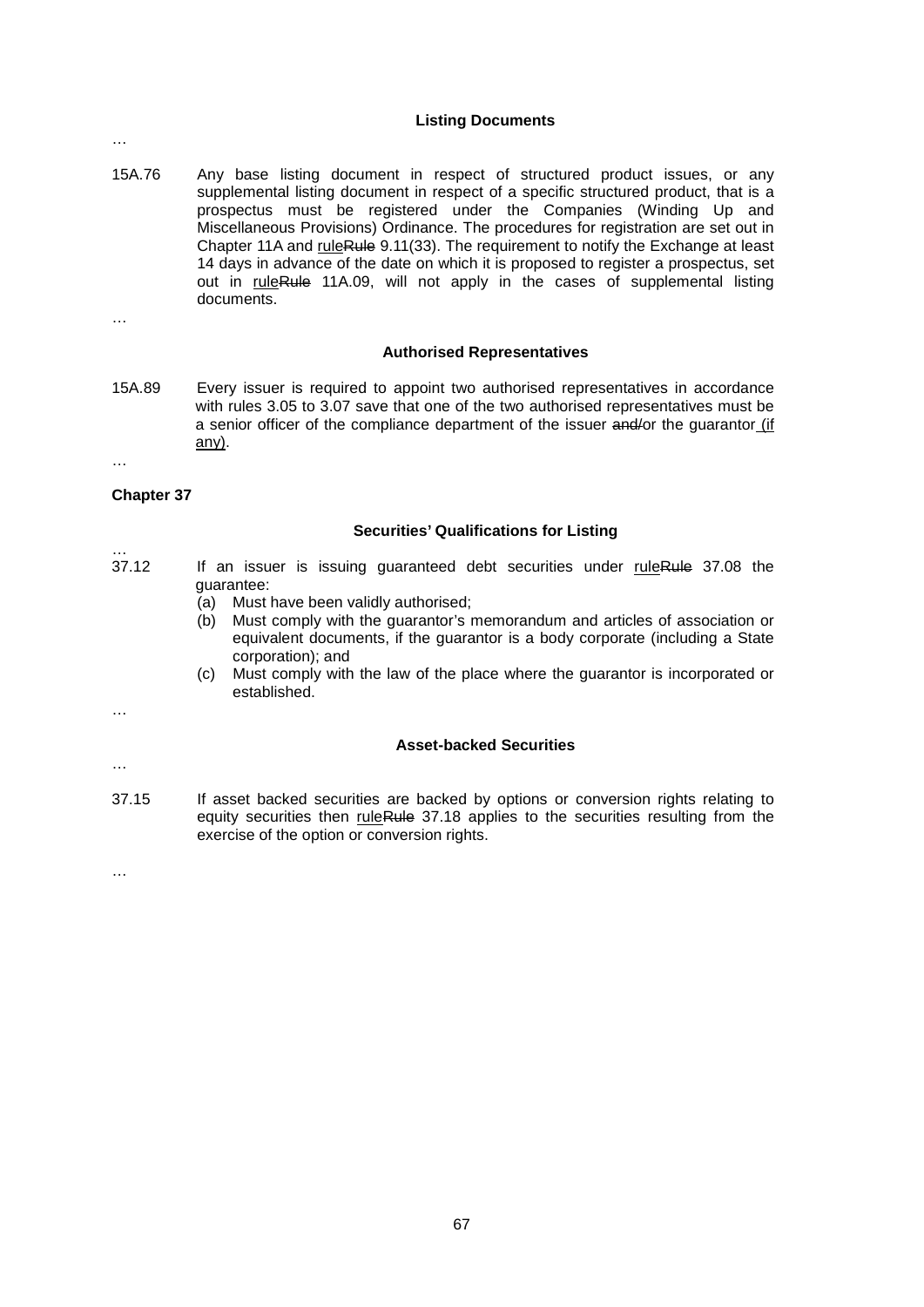## **Continuing Obligations**

- 37.45 If an issuer is required to announce information then
	- (a) it must do so by an announcement under ruleRule 2.07C, except that the announcement may be in English or Chinese only.

…

#### **Practice Note 5**

#### **3. Presentation of interests and short positions required to be disclosed under Part XV of the SFO**

…

…

- 3.3 For directors and chief executives, the statements should show details of the following matters as recorded in the register required to be kept under section 352 of the SFO:
	- $(1)$  ...

*Notes:*

- … *(3) For (c)(i) above, in respect of options granted to directors or chief executives pursuant to share option schemes under Chapter 17 of the Exchange Listing Rules, the statements should show such details as are required to be disclosed under ruleRule 17.07(1) of the Exchange Listing Rules*
- 3.4 For substantial shareholders, the statements should show details of the following matters as recorded in the register required to be kept under section 336 of the SFO:
	- $(1)$  ...

…

…

…

…

*Notes:*

… (4) For (b)(i) above, in respect of options granted to substantial shareholders pursuant to share option schemes under Chapter 17 of the Exchange Listing Rules, the statements should show such details as are required to be disclosed under ruleRule 17.07(1) of the Exchange Listing Rules.

68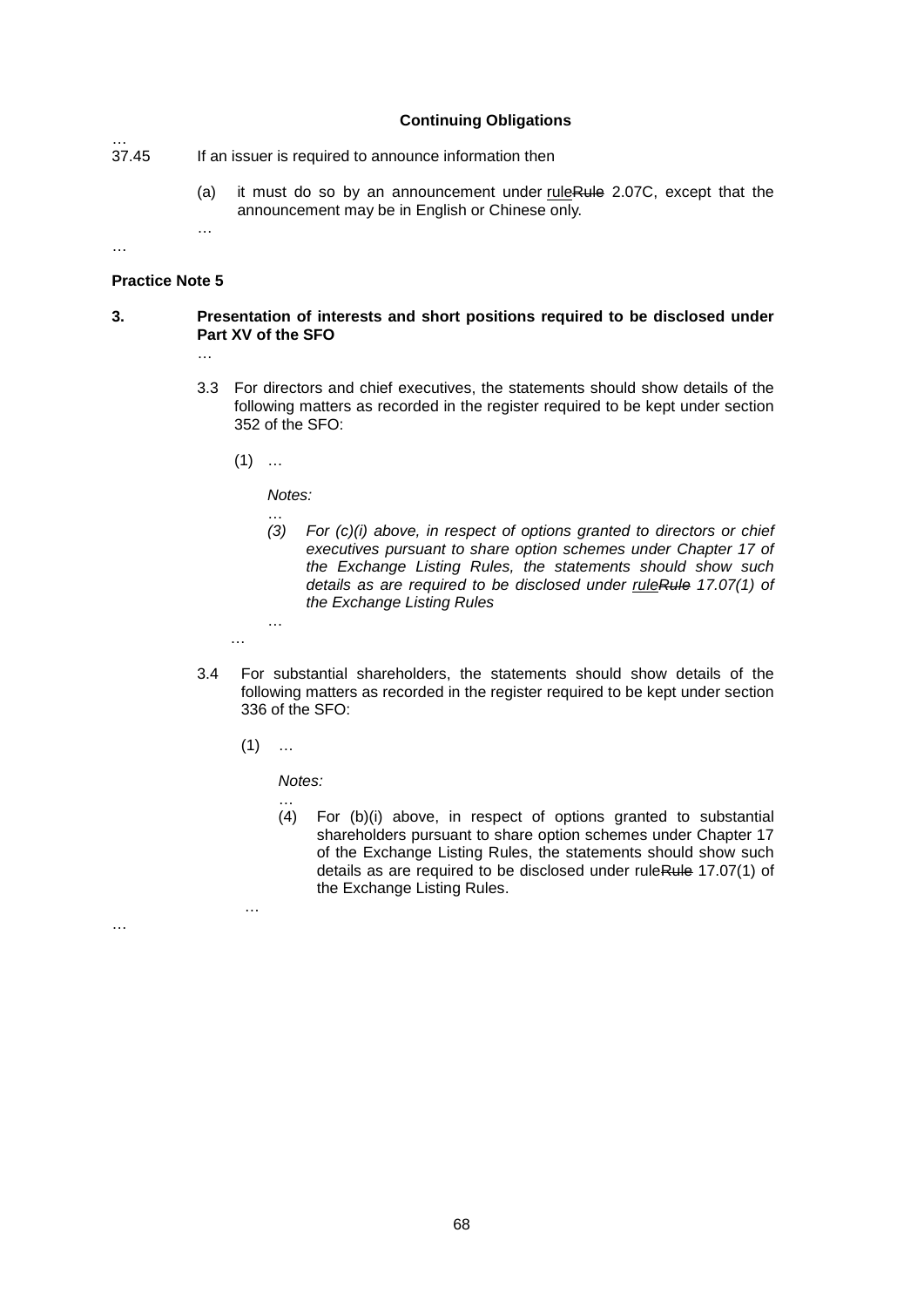# **Practice Note 15**

# **3. Principles**

The principles, which apply equally whether the entity to be spun off is to be listed in Hong Kong or overseas, are as follows:

…

…

…

#### *(c) The remaining business of the Parent*

The Listing Committee must be satisfied that, after the listing of Newco, the Parent would retain a sufficient level of operations and sufficient assets to support its separate listing status. In particular, it would not be acceptable to the Listing Committee that one business (Newco's) supported two listing statuses (the Parent's and Newco's). In other words, the Parent itself would be required to retain, in addition to its interest in Newco, sufficient assets and operations of its own, excluding its interest in Newco, to satisfy independently the requirements of Chapter 8 of the Exchange Listing Rules. Where the Parent, excluding its interest in Newco, cannot meet the minimum profit requirement of ruleRule 8.05, the Exchange may grant a waiver to the Parent if the Parent is able to demonstrate that it, excluding its interest in Newco, fails to meet the minimum profit requirement of ruleRule 8.05 due solely to an exceptional factor or a significant market downturn. The Parent must also demonstrate to the satisfaction of the Exchange that such factor was temporary in nature and is not likely to continue or recur in the future or that appropriate measures have been taken by the Parent to negate the impact on its profit of the market downturn (as the case may be). In addition, the Parent, excluding its interest in Newco, must have an aggregate profit attributable to shareholders of not less than HK\$50 million in respect of any three out of the five financial years immediately preceding the spin-off application.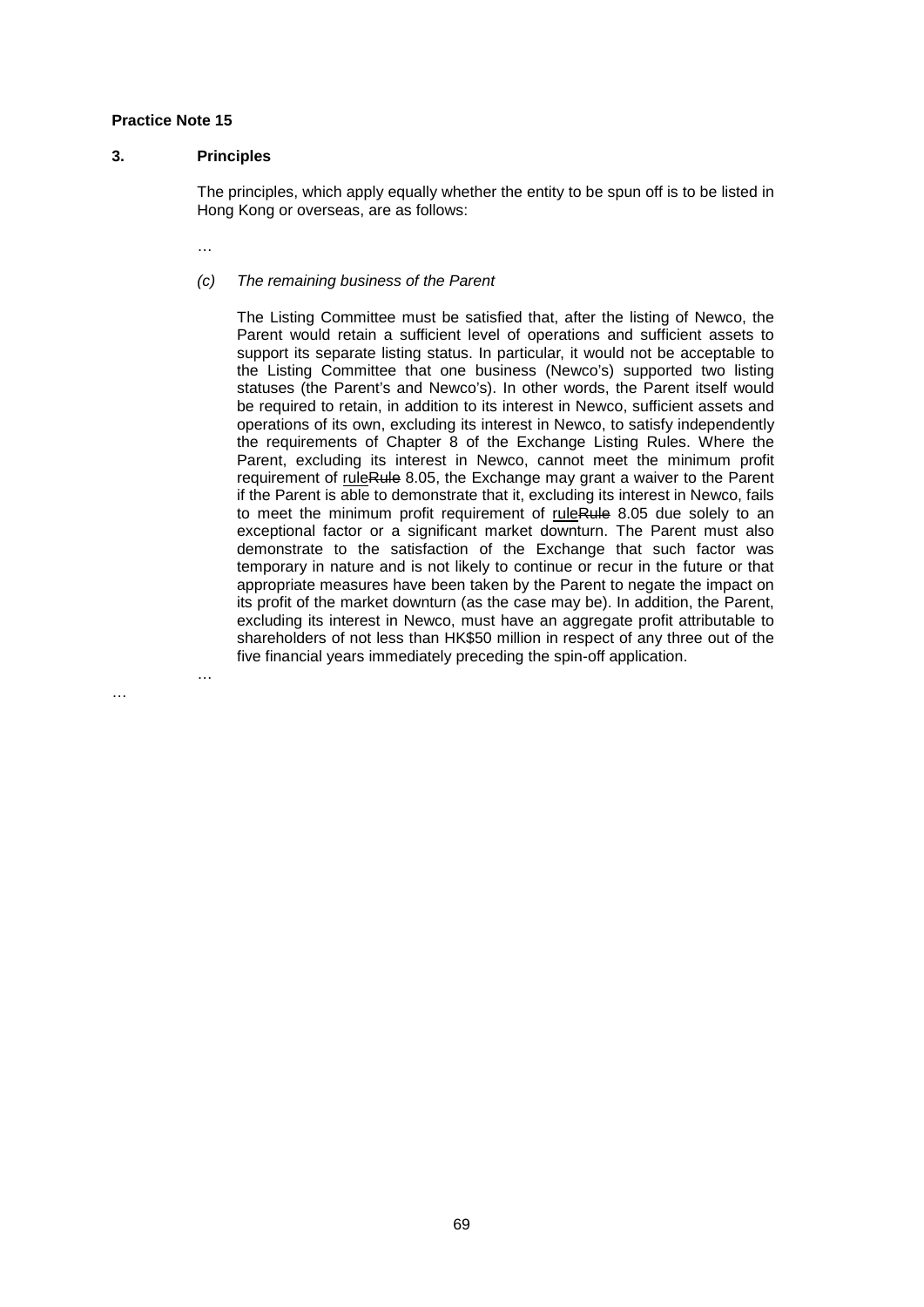#### **Appendix 1B**

#### **Information about the securities for which listing is sought and the terms and conditions of their issue and distribution**

- …<br>18. Where the securities for which listing is sought are offered by way of rights or by way of an open offer to the holders of an existing listed security, a statement as  $\overline{\text{to}}$ : $\overline{\text{to}}$ 
	- (4) the matters required to be disclosed by rule  $Rule 7.19(2)$ ,  $(3)$ ,  $(4)$ ,  $(6)$  and  $(7)$ , 7.21(1) and (2), 7.24(2), (3), (5) and (6),  $\overline{7.26}A(1)$  and (2) and/or 14A.92(2)(b), where appropriate.

…

#### **Appendix 1D**

#### **Information upon the Issuer**

…

…

…<br>16.

(1) If the issuer is regulated by one of the bodies indicated in  $ruleRule = 13(2)$ or (3), a statement of that fact, identifying the regulatory body, or, if the issuer is not so regulated, a statement of that fact.

…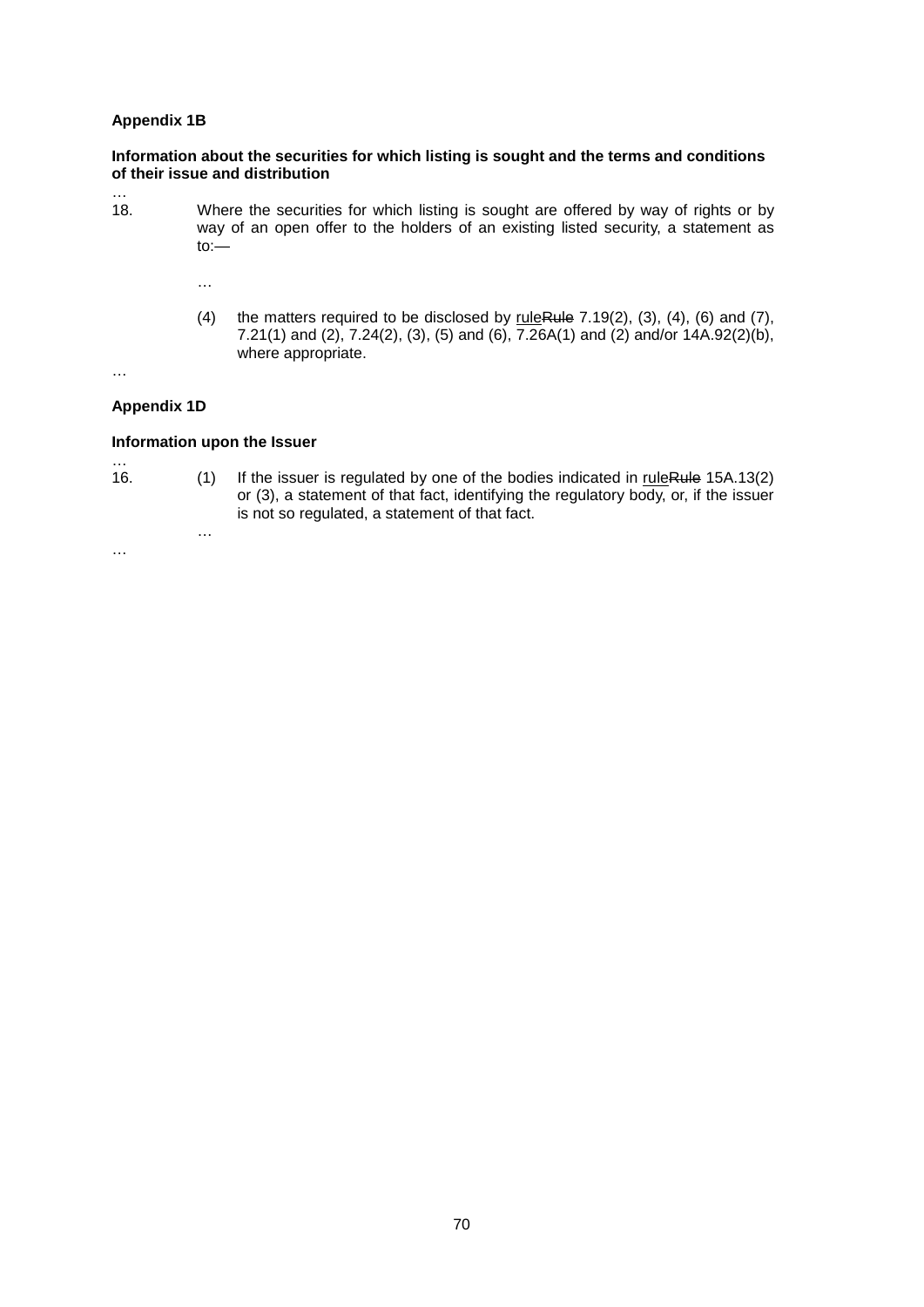#### **GEM Listing Rules**

#### **Chapter 7**

…

…

#### **Requirements applicable in all cases**

7.08 In all cases:—

…

- …
- (3) the accountants' report must state that it has been prepared in accordance with the Auditing Guideline – Prospectuses and the reporting accountant (Statement 3.340) Hong Kong Standard on Investment Circular Reporting Engagements 200 – Accountants' Reports on Historical Financial Information in Investment Circulars (HKSIR 200) issued by the Hong Kong Institute of Certified Public Accountants;

#### **Statement of adjustments**

- 7.18 In preparing the accountants' report, the reporting accountants must make such adjustments (if any) as are in their opinion appropriate for the purposes of the accountants' report and state therein that all adjustments considered necessary have been made, or (where appropriate) that no adjustments were considered necessary. Where adjustments are made, a written statement (the statement of adjustments) is required to be made available for public inspection, and must be signed by the reporting accountants (see paragraph 52 of Part A and paragraph 42 of Part B of Appendix 1).
	- *Note: Where a listing applicant is seeking a simultaneously listing and is precluded by the regulation in that jurisdiction from making adjustments as envisaged by rule 7.18, additional information should be provided to show details of the adjustments (if any) and the effect of such on the results and net assets and liabilities as if such adjustments would have been made for purpose of the accountants' report prepared on the basis in accordance with the Auditing Guideline "Prospectus and the Reporting Accountant" Hong Kong Standard on Investment Circular Reporting Engagements 200 – Accountants' Reports on Historical Financial Information in Investment Circulars (HKSIR 200) issued by the Hong Kong Institute of Certified Public Accountants.*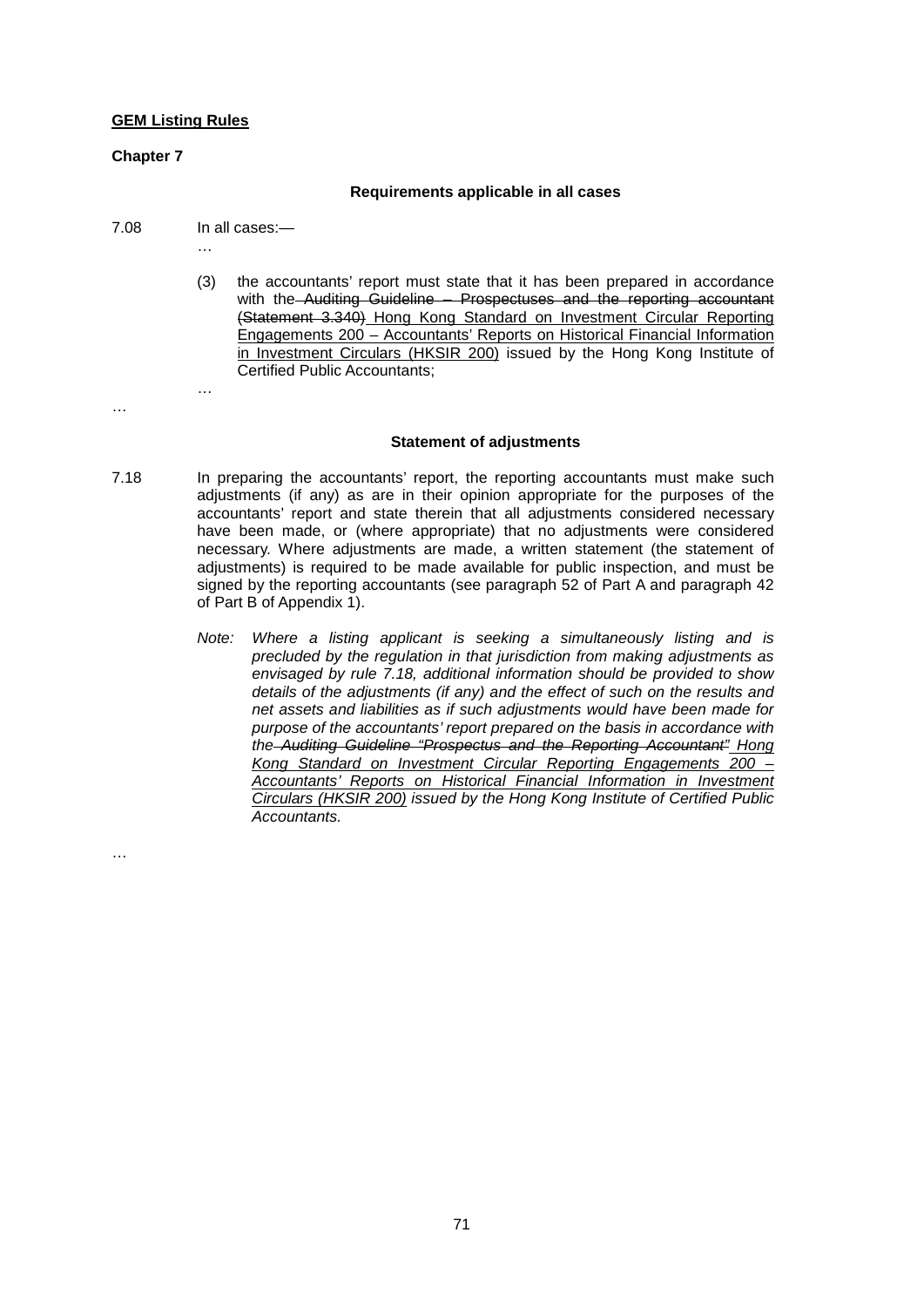#### **Chapter 13**

…

#### **Restrictions on preferential treatment**

…

…

- 13.02 With regard to any securities proposed to be placed by a new applicant:—
	- (1) no preferential terms or treatment as to price or otherwise may be afforded to any placeeplace (but not to others), save that with adequate disclosure in the listing document, preferential treatment may be given to placees in respect of the allocation of securities. For the purposes of this rule, the disclosure to be made in the listing document issued in connection with the placing must include details of existing shareholders or directors and their respective close associates (each identified on an individually-named basis) to whom it is proposed to place shares, indicating, in each case, the number and/or proportion of shares to be so placed. The Exchange reserves the right to reject any such proposed arrangements.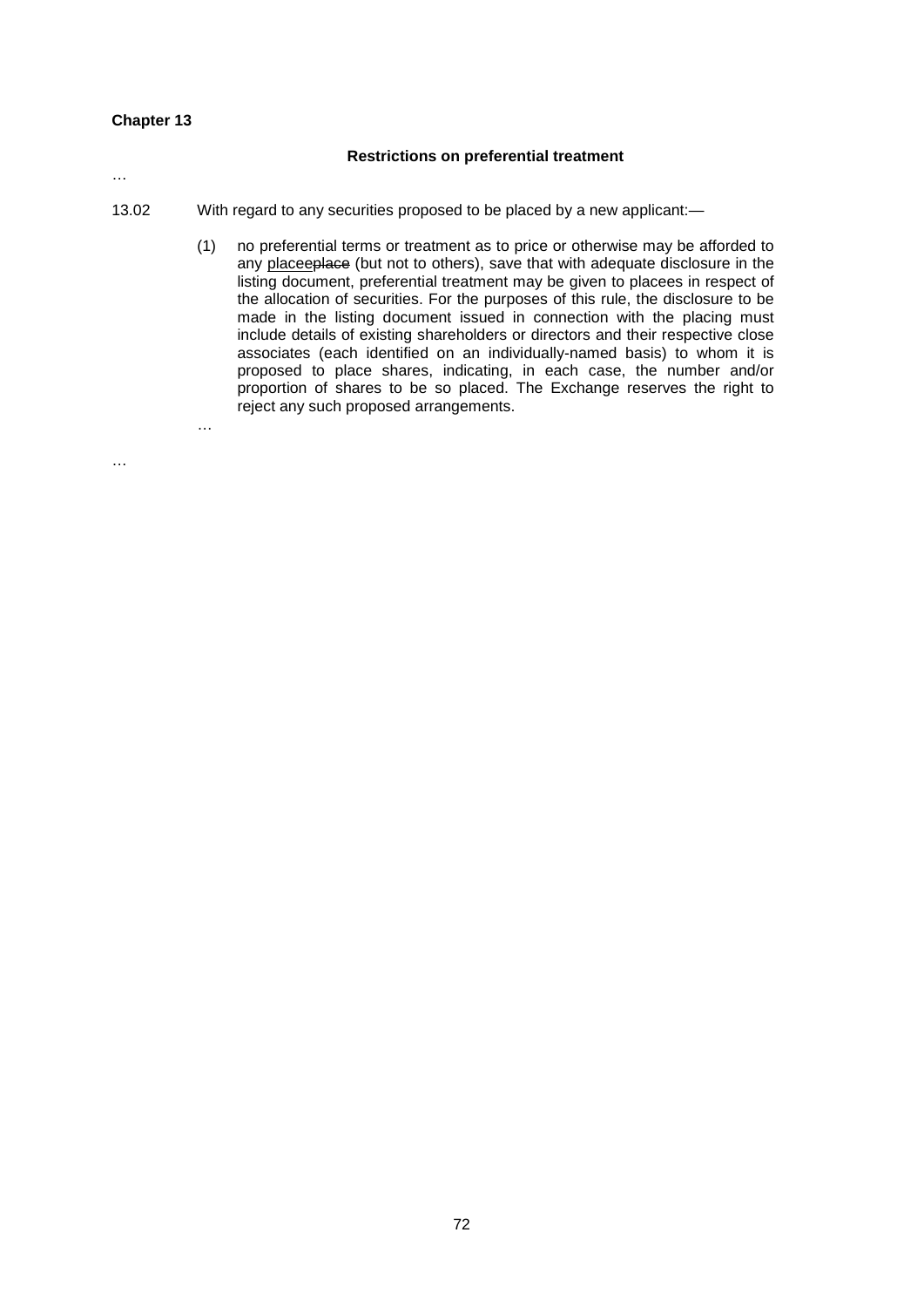# **APPENDIX IV: PERSONAL INFORMATION COLLECTION AND PRIVACY POLICY**

Hong Kong Exchanges and Clearing Limited and from time to time, its subsidiaries, affiliated companies controlling it or under common control with it and its joint ventures (each such entity, from time to time, being "**HKEX**", "**we**", "**us**" or an "**affiliate**" for the purposes of this Privacy Policy Statement as appropriate) recognises its responsibilities in relation to the collection, holding, processing, use and/or transfer of personal data under the Personal Data (Privacy) Ordinance (Cap. 486) ("**PDPO**"). Personal data will be collected only for lawful and relevant purposes and all practicable steps will be taken to ensure that personal data held by HKEX is accurate. HKEX will use your personal data in accordance with this Privacy Policy Statement.

We regularly review this Privacy Policy Statement and may from time to time revise it or add specific instructions, policies and terms. Where any changes to this Privacy Policy Statement are material, we will notify you using the contact details you have provided us with and, as required by the PDPO, give you the opportunity to opt out of these changes by means notified to you at that time. Otherwise, in relation to personal data supplied to us through the HKEX website, continued use by you of the HKEX website shall be deemed to be your acceptance of and consent to this Privacy Policy Statement.

If you have any questions about this Privacy Policy Statement or how we use your personal data, please contact us through one of the communication channels below.

HKEX will take all practicable steps to ensure the security of the personal data and to avoid unauthorised or accidental access, erasure or other use. This includes physical, technical and procedural security methods, where appropriate, to ensure that the personal data may only be accessed by authorized personnel.

Please note that if you do not provide us with your personal data (or relevant personal data relating to persons appointed by you to act on your behalf) we may not be able to provide the information, products or services you have asked for or process your request.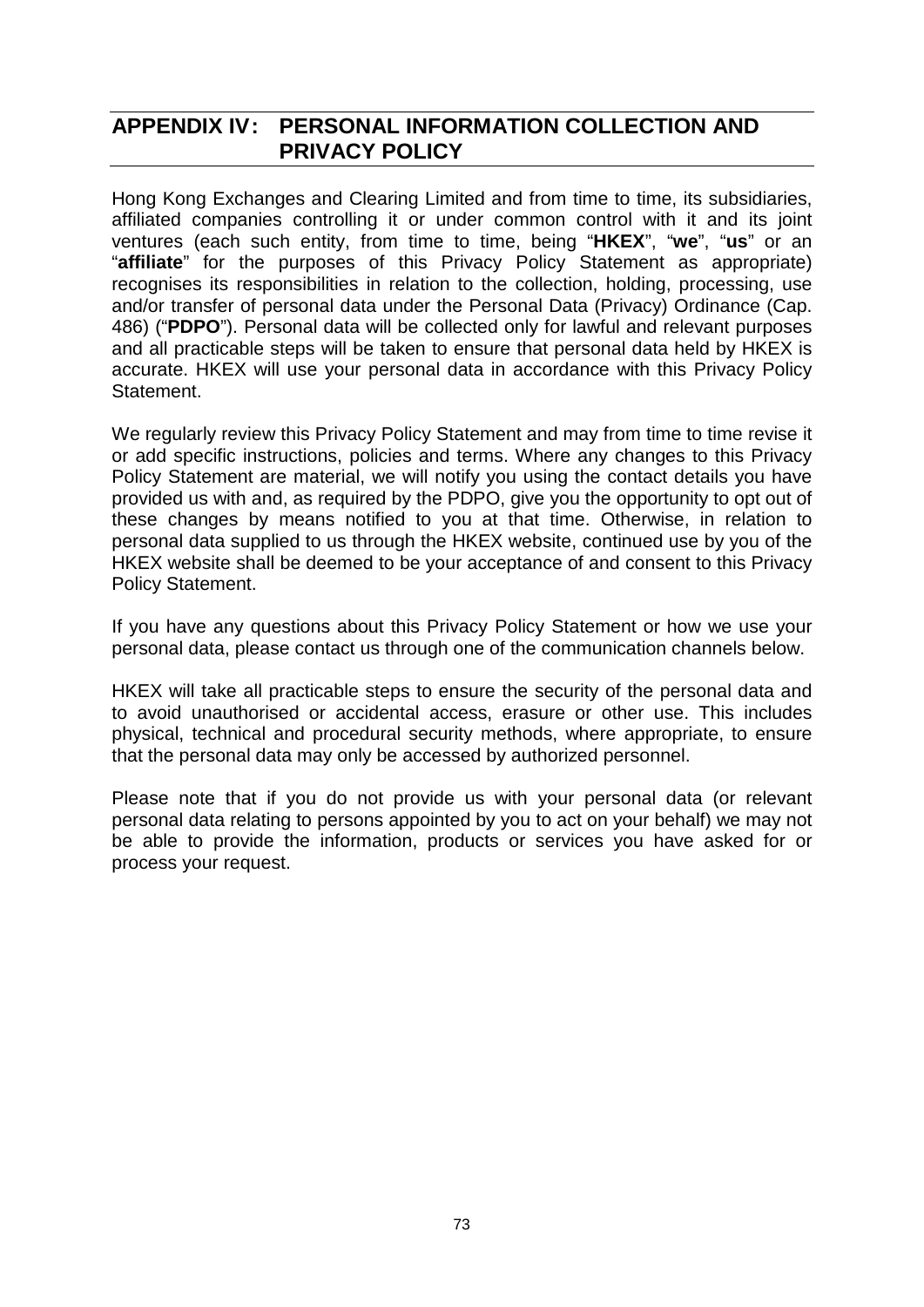## **Purpose**

From time to time we may collect your personal data such as your name, mailing address, telephone number, email address and login name for the following purposes:

- 1. to process your applications, subscriptions and registration for our products and services;
- 2. to perform or discharge the functions of HKEX and any company of which HKEX is the recognised exchange controller (as defined in the Securities and Futures Ordinance (Cap. 571));
- 3. to provide you with our products and services and administer your account in relation to such products and services;
- 4. to conduct research and statistical analysis; and
- 5. other purposes directly relating to any of the above.

## **Direct marketing**

Except to the extent you have already opted out or in future opt out, we may also use your name, mailing address, telephone number and email address to send promotional materials to you and conduct direct marketing activities in relation to our financial services and information services, and related financial services and information services offered by our affiliates.

If you do not wish to receive any promotional and direct marketing materials from HKEX or do not wish to receive particular types of promotional and direct marketing materials or do not wish to receive such materials through any particular means of communication, please contact us through one of the communication channels below.

## **Identity Card Number**

We may also collect your identity card number and process this as required under applicable law or regulation, as required by any regulator having authority over us and, subject to the PDPO, for the purpose of identifying you where it is reasonable for your identity card number to be used for this purpose.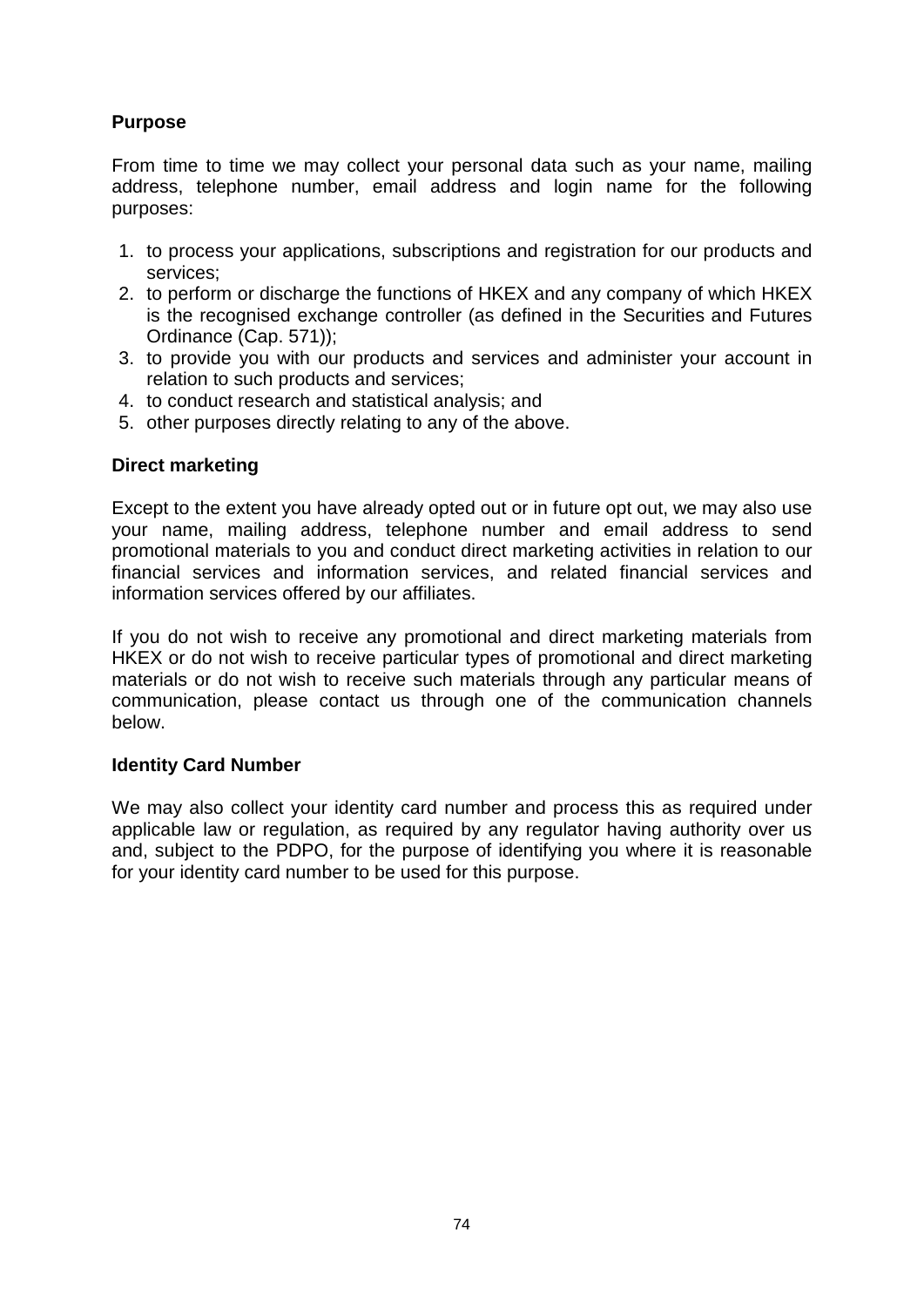## **Transfers of personal data for direct marketing purposes**

Except to the extent you have already opted out or in future opt out, we may transfer your name, mailing address, telephone number and email address to our affiliates for the purpose of enabling our affiliates to send promotional materials to you and conduct direct marketing activities in relation to their financial services and information services.

## **Other transfers of personal data**

For one or more of the purposes specified above, the personal data may be:

- 1. transferred to our affiliates and made available to appropriate persons in our affiliates, in Hong Kong or elsewhere and in this regard you consent to the transfer of your data outside of Hong Kong; and
- 2. supplied to any agent, contractor or third party who provides administrative or other services to HKEX and/or any of our affiliates in Hong Kong or elsewhere.

#### **How we use cookies**

If you access our information or services through the HKEX website, you should be aware that cookies are used. Cookies are data files stored on your browser. The HKEX website automatically installs and uses cookies on your browser when you access it. Two kinds of cookies are used on the HKEX website:

**Session Cookies:** temporary cookies that only remain in your browser until the time you leave the HKEX website, which are used to obtain and store configuration information and administer the HKEX website, including carrying information from one page to another as you browse the site so as to, for example, avoid you having to re-enter information on each page that you visit. Session cookies are also used to compile anonymous statistics about the use of the HKEX website.

**Persistent Cookies:** cookies that remain in your browser for a longer period of time for the purpose of compiling anonymous statistics about the use of the HKEX website or to track and record user preferences.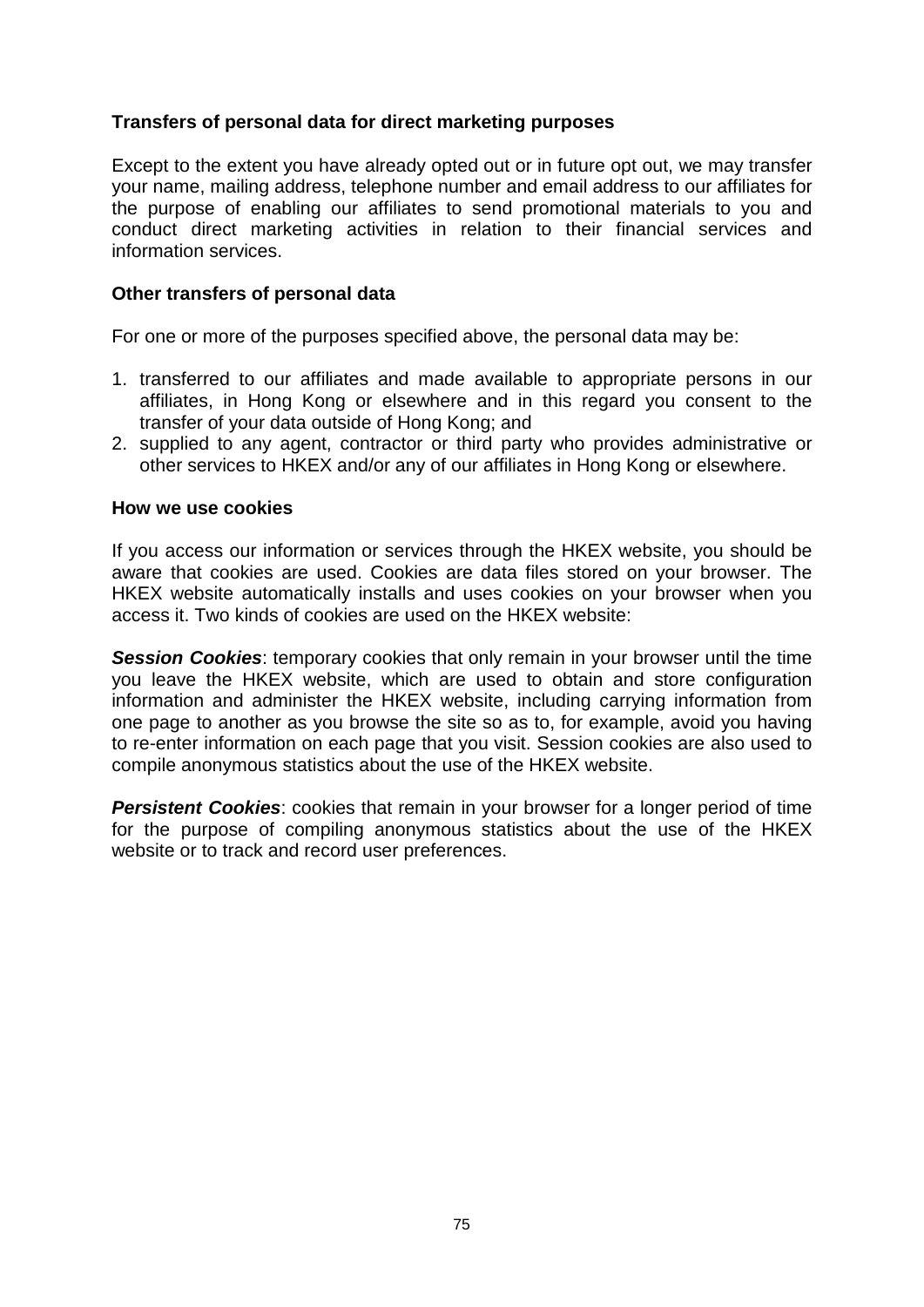The cookies used in connection with the HKEX website do not contain personal data. You may refuse to accept cookies on your browser by modifying the settings in your browser or internet security software. However, if you do so you may not be able to utilise or activate certain functions available on the HKEX website.

## **Compliance with laws and regulations**

You agree that HKEX and its affiliates may be required to retain, process and/or disclose your personal data in order to comply with applicable laws and regulations, or in order to comply with a court order, subpoena or other legal process, or to comply with a request by a government authority, law enforcement agency or similar body (whether situated in Hong Kong or elsewhere). You also agree that HKEX and its affiliates may need to disclose your personal data in order to enforce any agreement with you, protect our rights, property or safety, or the rights, property or safety of our affiliates and employees.

## **Corporate reorganisation**

As HKEX continues to develop its business, we may reorganise our group structure, undergo a change of control or business combination. In these circumstances it may be the case that your personal data is transferred to a third party who will continue to operate our business or a similar service under either this Privacy Policy Statement or a different privacy policy statement which will be notified to you. Such a third party may be located, and use of your personal data may be made, outside of Hong Kong in connection with such acquisition or reorganisation.

## **Access and correction of personal data**

Under the PDPO, you have the right to ascertain whether HKEX holds your personal data, to obtain a copy of the data, and to correct any data that is inaccurate. You may also request HKEX to inform you of the type of personal data held by it. All data access requests shall be made using the form prescribed by the Privacy Commissioner for Personal Data ("**Privacy Commissioner**") which may be found on the official website of the Office of the Privacy Commissioner.

Requests for access and correction or for information regarding policies and practices and kinds of data held by HKEX should be addressed in writing and sent by post to us (see contact details below).

A reasonable fee may be charged to offset HKEX's administrative and actual costs incurred in complying with your data access requests.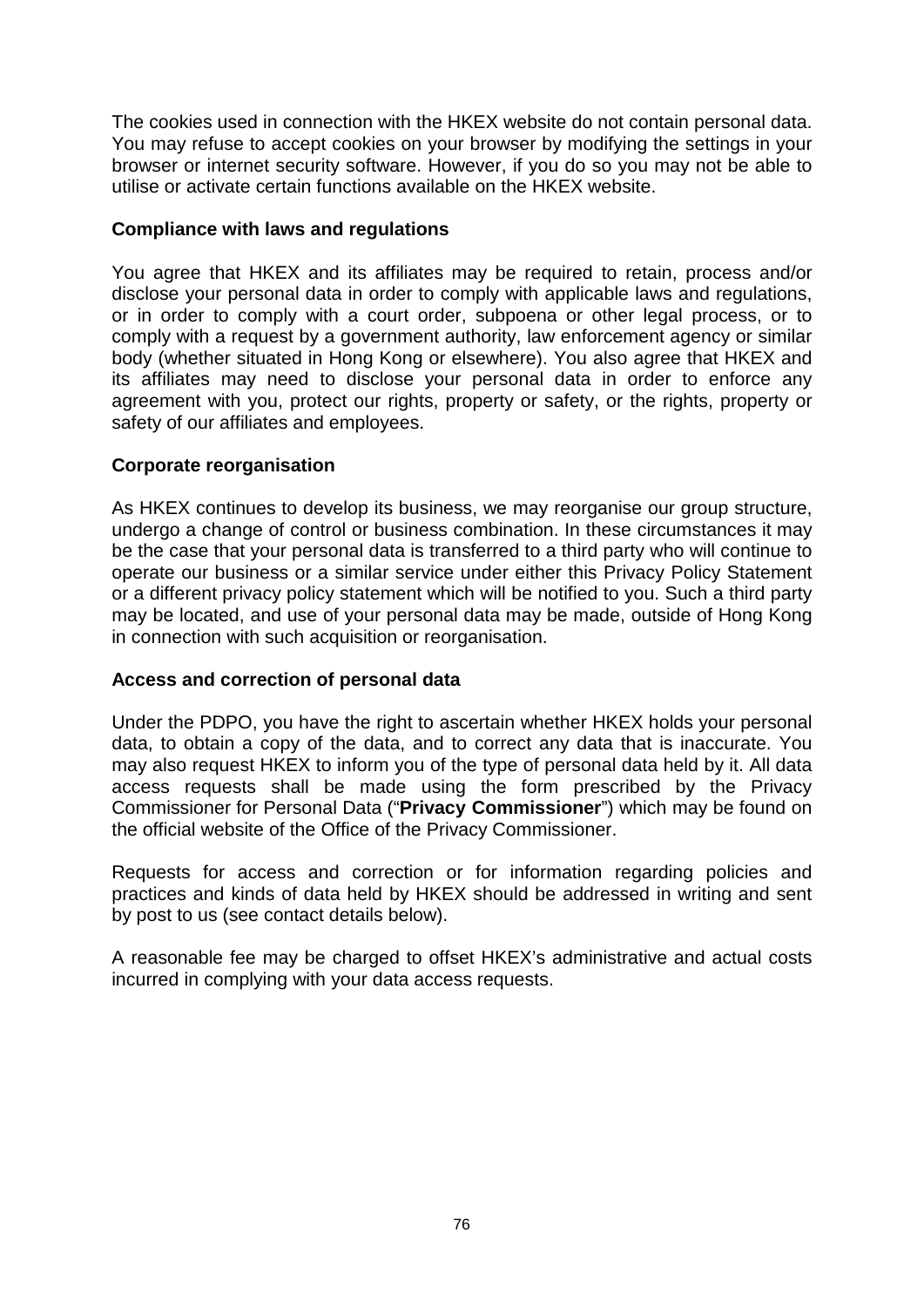## **Termination or cancellation**

Should your account with us be cancelled or terminated at any time, we shall cease processing your personal data as soon as reasonably practicable following such cancellation or termination, provided that we may keep copies of your data as is reasonably required for archival purposes, for use in relation to any actual or potential dispute, for the purpose of compliance with applicable laws and regulations and for the purpose of enforcing any agreement we have with you, for protecting our rights, property or safety, or the rights, property or safety of our affiliates and employees.

## **Contact us**

By Post: Personal Data Privacy Officer Hong Kong Exchanges and Clearing Limited 12/F., One International Finance Centre 1 Harbour View Street **Central** Hong Kong

By Email: [pdpo@hkex.com.hk](mailto:pdpo@hkex.com.hk)